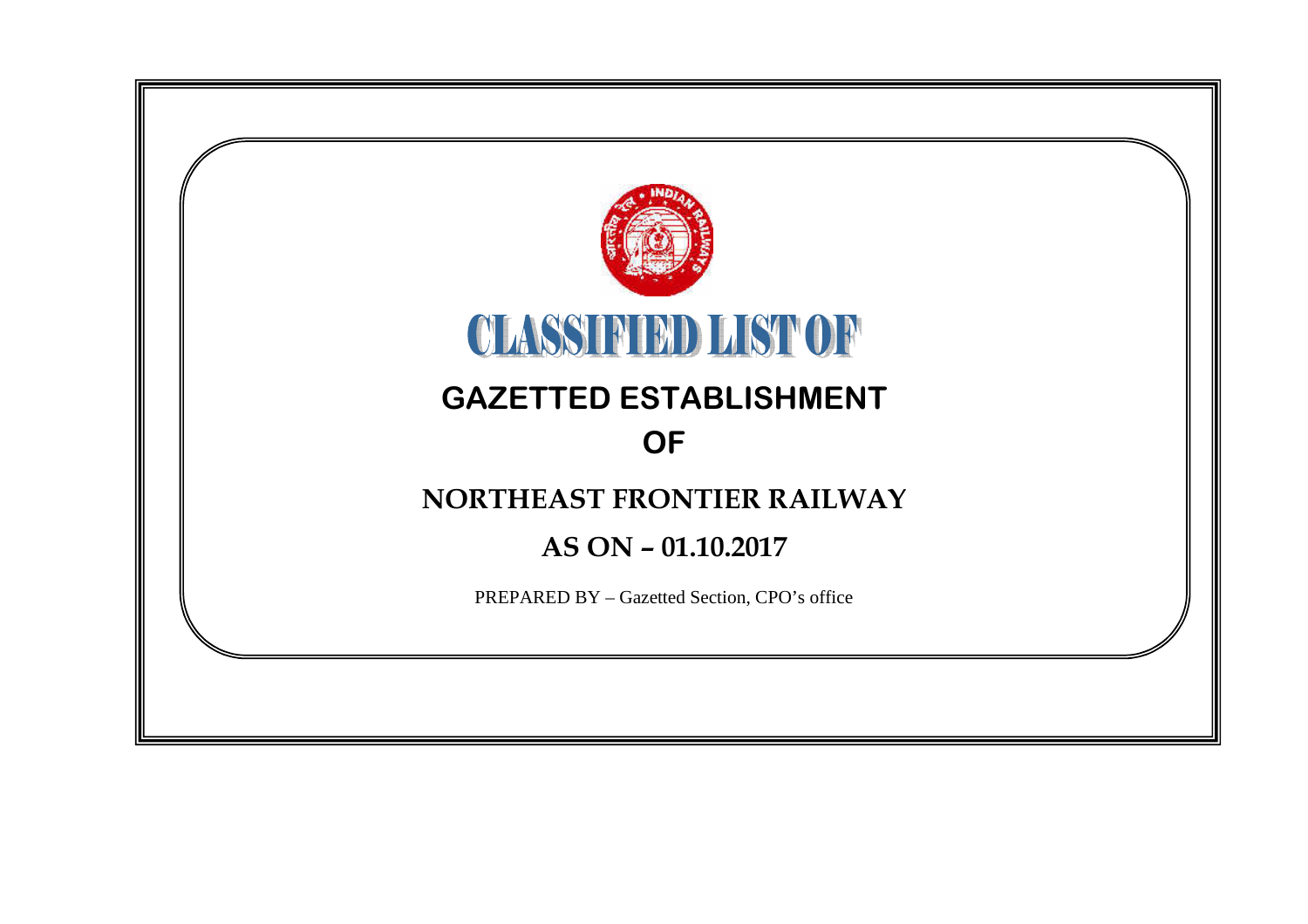| <b>INDEX</b>                                     |   |             |  |  |  |  |  |  |  |
|--------------------------------------------------|---|-------------|--|--|--|--|--|--|--|
|                                                  |   | Page No.    |  |  |  |  |  |  |  |
| <b>General Administration</b>                    |   | $\mathbf 1$ |  |  |  |  |  |  |  |
| Personnel Department                             | . | 5           |  |  |  |  |  |  |  |
| <b>Security Department</b>                       |   | 8           |  |  |  |  |  |  |  |
| Civil Engineering Department                     |   | 9           |  |  |  |  |  |  |  |
| Signal & Telecommunication Department            | . | 18          |  |  |  |  |  |  |  |
| <b>Electrical Engineering Department</b>         |   | 21          |  |  |  |  |  |  |  |
| Mechanical Engineering Department                |   | 24          |  |  |  |  |  |  |  |
| Transportation (Traffic) & Commercial Department |   | 27          |  |  |  |  |  |  |  |
| <b>Stores Department</b>                         |   | 30          |  |  |  |  |  |  |  |
| <b>Medical Department</b>                        |   | 32          |  |  |  |  |  |  |  |
| <b>Accounts Department</b>                       |   | 36          |  |  |  |  |  |  |  |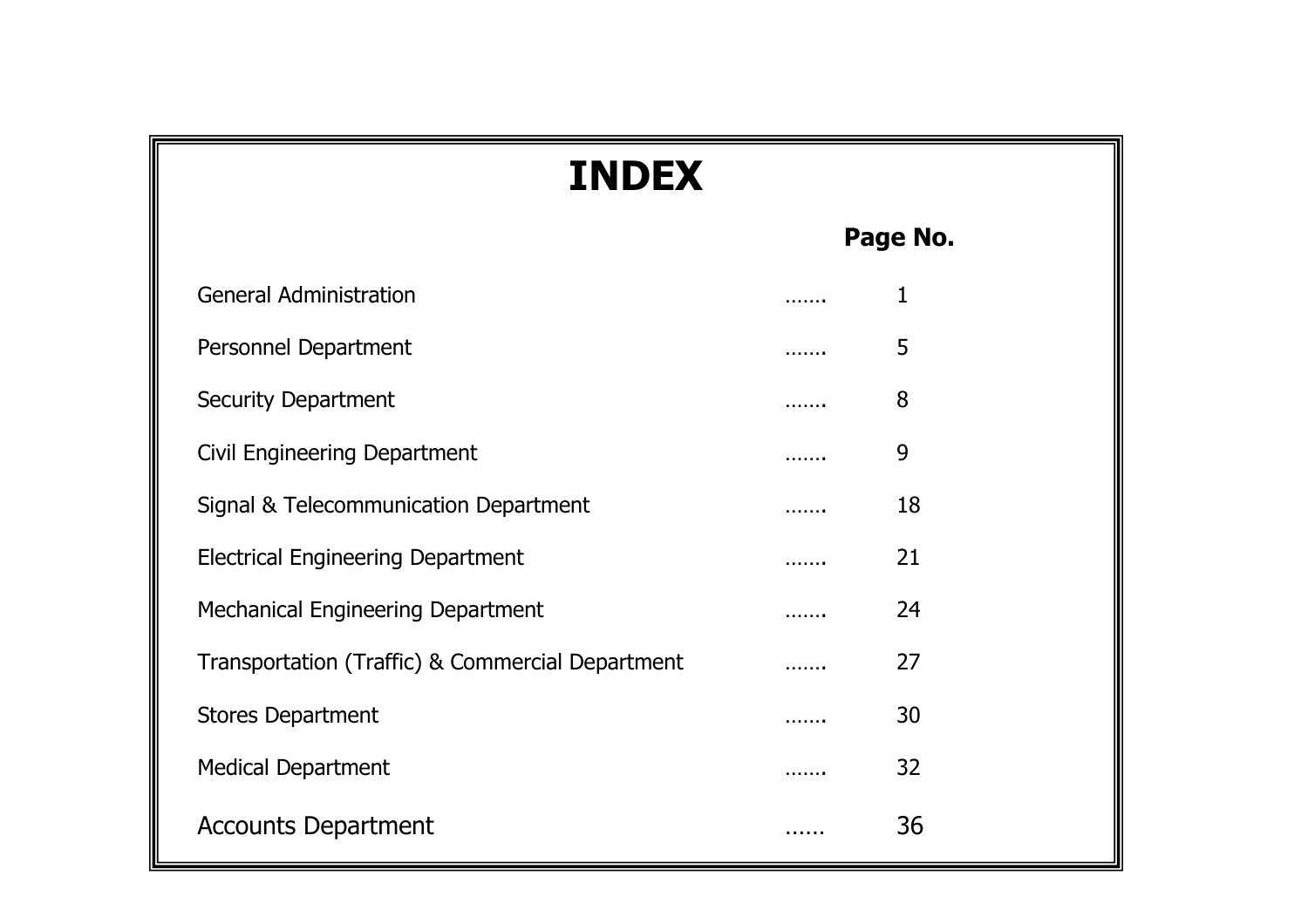# **NOTES**

- 1.Nothing in this List is to be taken as conveying any sanction or authority, or may be held to supersede any standing rule, or any order of the Govt. of India, with which it may be at variance.
- 2. Although every endeavour has been made to indicate the relative seniority of Officers, there may be cases in which question of seniority are still under consideration. The position of an Officer in this List, does not, therefore, necessarily show the seniority.
- 3. "Looking after" is with regard to arrangement made pending posting of regular incumbent.
- 4.'P' inside bracket stands for Group-B officer inducted into Group-A.
- 5. Errors/omissions, if any, may be reported to the Dy. Chief Personnel Officer (Gazetted), Northeast Frontier Railway Headquarters, Maligaon, Guwahati-11 through proper channel.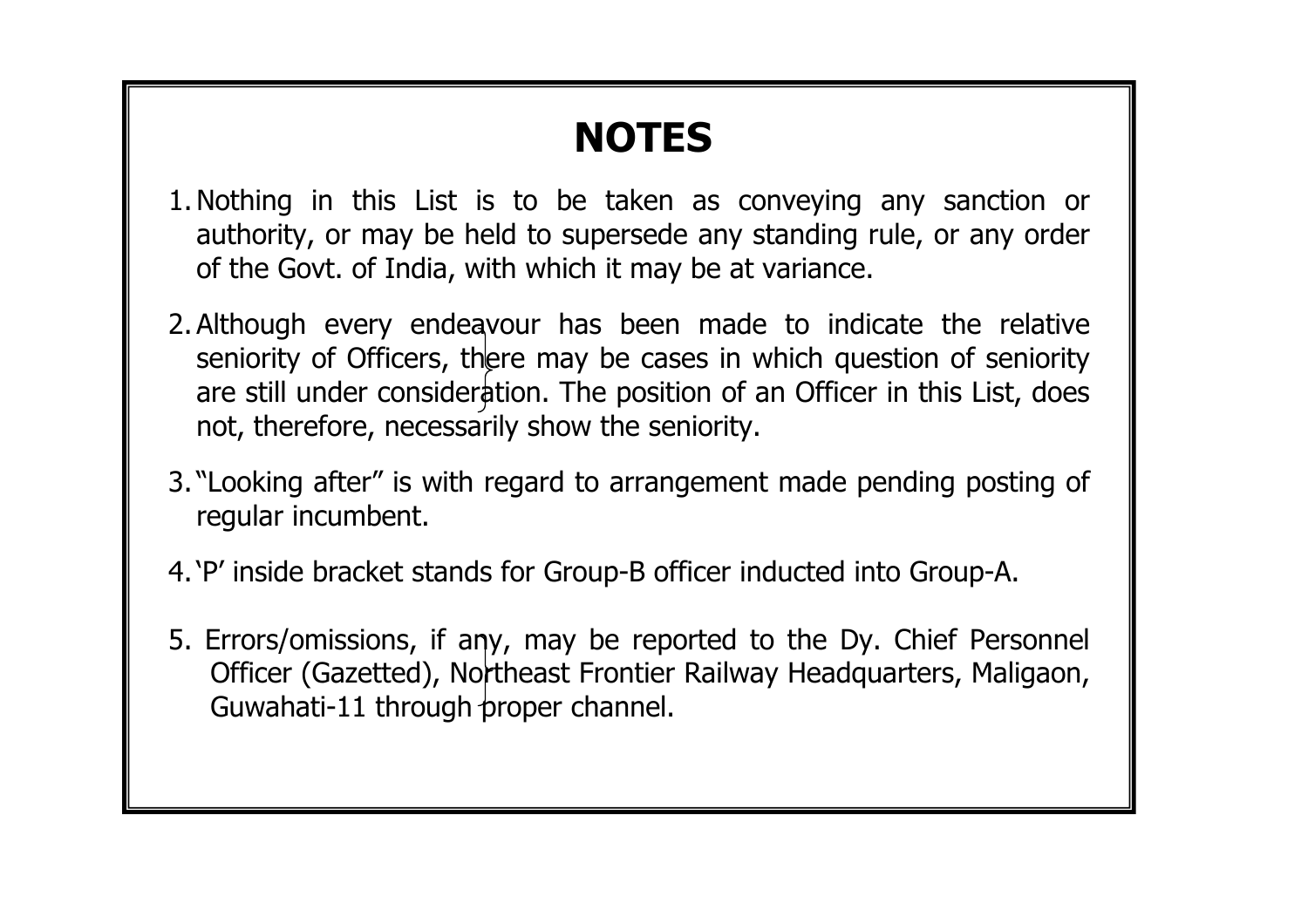# **ABBREVIATIONS**

- 
- 
- (03) Stands for Bachelor of Commerce (23) Stands for Master of Surgery
- 
- (05) Stands for Bachelor of Education (25) Stands for Doctor of Philosophy
- 
- (07) Stands for Associate Member of Institution of Engineers (27) Stands for Diploma in Personnel Management
- (08) Stands for Bachelor of Medicine & Bachelor of Surgery (28) Stands for Member of Instt. of Civil Enggs.
- 
- 
- 
- 
- 
- (14) Stands for Doctor of Medicine (Cardiology) (34) Stands for Diploma in Journalism
- (15) Stands for Doctor of Medicine (Neurosurgery) (35) Stands for Master of Science (Computers)
- (16) Stands for Doctor of Medicine (Orthopedics) (P) Stands for An Officer appointed in Group 'A'
- (17) Stands for Doctor of Medicine (ENT) service after absorption from Group 'B'
- (18) Stands for Doctor of Medicine (Paediatrics)
- (19) Stands for Doctor of Medicine (Anaestesia)
- (20) Stands for Doctor of Medicine (Opthalmology)
- (O1) Stands for Bachelor of Arts (21) Stands for Doctor of Medicine (Radiology)
- (02) Stands for Bachelor of Science (22) Stands for Doctor of Medicine (Others)
	-
- (04) Stands for Bachelor of Law (24) Stands for Master of Business Administration
	-
- (06) Stands for Bachelor or Engineering (26) Stands for Doctors of Personnel Management
	-
	-
- (09) Stands for Master of Arts (29) Stands for Member of Instt. of Elect. Enggs.
- (10) Stands for Master of Science (30) Stands for Member of Instt. of Signal Enggs.
- (11) Stands for Master of Commerce (31) Stands for Member of Instt. of Rly. Transport
- (12) Stands for Master of Education (32) Stands for Member of Instt. of Structural Enggs.
- (13) Stands for Master of Engineering (33) Stands for Fellow of Instt. of Enggs.
	-
	-
	- -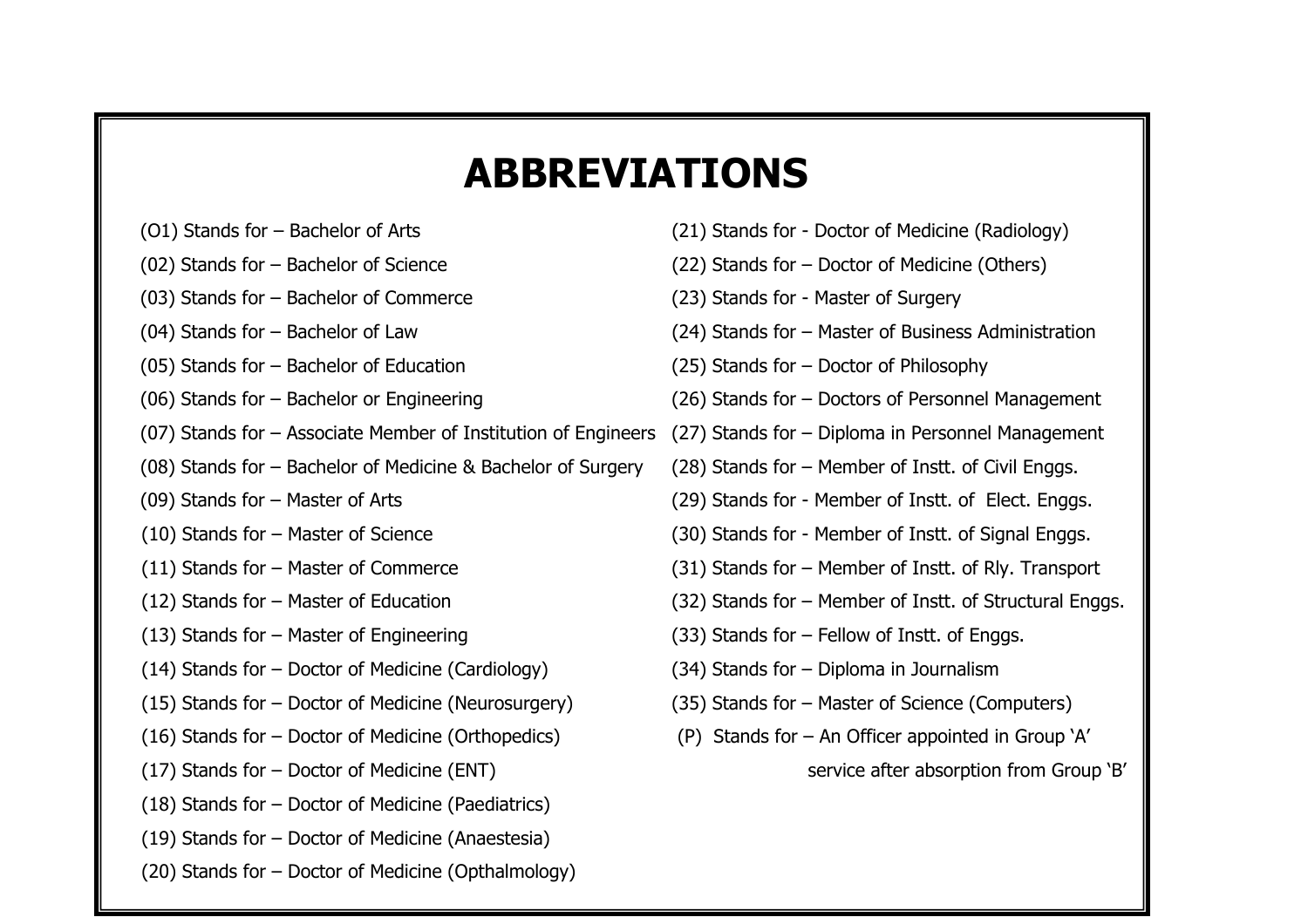| Name                                                          | Date of<br><b>Birth</b> | Date of<br>Appoint-<br>ment to<br>service | In Group-B                                       | Date of Promotion<br>In Present<br>Grade | Date of<br>increment<br>in time<br>Scale | Whether<br>SC/ST/<br>OBC | Remarks                              |  |  |  |  |  |
|---------------------------------------------------------------|-------------------------|-------------------------------------------|--------------------------------------------------|------------------------------------------|------------------------------------------|--------------------------|--------------------------------------|--|--|--|--|--|
| <b>GENERAL ADMINISTRATION</b>                                 |                         |                                           |                                                  |                                          |                                          |                          |                                      |  |  |  |  |  |
|                                                               |                         |                                           |                                                  | General Manager (HAG+)                   |                                          |                          |                                      |  |  |  |  |  |
| Ram, Chahatey (06)                                            | 08-01-58                | 27-01-81                                  |                                                  | 08-07-16                                 | 27-01-81                                 |                          | IRSE, Lien on CR                     |  |  |  |  |  |
| Addl. General Manager (HAG)                                   |                         |                                           |                                                  |                                          |                                          |                          |                                      |  |  |  |  |  |
| Narayan, Lokesh (06)                                          | 13-12-58                | 19-02-82                                  |                                                  | 28-04-16                                 | 19-02-82                                 |                          | IRSEE, Lien on NER                   |  |  |  |  |  |
| Senior Deputy General Manager & Chief Vigilance Officer (SAG) |                         |                                           |                                                  |                                          |                                          |                          |                                      |  |  |  |  |  |
| Joshi, Manoj (06)                                             | 12-05-62                | 30-04-85                                  |                                                  | 17-02-05                                 | 30-04-85                                 |                          | IRSME(NF HAG), Lien on NR            |  |  |  |  |  |
| Deputy General Manager (General) (JAG)                        |                         |                                           |                                                  |                                          |                                          |                          |                                      |  |  |  |  |  |
| Singson, K (06)                                               | 19-10-71                | 04-03-99                                  |                                                  | $01 - 01 - 11$                           | 04-03-99                                 | ST                       | SG, IRSSE                            |  |  |  |  |  |
|                                                               |                         |                                           | Senior Asstt.Deputy General Manager (Gr.-B)      |                                          |                                          |                          |                                      |  |  |  |  |  |
| Prakash, Naveen<br>Sarkar, MK (01)                            | 08-03-60                | 21-11-86                                  | 08-02-05                                         |                                          |                                          | SC                       | Personnel Deptt. Looking after in SS |  |  |  |  |  |
|                                                               |                         |                                           | Deputy General Manager & Secretary to GM (JAG)   |                                          |                                          |                          |                                      |  |  |  |  |  |
| Prakash, Naveen                                               | 15-11-72                | 03-09-01                                  |                                                  | 19-10-11                                 | 03-09-01                                 | SC                       | SG, IRSE Lien on CR                  |  |  |  |  |  |
|                                                               |                         |                                           | Deputy Secretary to General Manager (Gr-B)       |                                          |                                          |                          |                                      |  |  |  |  |  |
| Goon, Kallol (01)                                             | 18-06-66                | 12-08-91                                  | 17-11-05                                         |                                          |                                          |                          | Personnel Deptt. Looking after in SS |  |  |  |  |  |
|                                                               |                         |                                           | Secretary to Addl. General Manager(Gr-B)         |                                          |                                          |                          |                                      |  |  |  |  |  |
| Kumar, A                                                      | 01-01-78                | 24-01-02                                  | 28-08-09                                         |                                          |                                          | OBC                      | Elec. Deptt.                         |  |  |  |  |  |
|                                                               |                         |                                           | <b>Protocol Officer to General Manager(Gr-B)</b> |                                          |                                          |                          |                                      |  |  |  |  |  |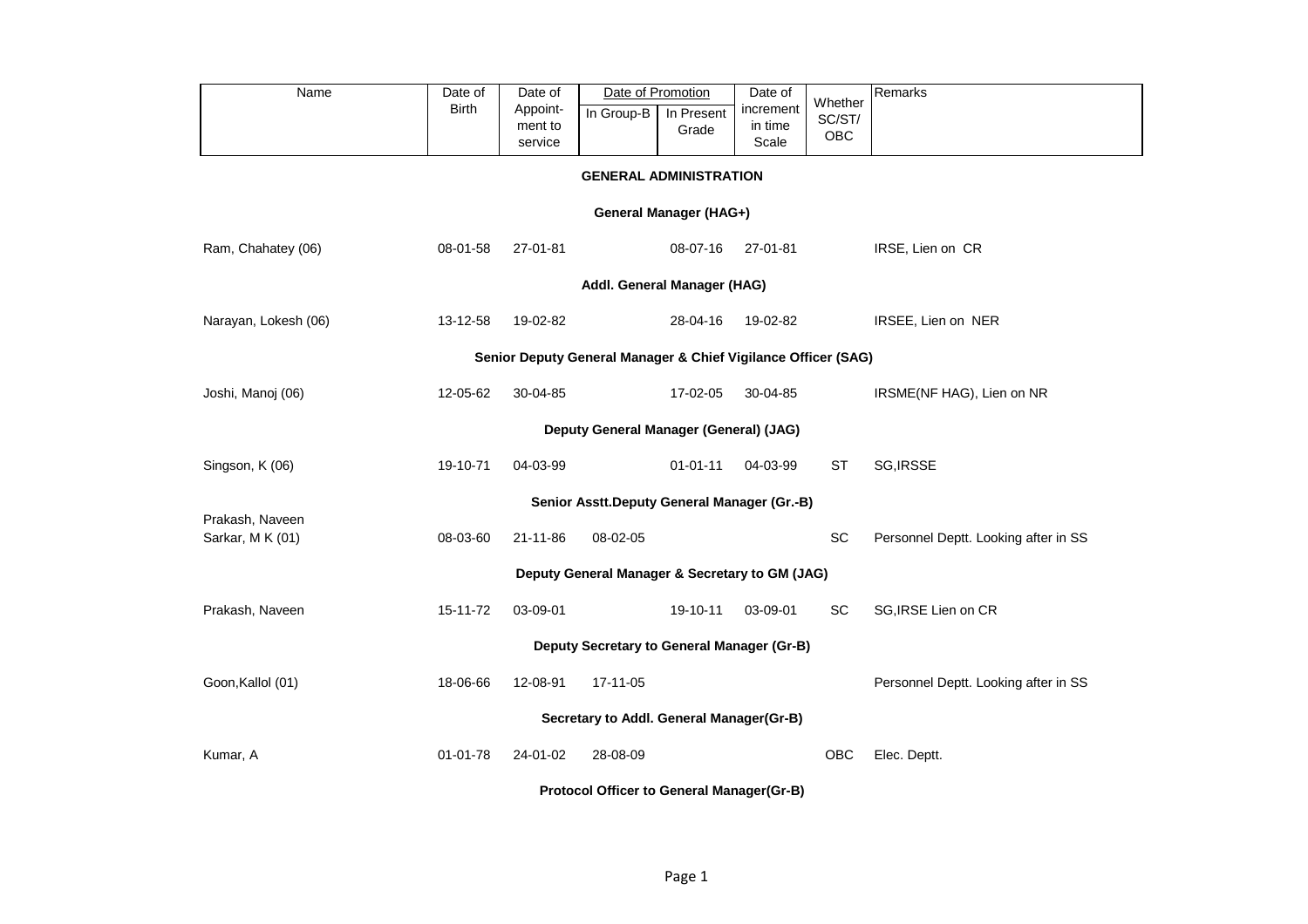| Name                                      | Date of<br><b>Birth</b> | Date of<br>Appoint-<br>ment to | In Group-B                               | Date of Promotion<br>In Present    | Date of<br>increment<br>in time | Whether<br>SC/ST/ | Remarks                              |  |  |  |  |  |
|-------------------------------------------|-------------------------|--------------------------------|------------------------------------------|------------------------------------|---------------------------------|-------------------|--------------------------------------|--|--|--|--|--|
|                                           |                         | service                        |                                          | Grade                              | Scale                           | OBC               |                                      |  |  |  |  |  |
|                                           |                         |                                |                                          |                                    |                                 |                   |                                      |  |  |  |  |  |
| Deputy Chief Vigilance Officer(JAG)       |                         |                                |                                          |                                    |                                 |                   |                                      |  |  |  |  |  |
| Singh, R.K (06)(14)                       | $01 - 02 - 73$          | 27-12-99                       |                                          | $01 - 01 - 12$                     | 27-12-99                        |                   | SG, IRSE                             |  |  |  |  |  |
| Besi, VKK (06)                            | 08-02-78                | 10-12-07                       |                                          | $01 - 01 - 04$                     | 10-12-07                        | <b>SC</b>         | <b>IRSEE</b>                         |  |  |  |  |  |
| <b>Vigilance Officer(SS)</b>              |                         |                                |                                          |                                    |                                 |                   |                                      |  |  |  |  |  |
| Jha, M.K (06)                             | 17-12-76                | 19-12-09                       |                                          | 19-12-13                           | 19-12-09                        |                   | Looking after in JAG                 |  |  |  |  |  |
| Azad, S. K (06)                           | 17-02-82                | 13-12-10                       |                                          | 27-04-17                           | 13-12-10                        | OBC               | Mech. Dept.                          |  |  |  |  |  |
| Basumatary, M (P) (01) (04)               | 01-09-60                | 03-10-89                       | 09-02-05                                 | 04-04-14                           | 04-04-09                        | <b>ST</b>         | TT & C Dept.Looking after in JAG,    |  |  |  |  |  |
| <b>Assistant Vigilance Officer (GR-B)</b> |                         |                                |                                          |                                    |                                 |                   |                                      |  |  |  |  |  |
| Kalita, G K (01)                          | 01-01-60                | 25-02-85                       | 01-02-05                                 |                                    |                                 |                   | Personnel Deptt. Looking after in SS |  |  |  |  |  |
| Choudhury, P                              | 01-05-66                | 06-11-90                       | 02-05-08                                 |                                    |                                 |                   | Accounts Deptt. Looking after in SS  |  |  |  |  |  |
| Sajid, A (06)                             | 19-02-72                | 12-07-01                       | $01 - 04 - 13$                           |                                    |                                 |                   | S & T Deptt.                         |  |  |  |  |  |
| Pandey, A K (09)                          | 15-10-65                | 06-08-90                       | 25-11-14                                 |                                    |                                 |                   | TT & C Deptt.                        |  |  |  |  |  |
| Kumar, Santosh                            | 01-01-76                | $10 - 11 - 00$                 | 28-01-13                                 |                                    |                                 |                   | Engg Deptt.                          |  |  |  |  |  |
|                                           |                         |                                |                                          | <b>Traffic Costing Officer(SS)</b> |                                 |                   |                                      |  |  |  |  |  |
|                                           |                         |                                |                                          | <b>Sr.Enquiry Officer(JAG)</b>     |                                 |                   |                                      |  |  |  |  |  |
| Jhonson, P G (P)(03)(04)                  | 05-11-57                | 11-10-82                       | 29-05-98                                 | $31 - 01 - 17$                     | 03-09-08                        |                   | Personnel Deptt.                     |  |  |  |  |  |
|                                           |                         |                                |                                          | <b>Efficiency Officer(SS)</b>      |                                 |                   |                                      |  |  |  |  |  |
| Wary, L R (P)                             | 01-04-65                | 20-02-91                       | 03-06-08                                 | 18-02-16                           |                                 | <b>ST</b>         | IRSEE, Elec. Deptt.                  |  |  |  |  |  |
|                                           |                         |                                | <b>Assistant Statiscal Officer(Gr-B)</b> |                                    |                                 |                   |                                      |  |  |  |  |  |
|                                           |                         |                                |                                          |                                    |                                 |                   |                                      |  |  |  |  |  |

**Chief Public Relation Officer(JAG)**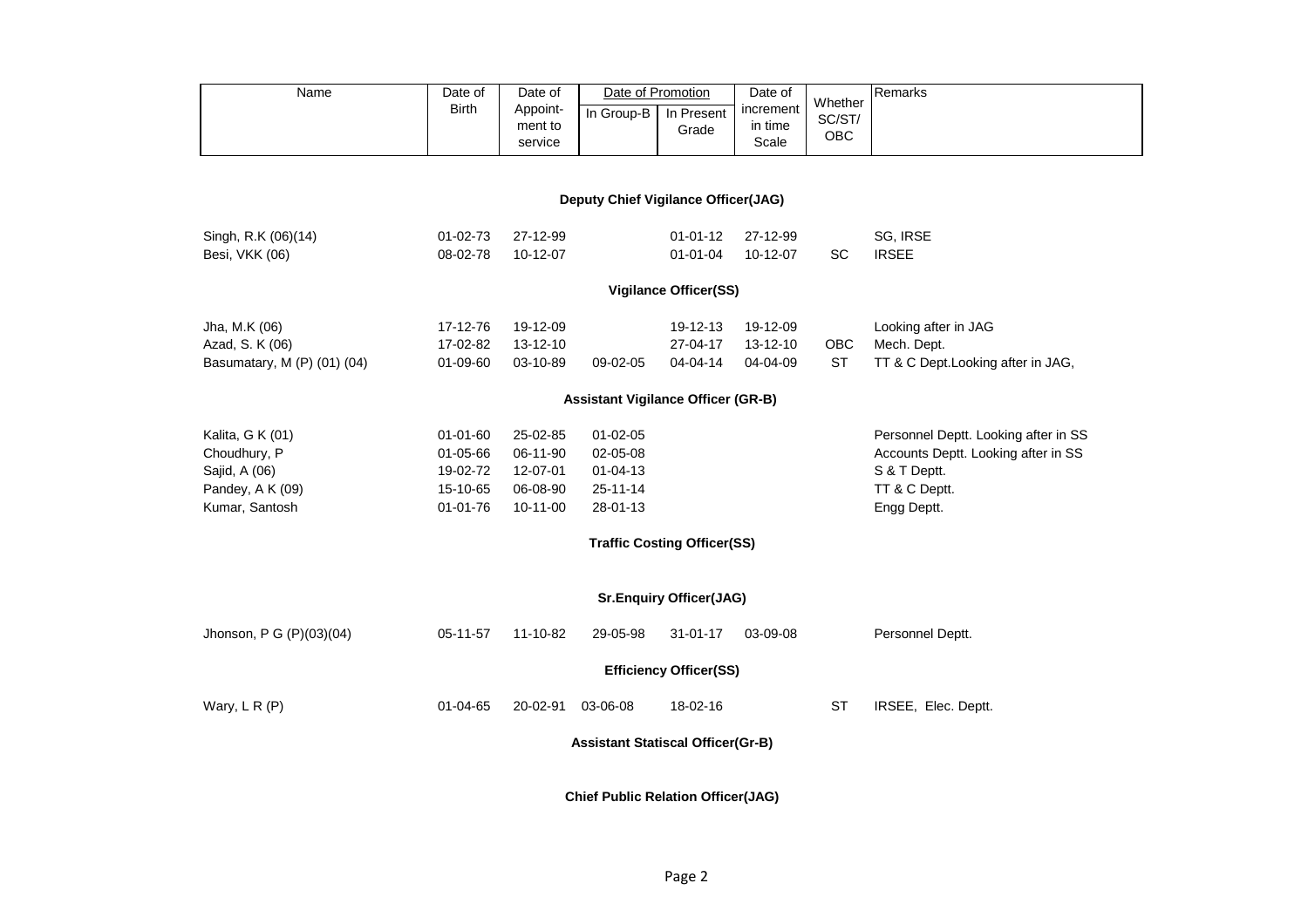| Name                                           | Date of      | Date of  |                                                   | Date of Promotion | Date of   |                   | Remarks                         |  |  |  |  |
|------------------------------------------------|--------------|----------|---------------------------------------------------|-------------------|-----------|-------------------|---------------------------------|--|--|--|--|
|                                                | <b>Birth</b> | Appoint- | In Group-B                                        | In Present        | increment | Whether<br>SC/ST/ |                                 |  |  |  |  |
|                                                |              | ment to  |                                                   | Grade             | in time   | OBC               |                                 |  |  |  |  |
|                                                |              | service  |                                                   |                   | Scale     |                   |                                 |  |  |  |  |
| Sarma, P J (06)                                | 08-03-74     | 30-01-02 |                                                   | 19-10-11          | 30-01-02  |                   | SG, IRSE                        |  |  |  |  |
| <b>Assistant Public Relation Officer(Gr-B)</b> |              |          |                                                   |                   |           |                   |                                 |  |  |  |  |
| Bora, DC                                       | 01-03-60     | 02-11-79 | 15-03-96                                          |                   |           |                   | Looking after in SS. Wkg in Con |  |  |  |  |
| Ojha, SK (09)                                  | 31-11-60     | 25-05-85 | 27-06-96                                          |                   |           | SC                | Looking after in SS             |  |  |  |  |
| Sarma, JK (01)                                 | 18-02-68     | 01-07-97 | 06-09-01                                          |                   |           |                   |                                 |  |  |  |  |
| Bhattacharyya, N (02)                          | 21-07-61     | 27-03-85 | $01 - 04 - 02$                                    |                   |           |                   |                                 |  |  |  |  |
| Deputy General Manager (Law)(JAG)              |              |          |                                                   |                   |           |                   |                                 |  |  |  |  |
| Law Officer(Gr-B)                              |              |          |                                                   |                   |           |                   |                                 |  |  |  |  |
| Kalita, M ((04)(09)                            | 01-07-61     | 31-01-83 | 18-04-03                                          |                   |           |                   | Looking after in SS. Wkg in Con |  |  |  |  |
| Sarma, B (01)(04)                              | 13-03-62     | 05-08-80 | 12-12-11                                          |                   |           |                   | Looking after in SS             |  |  |  |  |
| Ray, MK (01) (04)                              | 17-11-63     | 23-12-88 | 21-09-16                                          |                   |           |                   |                                 |  |  |  |  |
| Kumar, Rupak (01)(04)                          | 14-09-72     | 30-11-05 | 21-09-16                                          |                   |           |                   |                                 |  |  |  |  |
|                                                |              |          | <b>Divisional Railway Manager(SAG)</b>            |                   |           |                   |                                 |  |  |  |  |
| Jain, PK (06)                                  | 10-04-64     | 09-03-87 |                                                   | $01 - 01 - 06$    | 09-03-87  |                   | IRSE, Lien on NR                |  |  |  |  |
| Mishra, Prasant                                | 03-01-64     | 15-02-88 |                                                   |                   | 15-02-88  |                   | IRAS, lien on SER               |  |  |  |  |
| Gupta, C. P                                    | 10-12-64     | 13-06-88 |                                                   | 05-09-07          | 13-06-88  |                   | IRSE Lien on NCR                |  |  |  |  |
| Kumar, Ravilesh(06)                            | 15-07-65     | 16-05-88 |                                                   | 01-06-09          | 16-05-88  |                   | IRSEE, Lien on NER              |  |  |  |  |
| Raman, C. V (06)                               | 30-09-65     | 16-05-88 |                                                   | 16-08-10          | 16-05-88  |                   | <b>IRSS</b>                     |  |  |  |  |
|                                                |              |          | <b>Additional Divisional Railway Manager(SAG)</b> |                   |           |                   |                                 |  |  |  |  |
| Pandey, A K (02)(06)                           | 16-04-67     | 07-01-91 |                                                   | 04-04-12          | 07-01-91  |                   | IRSE, Lien on ER.               |  |  |  |  |
| Singh, D B (06)                                | 30-07-66     | 07-01-91 |                                                   | 12-01-16          | 07-01-91  | ST                | <b>IRSEE</b>                    |  |  |  |  |
| Meena, D.L                                     | 15-07-68     | 30-11-92 |                                                   | $02 - 12 - 16$    | 30-11-92  |                   | IRSSE, lien on CR               |  |  |  |  |
| Sharma, S. K                                   | 20-09-69     | 30-11-92 |                                                   | 02-08-17          | 30-11-92  |                   | IRSS Lien on SCR                |  |  |  |  |
| Jani, Suratha                                  | 12-01-67     | 22-11-93 |                                                   | 22-09-17          | 22-11-93  |                   | <b>IRSEE</b>                    |  |  |  |  |

**Chairman Railway Recruitment Board(SAG)**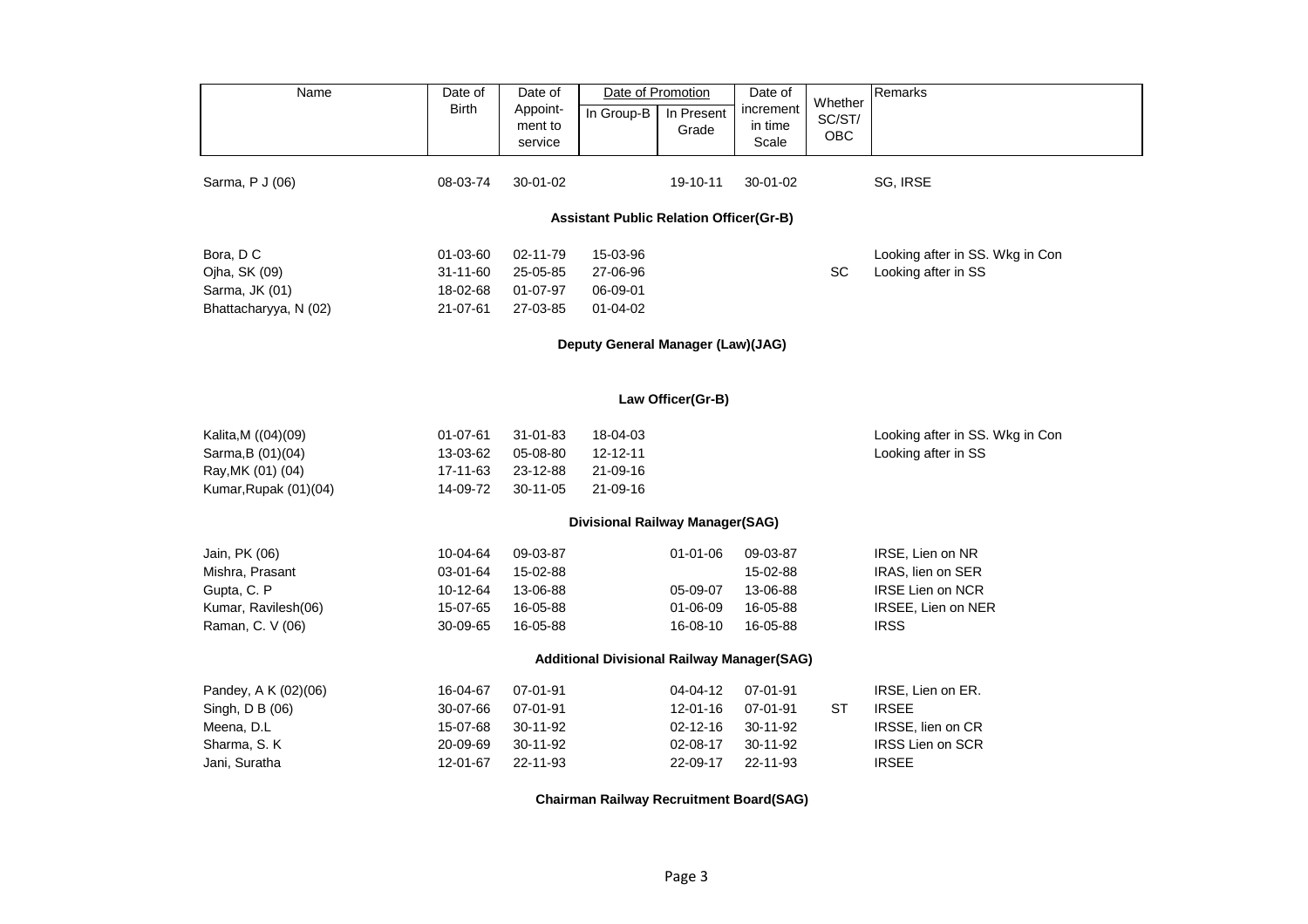| Name                                             | Date of        | Date of            | Date of Promotion                                     |                          | Date of          |                   | Remarks                            |  |  |  |  |  |
|--------------------------------------------------|----------------|--------------------|-------------------------------------------------------|--------------------------|------------------|-------------------|------------------------------------|--|--|--|--|--|
|                                                  | <b>Birth</b>   | Appoint-           | In Group-B                                            | In Present               | increment        | Whether<br>SC/ST/ |                                    |  |  |  |  |  |
|                                                  |                | ment to<br>service |                                                       | Grade                    | in time<br>Scale | <b>OBC</b>        |                                    |  |  |  |  |  |
|                                                  |                |                    |                                                       |                          |                  |                   |                                    |  |  |  |  |  |
| Saikia, C (09)                                   | 31-12-63       | 21-04-89           |                                                       | 05-02-09                 | 21-04-89         |                   | <b>IRPS</b>                        |  |  |  |  |  |
| Rabha, T (09)                                    | 10-07-65       | 06-03-89           |                                                       | 24-05-10                 | 06-03-89         | <b>ST</b>         | <b>IRPS</b>                        |  |  |  |  |  |
| Asstt. Secretary Railway Recruitment Board(Gr-B) |                |                    |                                                       |                          |                  |                   |                                    |  |  |  |  |  |
| Dutta, Santosh K (01)                            | 31-12-68       | 29-09-88           | 29-03-10                                              |                          |                  |                   | Personnel Deptt.                   |  |  |  |  |  |
| Mech, TS(04)(09)                                 | 10-06-71       | 29-08-97           | 05-01-12                                              |                          |                  | <b>ST</b>         | Personnel Deptt.                   |  |  |  |  |  |
| Deputy General Manager(Rajbhasha)(JAG)           |                |                    |                                                       |                          |                  |                   |                                    |  |  |  |  |  |
|                                                  |                |                    |                                                       |                          |                  |                   |                                    |  |  |  |  |  |
| Shivhare, Laxman Baijnath (09)                   | 09-11-60       | 29-01-09           |                                                       | 09-10-17                 | 29-01-09         | OBC               | Lien on NCR                        |  |  |  |  |  |
| Senior Rajbhasha Adhikari(SS)                    |                |                    |                                                       |                          |                  |                   |                                    |  |  |  |  |  |
| Purty, S D (09)                                  | 06-10-64       | 09-02-89           |                                                       | 16-09-14                 | 16-09-14         | ST                | lien on SR                         |  |  |  |  |  |
|                                                  |                |                    |                                                       | Rajbhasha Adhikari(Gr-B) |                  |                   |                                    |  |  |  |  |  |
| Harijan, Ramanand (09)                           | 31-12-58       | 07-10-91           | 04-01-06                                              |                          |                  | SC                | looking after in SS                |  |  |  |  |  |
| Jha, R(Smt)                                      | $01 - 01 - 58$ | 05-06-81           | 13-01-06                                              |                          |                  |                   | looking after in SS, Wkg in Const. |  |  |  |  |  |
| Kaori, RK (01)                                   | 01-08-59       | 19-01-89           | 06-01-06                                              |                          |                  |                   |                                    |  |  |  |  |  |
| Soren, Marcel (01)                               | 20-02-68       | 23-09-94           | 02-07-12                                              |                          |                  | <b>ST</b>         |                                    |  |  |  |  |  |
| Jha, SK (01)                                     | 01-01-66       | 23-12-98           | 14-07-15                                              |                          |                  |                   |                                    |  |  |  |  |  |
| Prasad, G (03)                                   | 01-03-70       | 20-09-02           | 06-07-15                                              |                          |                  | SC                |                                    |  |  |  |  |  |
| Sarma M(Smt)(04)                                 | 01-09-58       | 30-01-89           | 14-07-15                                              |                          |                  |                   |                                    |  |  |  |  |  |
|                                                  |                |                    | <b>Senior Electronic Data Processing Manager(JAG)</b> |                          |                  |                   |                                    |  |  |  |  |  |
|                                                  |                |                    | Principal, Railway Higher Secondary School(SS)        |                          |                  |                   |                                    |  |  |  |  |  |
| Roy, PC (09)                                     | 17-03-58       | 24-10-86           | 23-03-10                                              |                          |                  | SC                | Looking after in SS                |  |  |  |  |  |
| Rajkamal (09)                                    | 15-10-62       | 29-11-89           | $01 - 04 - 11$                                        |                          |                  | SC                | Looking after in SS                |  |  |  |  |  |
| Dutta Choudhury, A(10)                           | 13-01-59       | 14-12-90           | 25-06-13                                              |                          |                  |                   | Looking after in SS                |  |  |  |  |  |
| Roy, D(Smt) (09)(26)                             | 25-01-61       | 08-09-89           | 31-05-01                                              |                          |                  | SC                | Looking after in SS                |  |  |  |  |  |
|                                                  |                |                    |                                                       |                          |                  |                   |                                    |  |  |  |  |  |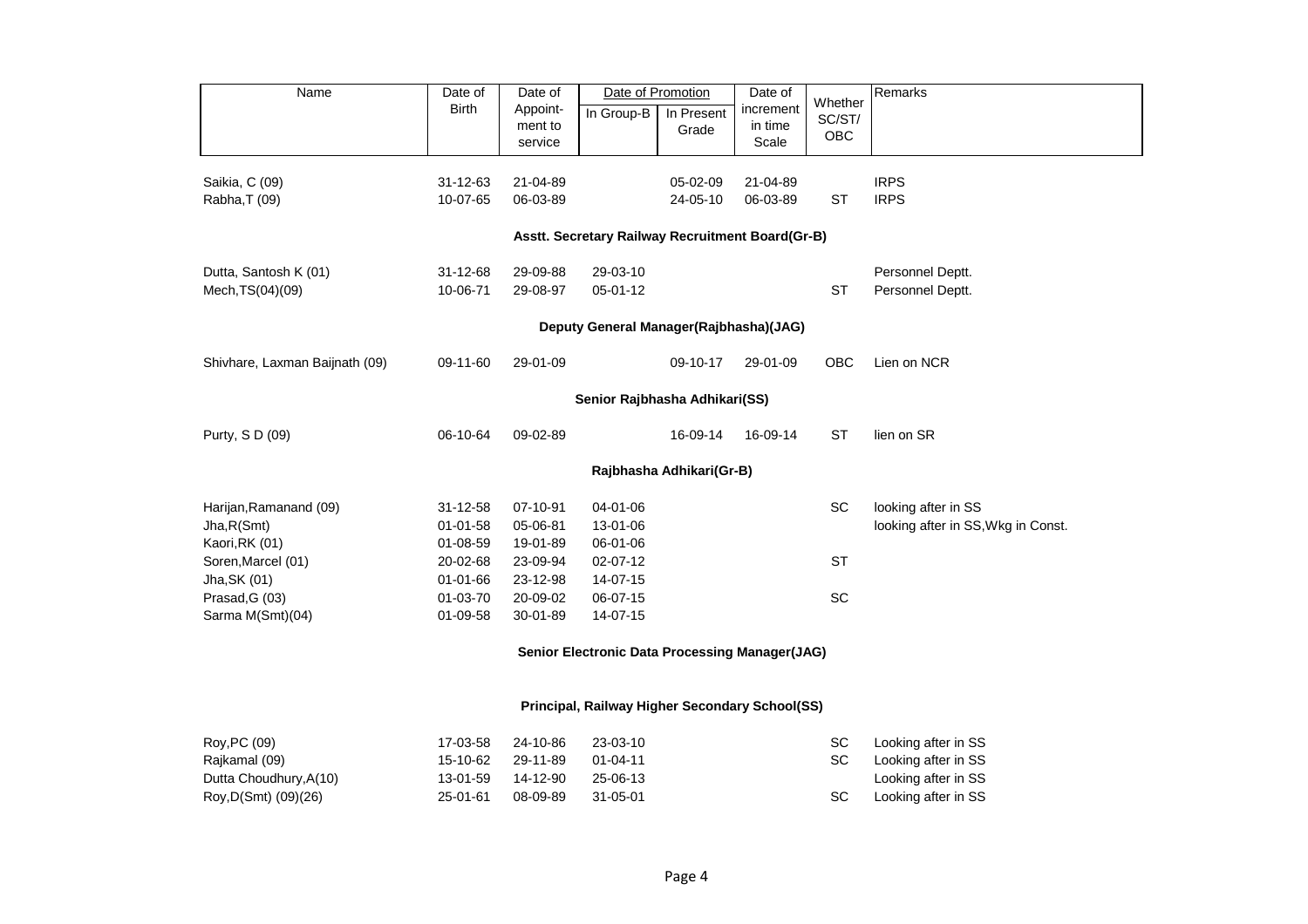| Name                                                                 | Date of        | Date of  |                                                                         | Date of Promotion | Date of   |                   | Remarks                              |  |  |  |  |  |
|----------------------------------------------------------------------|----------------|----------|-------------------------------------------------------------------------|-------------------|-----------|-------------------|--------------------------------------|--|--|--|--|--|
|                                                                      | <b>Birth</b>   | Appoint- | In Group-B                                                              | In Present        | increment | Whether<br>SC/ST/ |                                      |  |  |  |  |  |
|                                                                      |                | ment to  |                                                                         | Grade             | in time   | OBC               |                                      |  |  |  |  |  |
|                                                                      |                | service  |                                                                         |                   | Scale     |                   |                                      |  |  |  |  |  |
| Borhan Ali, SK (10)                                                  | 25-02-63       | 17-12-90 | $22 - 01 - 15$                                                          |                   |           |                   | Looking after in SS                  |  |  |  |  |  |
| Sen, DK(10)                                                          | 01-02-58       | 08-03-84 | 09-11-12                                                                |                   |           | SC                | Looking after in SS                  |  |  |  |  |  |
| Talukder, D (11)(04)                                                 | 01-03-60       | 01-12-94 | 05-08-16                                                                |                   |           | SC                | Looking after in SS                  |  |  |  |  |  |
|                                                                      |                |          |                                                                         |                   |           |                   |                                      |  |  |  |  |  |
|                                                                      |                |          | Head Master/HeadMistress(Gr-B)                                          |                   |           |                   |                                      |  |  |  |  |  |
| Nisha, G (09)                                                        | 01-02-63       | 28-07-93 | $01 - 07 - 15$                                                          |                   |           |                   |                                      |  |  |  |  |  |
| Barman, A. C                                                         | $01 - 11 - 64$ | 27-07-93 | 05-04-17                                                                |                   |           |                   |                                      |  |  |  |  |  |
| Assistant Sports Officer(Gr-B) (Ad-hoc)                              |                |          |                                                                         |                   |           |                   |                                      |  |  |  |  |  |
| Borah, Rejesh                                                        | 16-12-67       | 11-03-94 | 09-06-09                                                                |                   |           |                   |                                      |  |  |  |  |  |
| <b>PERSONNEL DEPARTMENT</b>                                          |                |          |                                                                         |                   |           |                   |                                      |  |  |  |  |  |
| Principal Chief Personnel Officer/Chief Personnel Officer(Admn)(SAG) |                |          |                                                                         |                   |           |                   |                                      |  |  |  |  |  |
| Sonik, A.K. (09) (26) (25) (04)                                      | 05-02-59       | 22.12.86 |                                                                         | 27-07-07          | 22-12-86  |                   | Lien on N.Rly.                       |  |  |  |  |  |
| Saikia, C (09)                                                       | 31-12-63       | 21-04-89 |                                                                         | 05-02-09          | 21-04-89  |                   | Wkg in RRB                           |  |  |  |  |  |
| Rabha, T (09)                                                        | 10-07-65       | 06-03-89 |                                                                         | 24-05-10          | 06-03-89  | ST                | Wkg in RRB                           |  |  |  |  |  |
| Singh, P.K. (09)                                                     | 09-03-66       | 12-10-92 |                                                                         | 19-11-12          | 12-10-92  | <b>ST</b>         |                                      |  |  |  |  |  |
|                                                                      |                |          | Deputy Chief Personnel Officer/Senior Divisional Personnel Officer(JAG) |                   |           |                   |                                      |  |  |  |  |  |
| Sethy, Gundicha (25)                                                 | 24-03-62       | 12-10-92 |                                                                         | 29-05-01          | 12-10-92  | SC                | SG, lien on S.E.Rly.                 |  |  |  |  |  |
| Singh, K.P. (09)                                                     | 01-03-72       | 04-09-00 |                                                                         | 05-02-09          | 04-09-00  | SC                | SG                                   |  |  |  |  |  |
| Gonmei, Timothy T                                                    | 13-12-73       | 24-12-01 |                                                                         | 31-01-08          | 24-12-01  | <b>ST</b>         | SG. On dept. to Ministry of Defence. |  |  |  |  |  |
| Sarmah, Sasanka (36)                                                 | 11-02-75       | 23-12-02 |                                                                         | 03-01-13          | 23-12-02  |                   | SG                                   |  |  |  |  |  |
| Sinha, Anvita (Smt.) (12)                                            | 14-01-77       | 01-09-03 |                                                                         | 23-08-13          | 01-09-03  |                   | SG. lien on N.E.Rly.                 |  |  |  |  |  |
| Johnson, P.G. (03) (04)                                              | 05-11-57       | 11-10-82 |                                                                         | $31 - 01 - 17$    | 03-09-08  |                   | wkg. in Mangg dept.                  |  |  |  |  |  |
|                                                                      |                |          | Senior Personnel Officer/ Divisional Personnel Officer(SS)              |                   |           |                   |                                      |  |  |  |  |  |
| Kumar, Manoj (09) (10) (13)                                          | $01 - 05 - 76$ | 31-08-09 |                                                                         | 10-09-13          | 31-08-09  | <b>OBC</b>        | Looking after in JAG                 |  |  |  |  |  |
| Boro, K.R. (01)                                                      | 01-08-62       | 27-11-86 |                                                                         | 04-08-15          | 04-08-10  | <b>ST</b>         | Looking after in JAG, wkg. in const. |  |  |  |  |  |
| Tusing, Lalsiemdik (02)                                              | 23-11-78       | 28-02-11 |                                                                         | 23-03-15          | 28-02-11  | <b>ST</b>         | Looking after in JAG                 |  |  |  |  |  |
| Kamble, Shirish Sadashiv (06)                                        | 12-01-83       | 25-02-13 |                                                                         |                   | 25-02-13  | SC                |                                      |  |  |  |  |  |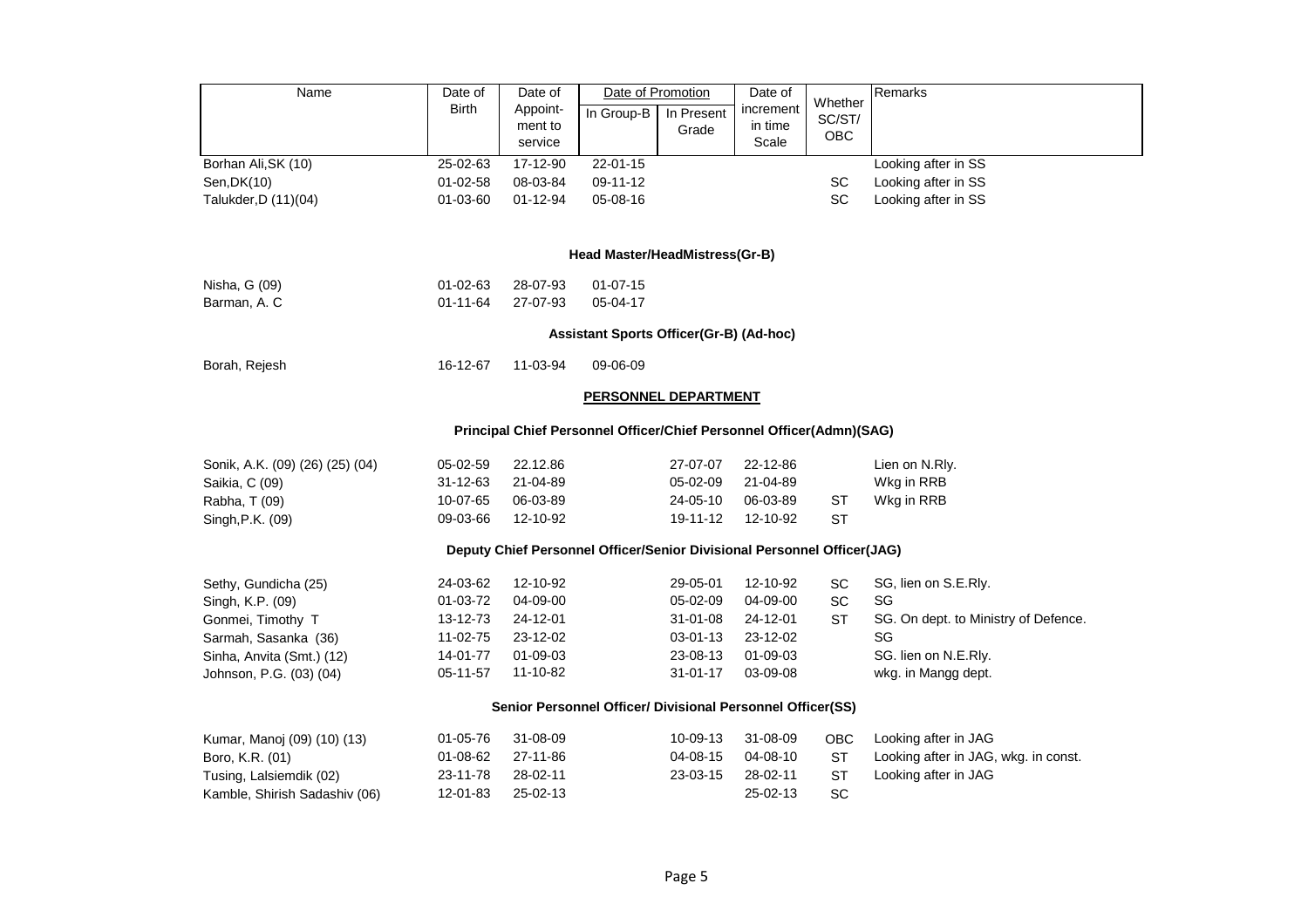| Name | Date of      | Date of                        | Date of Promotion |                     | Date of                       | Whether              | Remarks |
|------|--------------|--------------------------------|-------------------|---------------------|-------------------------------|----------------------|---------|
|      | <b>Birth</b> | Appoint-<br>ment to<br>service | In Group-B        | In Present<br>Grade | increment<br>in time<br>Scale | SC/ST/<br><b>OBC</b> |         |

# **Assistant Personnel Officer (JS)**

| Sidharth (09)                  | 04-05-89 11-12-13 |  |                      | 11-12-13 11-12-13 OBC Looking after in SS |
|--------------------------------|-------------------|--|----------------------|-------------------------------------------|
| Sodhi, Garima (Smt.) (06) (09) | 07-01-90 01-09-14 |  | 01-09-14 01-09-14 SC |                                           |

# **Assistant Personnel Officer (Prob.)**

# **Assistant Personnel Officer (Group-B)**

| Sutradhar, N.K.               | 07-01-60       | $01 - 12 - 86$ | 28-07-03       | SC        |
|-------------------------------|----------------|----------------|----------------|-----------|
| Mukharjee, N.                 | 07-02-59       | 26-05-77       | 28-07-03       |           |
| Jahangir, Syed (04)           | $01 - 01 - 61$ | 23-06-87       | 17-11-03       |           |
| Mishra, U.N. (01)             | 15-01-63       | 29-11-85       | 07-06-04       |           |
| Kalita, G.K. (01)             | $01 - 01 - 60$ | 25-02-85       | $01 - 02 - 05$ |           |
| Sarkar, M.K. (01)             | 08-03-60       | 21-11-86       | 08-02-05       | SC        |
| Goon, Kallol (01)             | 18-04-66       | 12-08-91       | 17-11-05       |           |
| Konwar, Arun Chandra (01)     | 01-07-62       | 07-04-86       | 31-01-06       | <b>ST</b> |
| Dey, Gautam Kumar (01)        | 23-12-62       | 06-04-88       | 27-12-06       |           |
| Saha, Narayan Chandra (01)    | 28-12-59       | 17-05-85       | 24-10-07       |           |
| Roy, Papri (Smt.) (01) (04)   | 08-11-60       | 30-10-86       | 21-09-07       | SC        |
| Biswasi, Bhupen Ch. (01)      | $01 - 02 - 60$ | 16-03-85       | 26-09-07       | SC        |
| Das, Pradip Kumar (03)        | 20-11-60       | 08-02-84       | 10-06-08       |           |
| Banik, Raj Kumar (01)         | 09-10-61       | 23-10-89       | 11-06-08       | SC        |
| Das, Ashish Kumar (03)        | 30-11-65       | 15-09-89       | 06-01-09       | SC        |
| Deka, Mahim Chandra (02)      | $01 - 01 - 62$ | 07-04-86       | 30-03-09       | <b>ST</b> |
| Jha, Achal Kumar (10)         | 07-01-64       | 19-03-90       | 02-04-09       |           |
| Paul, Tapash Chandra (01)     | 28-02-58       | 07-10-82       | 15-07-09       |           |
| Ahmed, Md Mustak (02) (04)    | $01 - 01 - 68$ | 01-03-95       | 14-07-09       |           |
| Singh, Anjani Kumar (01) (04) | 05-10-72       | 23-01-95       | 01-09-09       |           |
| Pandit, C.S. (11)             | 01-01-64       | 08-04-88       | 05-02-10       |           |
| Dutta, Santosh Kr.(01)        | $31 - 12 - 68$ | 29-09-88       | 29-03-10       |           |
| Rajak, Lalan (02)             | 05-01-69       | 15-01-90       | 09-08-10       | SC        |
| Acharjee, Sunirmal (03)       | 23-08-60       | 10-09-82       | 30-07-10       |           |
| Sen, Tapas Kumar (03)         | 03-11-60       | 07-08-80       | 09-08-10       |           |

| 3 | SC        | Looking after in SS                      |
|---|-----------|------------------------------------------|
| 3 |           | Looking after in SS                      |
| 3 |           | Looking after in SS                      |
| 4 |           | Looking after in SS                      |
| 5 |           | Looking after in SS, wkg. in Mangg dept. |
| 5 | SC        | Looking after in SS, wkg. in Mangg dept. |
| 5 |           | Looking after in SS, wkg. in Mangg dept. |
| 6 | <b>ST</b> | Looking after in SS                      |
| 6 |           | Looking after in SS                      |
| 7 |           | Looking after in SS                      |
| 7 | SC        | Looking after in SS                      |
| 7 | <b>SC</b> | Looking after in SS, wkg. in const.      |
| 8 |           | Looking after in SS                      |
| 8 | SC        | Looking after in SS, wkg. in RE.         |
| 9 | SC        | Looking after in SS, wkg. in const.      |
| 9 | <b>ST</b> | Looking after in SS                      |
|   |           |                                          |

wkg. in RRB.<br>SC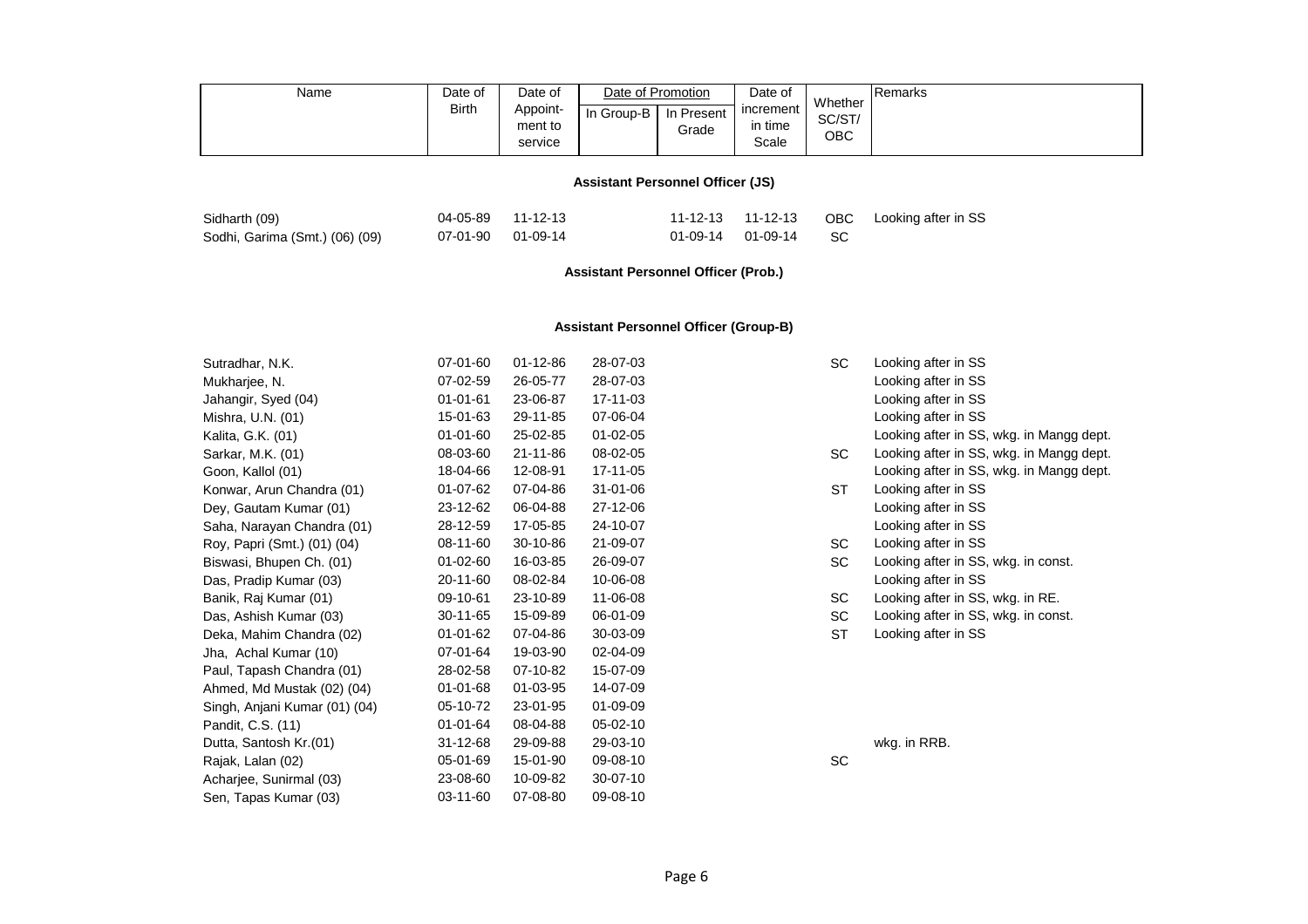| Name                                         | Date of      | Date of  | Date of Promotion |                                    | Date of   |                   | Remarks        |  |  |  |
|----------------------------------------------|--------------|----------|-------------------|------------------------------------|-----------|-------------------|----------------|--|--|--|
|                                              | <b>Birth</b> | Appoint- | In Group-B        | In Present                         | increment | Whether<br>SC/ST/ |                |  |  |  |
|                                              |              | ment to  |                   | Grade                              | in time   | OBC               |                |  |  |  |
|                                              |              | service  |                   |                                    | Scale     |                   |                |  |  |  |
| Gogoi, Amish(Smt) (11) (04)                  | 01-04-77     | 22-12-95 | 29-07-10          |                                    |           |                   |                |  |  |  |
| Das, Reetu Raj (11) (04)                     | 25-11-79     | 09-09-98 | 30-07-10          |                                    |           | SC                |                |  |  |  |
| Toppo, Ajay (03)                             | 19-08-70     | 21-11-90 | 10-08-10          |                                    |           | <b>ST</b>         |                |  |  |  |
| Kumar, Amit (03) (04)                        | 06-11-76     | 03-08-94 | 04-11-10          |                                    |           |                   |                |  |  |  |
| Daimari, Jogendra (08) (04)                  | 31-03-63     | 18-04-88 | 02-01-12          |                                    |           | <b>ST</b>         | wkg. in RRB.   |  |  |  |
| Mech, Tian Sang (09) (04)                    | 10-06-71     | 29-08-97 | 05-01-12          |                                    |           | <b>ST</b>         |                |  |  |  |
| Gogoi, Paree(Smt.) (02) (12)                 | 10-06-73     | 28-11-05 | 02-01-12          |                                    |           |                   |                |  |  |  |
| Hazoary, Utpal (01)                          | 23-01-70     | 07-05-93 | 12-03-12          |                                    |           | <b>ST</b>         |                |  |  |  |
| Kumar, Anjani (03) (04)                      | 07-10-79     | 17-10-96 | 13-03-15          |                                    |           |                   |                |  |  |  |
| Pandey, Rajesh Kr. (02) (04)                 | 18-02-76     | 24-07-03 | 13-03-15          |                                    |           |                   |                |  |  |  |
| Sinha, Pratibha(Smt) (03)(25)                | 01-03-78     | 12-12-96 | 05-03-15          |                                    |           |                   |                |  |  |  |
| Bastia, Ajaya Kumar (02)                     | 18-10-77     | 24-09-04 | 07-10-16          |                                    |           | OBC               |                |  |  |  |
| Sinha, Ashok Kr. (09)                        | 21-02-72     | 22-09-04 | 12-03-15          |                                    |           |                   |                |  |  |  |
| Namasudra, Rumi (Smt) (01) (04)              | 04-01-80     | 08-09-98 | 23-03-15          |                                    |           | SC                |                |  |  |  |
| Tiwari, Ram Nath (01)                        | 14-01-76     | 04-08-96 | 26-09-16          |                                    |           |                   |                |  |  |  |
| Chakraborty, R (03)                          | 15-01-68     | 18-01-93 | 25-03-17          |                                    |           |                   |                |  |  |  |
| Kumar, Lalit (02) (12)                       | 31-12-74     | 12-11-03 | 23-05-17          |                                    |           | SC                |                |  |  |  |
| <b>Principal Private Secretary (Group-B)</b> |              |          |                   |                                    |           |                   |                |  |  |  |
|                                              |              |          |                   |                                    |           |                   |                |  |  |  |
| Rajak, R R                                   | 10-01-61     | 04-01-83 | 08-01-02          |                                    |           | SC                |                |  |  |  |
|                                              |              |          |                   | <b>Private Secretary (Group-B)</b> |           |                   |                |  |  |  |
|                                              |              |          |                   |                                    |           |                   |                |  |  |  |
| Roy, P.C.                                    | 12-08-66     | 23-05-85 | 08-01-02          |                                    |           | SC                |                |  |  |  |
| Roy, H.C                                     | 24-10-58     | 18-05-83 | 26-03-02          |                                    |           | SC                |                |  |  |  |
| Mandal, S                                    | 22-01-61     | 08-07-85 | 15-01-03          |                                    |           | SC                |                |  |  |  |
| Majumder, C.K.                               | 15-01-59     | 14-06-04 | 14-06-04          |                                    |           | SC                |                |  |  |  |
| Chakraborty, G.C.                            | 07-01-59     | 18-08-79 | 21-09-06          |                                    |           |                   |                |  |  |  |
| Xaxa, M.C.                                   | 07-03-62     | 16-06-89 | 05-07-10          |                                    |           | <b>ST</b>         |                |  |  |  |
| Boro, Sachin Ch.                             | 30-11-67     | 27-09-89 | 25-04-11          |                                    |           | <b>ST</b>         | wkg. in const. |  |  |  |
| Sutradhar, Babul                             | 07-01-61     | 24-10-89 | 05-05-11          |                                    |           | SC                |                |  |  |  |
| Nath, Ranajit                                | 30-08-61     | 11-01-88 | 23-09-16          |                                    |           |                   |                |  |  |  |
| Das, Bipul Kanti                             | 15-04-65     | 24-07-91 | 05-10-16          |                                    |           |                   | wkg. in const. |  |  |  |
| Chowdhary, Susmita(Smt)                      | 13-02-66     | 26-06-91 | 19-10-16          |                                    |           |                   |                |  |  |  |
| Deka, Debi(Smt)                              | 08-11-63     | 23-02-98 | 03-10-16          |                                    |           | SC                |                |  |  |  |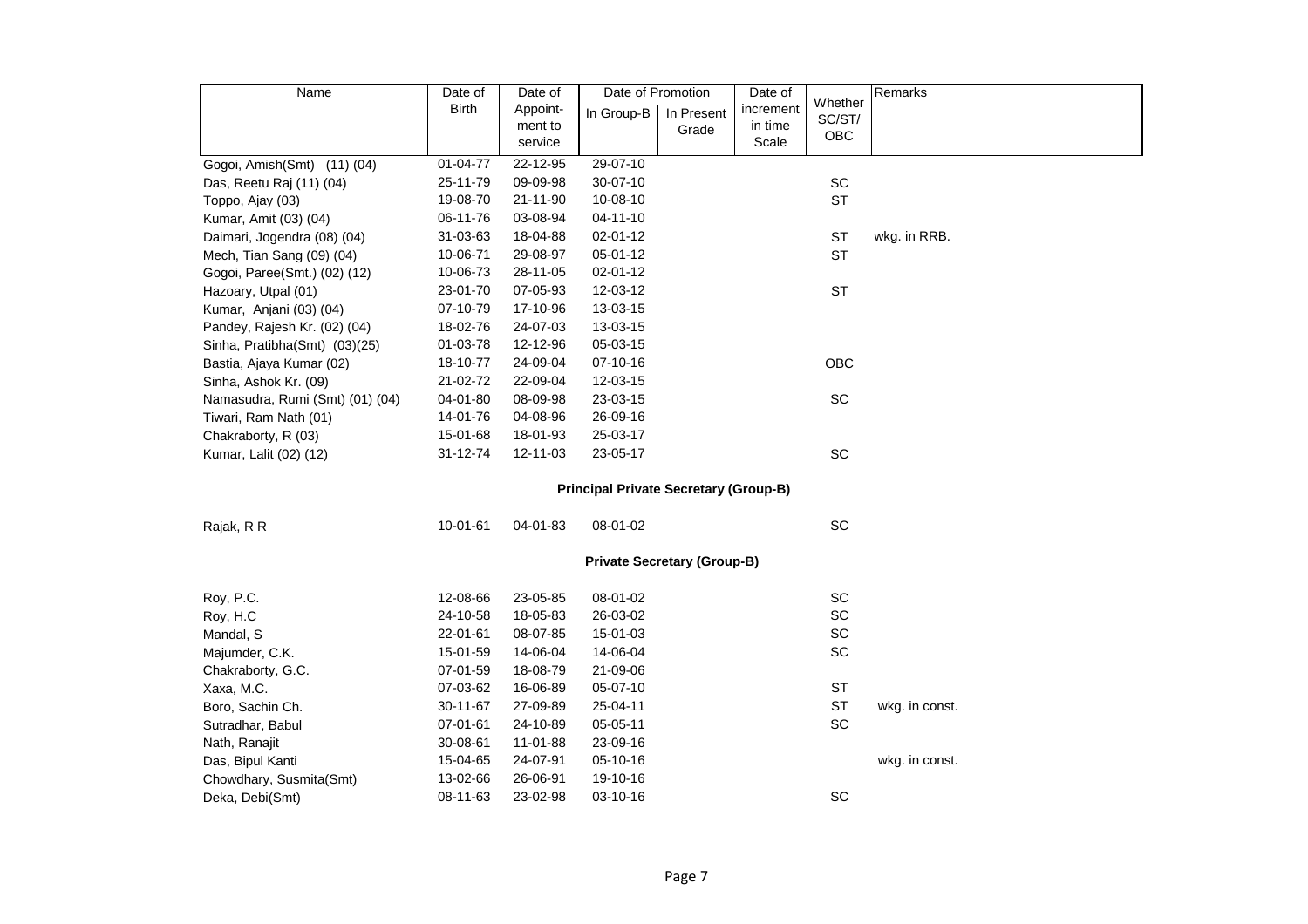| Name | Date of      | Date of                        | Date of Promotion       |       | Date of                         | Whether       | <b>IRemarks</b> |
|------|--------------|--------------------------------|-------------------------|-------|---------------------------------|---------------|-----------------|
|      | <b>Birth</b> | Appoint-<br>ment to<br>service | In Group-B   In Present | Grade | increment  <br>in time<br>Scale | SC/ST/<br>ОВС |                 |

### **SECURITY DEPARTMENT**

# **Chief Security Commissioner (SAG)**

| Chand, Rattan (09) (36) (12) | 10-03-58<br>24-08-89 |          | 24-08-16                                                                | 24-08-89       | <b>SC</b> | Lien on ER    |
|------------------------------|----------------------|----------|-------------------------------------------------------------------------|----------------|-----------|---------------|
|                              |                      |          | <b>Additional Chief Security Commissioner(DIG)</b>                      |                |           |               |
| Jothi, K. Arul               | 04-05-68             | 06-09-96 | $01 - 07 - 16$                                                          | 06-09-96       |           |               |
|                              |                      |          | Deputy Chief Commissioner/Senior Divisional Security Commissioner (JAG) |                |           |               |
| Md.Saquib                    | $10 - 01 - 71$       | 25-08-97 | $00 - 02 - 11$                                                          | 25-08-97       |           |               |
| Rathore, SK Singh            | 22-04-80             | 02-06-11 | 02-06-15                                                                | 02-06-11       |           |               |
| Ahmed, S Sarfaroj            | 15-12-78             | 13-12-10 | 29-08-16                                                                | 13-12-10       |           | wkg in Const. |
|                              |                      |          | <b>Divisional Security Commissioner (SS)</b>                            |                |           |               |
| Meena, B.R                   | 25-12-72             | 04-09-00 | 03-03-17                                                                | 04-09-00       |           | wkg in Const. |
| Meena, B Singh               | 25-07-61             | 17-07-86 | 16-08-16                                                                | 17-07-86       | <b>ST</b> |               |
| Prem Kumar, R.A (01)         | 07-12-57             | 27-03-82 | $01 - 07 - 11$                                                          | $01 - 07 - 11$ |           |               |
| Singh S.S                    | 11-01-59             | 11-05-85 | 08-01-12                                                                | 08-01-12       |           |               |
|                              |                      |          | <b>Assistant Security Commissioner (Group-A)</b>                        |                |           |               |
| Pattanaik, U C (01)          | 20-01-60             | 11-05-85 | 24-04-12                                                                | 24-04-12       |           |               |
| Rai, J (01)                  | 01-07-86             | 15-01-60 | 28-04-12                                                                | 28-04-12       |           |               |
| Ojha, S N (01)               | 15-07-64             | 09-01-89 | 28-07-12                                                                | 28-07-12       |           |               |
| Tiwari, R.K                  | $01 - 10 - 65$       | 04-09-90 | $25 - 11 - 13$                                                          | $25 - 11 - 13$ |           |               |
| Dasgupta, B (01)             | 10-08-63             | 20-04-92 | 04-06-14                                                                | 04-06-14       |           |               |
| Payeng, SK (01)              | $01 - 01 - 67$       | 27-03-91 | 24-06-14                                                                | 24-06-14       | <b>ST</b> |               |
| Faruk, Abdul Gani (01)       | 30-06-64             | 25-09-90 | 09-06-14                                                                | 09-06-14       |           |               |
| MD. Eshan (01)               | 13-07-62             | 25-09-90 | 21-06-14                                                                | 21-06-70       |           |               |
| Chakraborty, A (09) (12)     | 06-08-68             | 28-06-91 | 20-10-14                                                                | 20-10-14       |           |               |
| Arya, D C (09)               | 31-03-67             | 28-08-90 | 28-05-15                                                                | 28-05-15       | <b>SC</b> |               |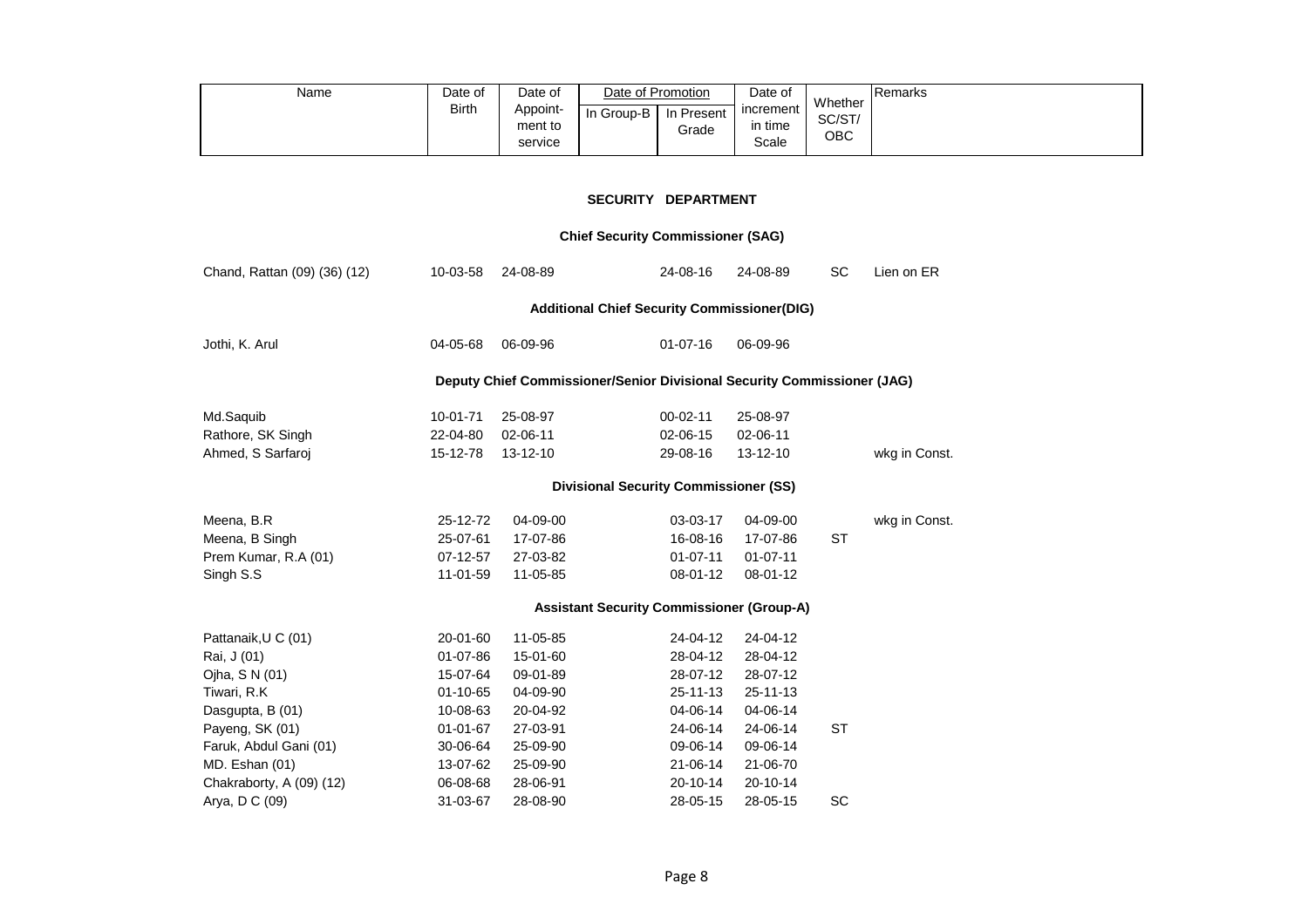| Name                  | Date of      | Date of                        | Date of Promotion |                     | Date of<br>Whether            |               | Remarks |
|-----------------------|--------------|--------------------------------|-------------------|---------------------|-------------------------------|---------------|---------|
|                       | <b>Birth</b> | Appoint-<br>ment to<br>service | In Group-B        | In Present<br>Grade | increment<br>in time<br>Scale | SC/ST/<br>OBC |         |
| Halder, T (03) (04)   | 16-03-67     | 25-02-92                       |                   | 14-09-15            | 14-09-15                      | SC            |         |
| Roy Choudhury, D (02) | 04-10-68     | 07-06-92                       |                   | 04-03-16            | 04-03-16                      |               |         |
| Sonkar, S.L (01)(04)  | 10-07-62     | 03-09-89                       |                   | 10-03-17            | $10 - 03 - 17$                | SC            |         |
| Singh, S.N            | 11-12-64     | 04-09-90                       |                   | 25-04-17            | 25-04-17                      |               |         |
| Guryani, D (01)       | 16-01-69     | 08-06-92                       |                   | 09-05-17            | 09-05-17                      |               |         |
| Mishra, Yash          | 29-12-69     | 10-05-92                       |                   | 08-06-17            | 08-06-17                      |               |         |
| Singh, S.K(03)        | 08-08-69     | 07-06-92                       |                   | 19-06-17            | 19-06-17                      |               |         |
| Mishra, K.K.          | 04-10-68     | 07-06-92                       |                   | 17-07-17            | 17-07-17                      |               |         |

#### **CIVIL ENGINEERING**

#### **Pricipal Chief Engineer/ Chief Administrative Officer(HAG)**

| Rajvanshi, Rajiv | 14-06-59          | 16-04-83 | 04-01-16 16-04-83 |          | Lien on E.Rly.                 |
|------------------|-------------------|----------|-------------------|----------|--------------------------------|
| Yadav, A. K      | 02-07-59 22-06-84 |          | 16-11-16 22-06-84 |          | Lien on NE Rly. Wkg. in Const. |
| Singh, S. N.     | 02-01-59          | 30-03-82 | 28-07-17          | 30-03-82 | Wkg. in Const.                 |

#### **Chief Track Engineer/Chief Bridge Engineer/Chief General Engineer/Chief Planning & Design Engineer/ Chief Engineer(TP)/ Chief Engineer**

| Madhukar, V.K. (6,25)  | 16-01-58 | 26-03-83   | 23-01-02       | 26-03-83       | SC        | Lien on NE Rly.                |
|------------------------|----------|------------|----------------|----------------|-----------|--------------------------------|
| Banga, B.S.            | 04-03-58 | 20-06-84   | $31 - 01 - 05$ | 20-06-84       |           | Lien on CR.Wkg. in Const       |
| Lal, Mohan             | 13-04-60 | 04-07-85   | 03-01-05       | 04-07-85       | SC        | Lien in SC Rly.                |
| Singh, Harpal (6,14)   | 01-08-62 | 06-03-89   | 28-06-10       | 06-03-89       |           | Lien on N. Rly                 |
| Saibaba, A.(6,14)      | 20-11-60 | 06-03-89   | 07-06-12       | 06-03-89       |           | Lien on SC Rly. Wkg. In Const. |
| Jinger, R.P.           | 10-06-63 | 06-03-89   | 13-08-09       | 06-03-89       | SC        | Wkg. in Const.                 |
| Pandey, Abhoy Kumar(6) | 16-04-67 | 07-01-91   | 04-04-12       | 07-01-91       |           | Lien on E. Rly. Wkg. as ADRM   |
| Meena, B.S.            | 08-07-63 | 07-01-91   | $13 - 11 - 14$ | 07-01-91       |           | Lien on CR.Wkg. in Const       |
| Amrohi, Ravi(6)        | 24-02-67 | 02-12-91   | $11 - 05 - 16$ | 02-12-91       | SC.       |                                |
| Singh, Mohinder(6)     | 17-04-65 | 16-03-92   | 12-07-16       | 16-03-92       | SC        | Wkg. in Const.                 |
| Kumar, Anil            | 27-04-67 | 16-03-92   | 19-11-12       | 16-03-92       | SC        | Wkg. in Const.                 |
| Kumar, Sandeep         | 26-06-64 | 29-11-92   | 05-01-17       | 29-11-92       |           | Wkg. in Const.                 |
| Kumar, Ajay            | 04-10-68 | $30-11-92$ | $01 - 01 - 05$ | $30 - 11 - 92$ | <b>ST</b> | Wkg. in Const.                 |
| Brahma, Nilmani        | 16-11-68 | 30-11-92   | $01 - 01 - 05$ | 30-11-92       | <b>ST</b> | Wkg. in Const.                 |
| Singh, S.P.(14)        | 16-10-66 | 22-11-93   | $01 - 01 - 06$ | 22-11-93       |           |                                |
| Bhaskar, B.N.          | 22-04-66 | 21-02-94   | $07-07-17$     | 21-02-94       |           |                                |

 **Deputy Chief Engineer/Senior Divisional Engineer (JAG)**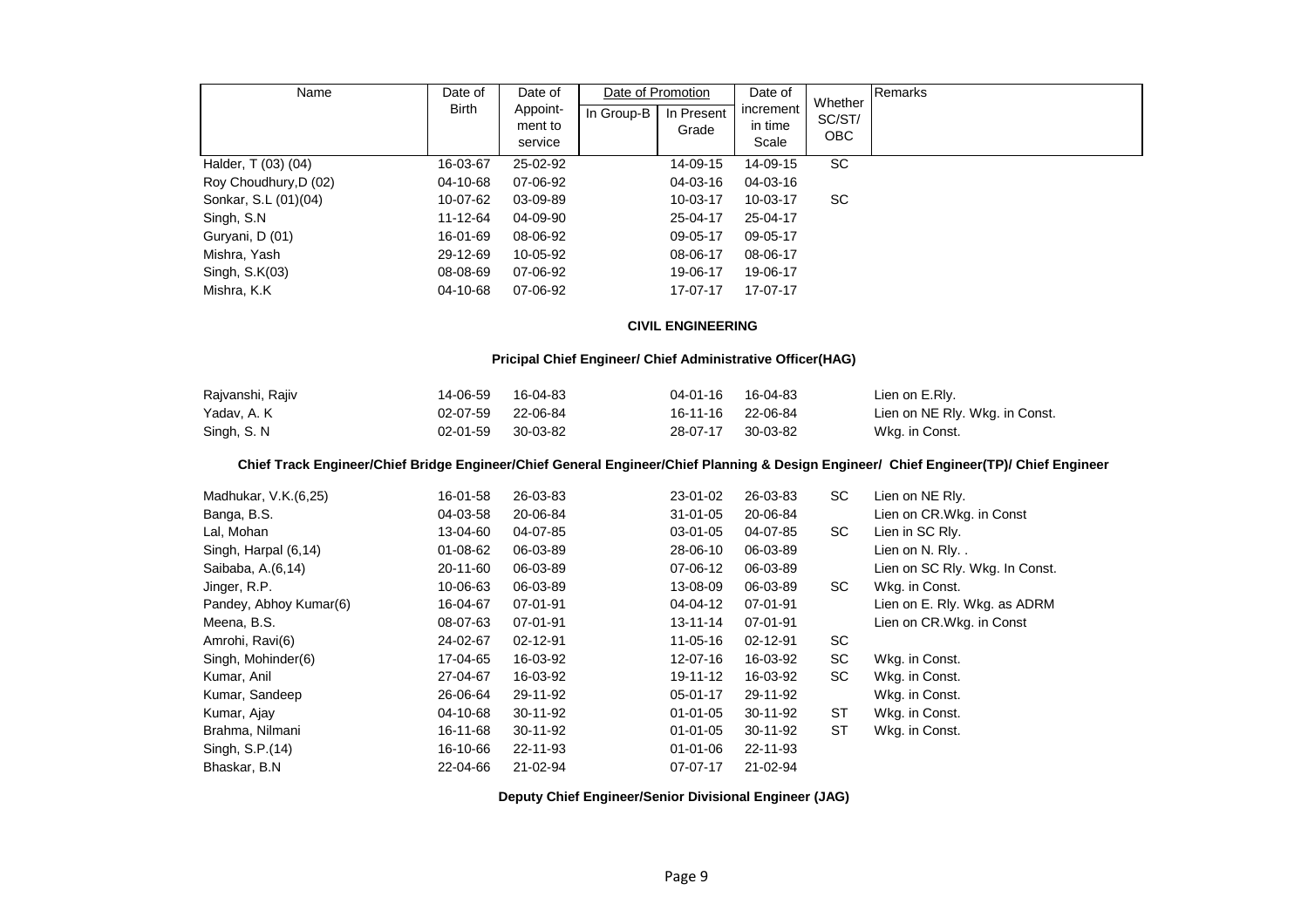| Name                     | Date of        | Date of  | Date of Promotion |                | Date of   |                   | Remarks                           |
|--------------------------|----------------|----------|-------------------|----------------|-----------|-------------------|-----------------------------------|
|                          | <b>Birth</b>   | Appoint- | In Group-B        | In Present     | increment | Whether<br>SC/ST/ |                                   |
|                          |                | ment to  |                   | Grade          | in time   | OBC               |                                   |
|                          |                | service  |                   |                | Scale     |                   |                                   |
| Deshmukh, S.P.           | 31-07-69       | 02-01-96 |                   | $01 - 01 - 08$ | 02-01-96  | <b>ST</b>         | NFSAG.Wkg. in Const.              |
| Kumar, Rajesh(6)         | 03-05-71       | 02-01-96 |                   | 01-01-08       | 02-01-96  |                   | <b>NFSAG</b>                      |
| Singh, Hari              | 10-10-67       | 28-04-97 |                   | 01-01-09       | 28-04-97  | <b>ST</b>         | SG.Wkg. in Const                  |
| Ray Choudhury, Sunil (P) | 05-04-59       | 07-03-81 | 05-01-90          | 27-12-13       | 13-09-97  | SC                | SG                                |
| Badal, R.K.              | 01-05-70       | 27-01-98 |                   | $01 - 01 - 10$ | 27-01-98  | OBC               | NFSAG.Wkg. in Const.              |
| Singh, Baldev            | 12-08-69       | 27-01-98 |                   | $01 - 01 - 10$ | 27-01-98  | <b>ST</b>         | NFSAG.                            |
| Kanojiya, S.(6)          | 04-12-69       | 02-02-98 |                   | $01 - 01 - 10$ | 02-02-98  | SC                | SG                                |
| Narah, K.                | 31-01-73       | 04-05-98 |                   | $01 - 01 - 10$ | 04-05-98  | <b>ST</b>         | SG.Wkg. in Const.                 |
| Prasad, M.V(6,14)        | 23-08-74       | 01-04-02 |                   | 05-08-10       | 01-04-02  |                   |                                   |
| Yadav, S.P.(6)           | 20-05-70       | 28-12-98 |                   | $01 - 01 - 11$ | 20-12-98  | OBC               | SG                                |
| Singh, J.P.(2,10)        | 20-01-67       | 28-12-98 |                   | $01 - 01 - 11$ | 28-12-98  | OBC               | SG.Wkg. in Const.                 |
| Barnwal, S.K.            | 03-01-68       | 28-12-98 |                   | $01 - 01 - 11$ | 28-12-98  | OBC               | SG.                               |
| Ram, Khindu (14)         | 01-05-65       | 28-12-98 |                   | $01 - 01 - 11$ | 28-12-98  | <b>SC</b>         | SG                                |
| Rama Meher, K.V.         | 02-07-76       | 20-09-99 |                   | $01 - 01 - 12$ | 20-09-99  |                   | <b>SG Deputation</b>              |
| Verma, Yogesh            | 07-09-74       | 20-09-99 |                   | $01 - 01 - 12$ | 20-09-99  | SC                | SG.Wkg. in Const.                 |
| Kumar, Sushil            | 05-07-72       | 20-09-99 |                   | $01 - 01 - 12$ | 20-09-99  | SC                | SG.Wkg. in Const. Deputation      |
| Pandey, P.P              | 25-12-72       | 20-09-99 |                   | $01 - 01 - 12$ | 20-09-99  |                   | SG.Wkg in Const.                  |
| Singh, R.K.(6,14)        | $01 - 02 - 73$ | 27-12-99 |                   | $01 - 01 - 12$ | 27-12-99  | <b>OBC</b>        | SG Wkg. In Mangg.                 |
| Sarkar, Subrata (P) (6)  | 16-07-62       | 15-09-87 | 30-04-92          | $01 - 01 - 12$ | 14-01-00  |                   | SG                                |
| Khongrymmai, S.S.        | 19-11-74       | 04-09-00 |                   | $01 - 01 - 13$ | 04-09-00  | <b>ST</b>         | SG. Wkg. In Const.                |
| Singh, P.K.              | 29-05-77       | 19-03-01 |                   | $01 - 01 - 13$ | 19-03-01  | SC                | SG, Wkg. in Const                 |
| Prakash, Naveen          | 15-11-72       | 03-09-01 |                   | 19-10-11       | 03-09-01  | SC                | SG. Lien on C.Rly. Wkg. In Mangg. |
| Choudhury, J.K. (P)      | 02-03-62       | 25-03-86 | 07-04-92          | 19-10-11       | 14-09-01  |                   | Wkg. in Const                     |
| Sarkar, G.C.(P)          | 01-01-58       | 13-01-84 | 08-07-93          | 19-10-11       | 14-09-01  |                   | SG. Wkg in Const                  |
| Bhutia, T.T. (P)         | 08-07-62       | 01-08-85 | 24-06-95          | 19-10-11       | 14-09-01  | ST                | SG. Wkg in Const, Deputation      |
| Sharma, P.J.(6)          | 08-03-74       | 30-01-02 |                   | 19-10-11       | 30-01-02  |                   | SG. Wkg in Mangg.                 |
| Mandal, S.J.             | 10-01-72       | 30-01-02 |                   | 19-10-11       | 30-01-02  | SC                | SG. Lien on S. Rly. Wkg in Const  |
| Ete, Renya(6)            | 07-10-78       | 30-01-02 |                   | 19-10-11       | 30-01-02  | <b>ST</b>         | SG.                               |
| Kumar, Pramod(6)         | 27-04-71       | 02-09-02 |                   | 23-01-13       | 02-09-02  | OBC               | SG                                |
| Rajveer(14)              | 01-06-78       | 02-09-02 |                   | 23-01-13       | 02-09-02  | SC                | SG.                               |
| Dutta, Biprajit (P)      | 07-03-59       | 28-07-79 | 24-06-93          | 19-10-11       | 12-06-03  |                   | SG.                               |
| Das, Raju Kumar (P)      | 01-01-62       | 01-12-88 | 11-10-94          | 23-01-13       | 12-06-03  | SC                | SG. Wkg in Const                  |
| Das, Ranjit (P)          | 01-03-61       | 14-07-86 | 09-06-95          | 23-01-13       | 12-06-03  | SC                | SG. Wkg in Const                  |
| Prasad, Chandrika (P)(6) | 08-05-58       | 20-12-89 | 24-08-94          | 23-01-13       | 12-06-03  |                   | <b>SG, Deputation DFCCIL</b>      |
| Singh, Gurjit (P)        | 14-05-59       | 30-04-79 | 16-08-95          | 23-01-13       | 12-06-03  |                   | SG                                |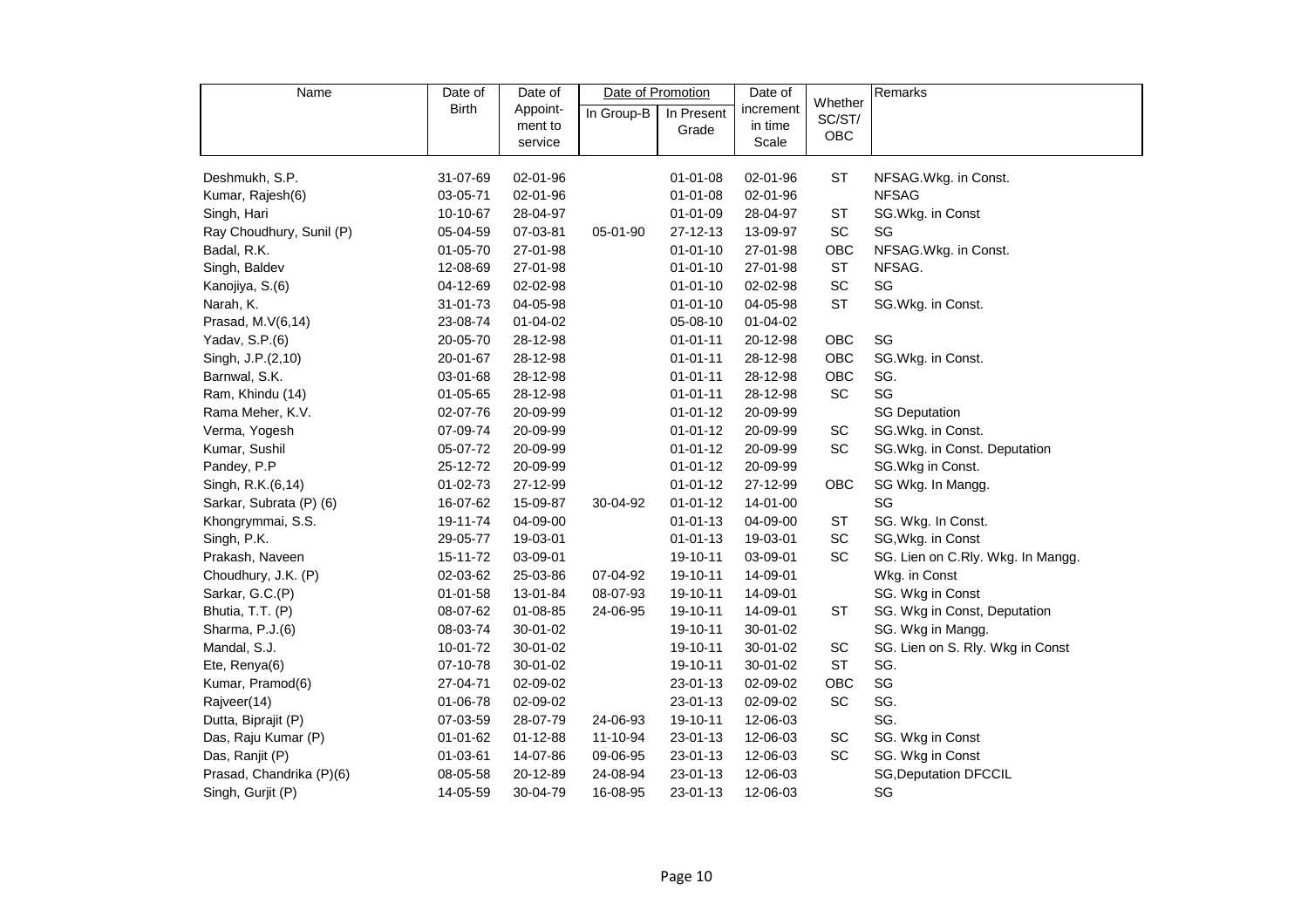| Date of Promotion<br>Remarks<br>Name<br>Date of<br>Date of<br>Date of                                               |  |
|---------------------------------------------------------------------------------------------------------------------|--|
| Whether<br><b>Birth</b><br>increment<br>Appoint-<br>In Group-B<br>In Present<br>SC/ST/                              |  |
| in time<br>ment to<br>Grade<br>OBC                                                                                  |  |
| Scale<br>service                                                                                                    |  |
| Kumar, Ravindra (P)<br>15-01-64<br>$23 - 01 - 13$<br>12-06-03<br>SG<br>03-06-87<br>19-06-95                         |  |
| Talukder, K.N. (P)<br>01-01-60<br>06-06-81<br>22-06-95<br>23-01-13<br>12-06-03<br>SG. Wkg in Const                  |  |
| Singh, Milan Kumar<br>06-01-79<br>01-09-03<br>27-12-13<br>01-09-03<br>SG Wkg in Const.                              |  |
| Prasad, Suresh (P)<br>27-12-13<br>SG<br>10-01-63<br>20-08-86<br>13-07-95<br>21-04-04                                |  |
| 06-08-64<br>11-12-85<br>30-06-95<br>27-12-13<br>SG. Wkg in Const.<br>Majumder, A. (P)<br>21-04-04                   |  |
| 28-10-61<br>12-12-83<br>26-06-95<br>27-12-13<br>21-04-04<br>SG. Wkg in Const.<br>Dutta, A. (P)                      |  |
| SG. Wkg in Const.<br>Das, Pradyut Kumar (P)<br>20-04-62<br>22-02-88<br>20-07-98<br>$27 - 12 - 13$<br>21-04-04<br>SC |  |
| SC<br>SG. Wkg. In RDSO<br>Samuj, Ram (P)<br>17-07-58<br>25-05-81<br>30-12-97<br>27-12-13<br>21-04-04                |  |
| SG<br>Das, Rana Kumar (P)(6)<br>01-03-64<br>14-09-90<br>27-12-13<br>31-12-97<br>21-04-04                            |  |
| Singh, Jitendra Kumar<br>06-09-04<br>10-12-08<br>06-09-04<br>OBC<br>Lien on SE Rly, Deputation<br>06-05-80          |  |
| SC<br>Wkg in Con. Lien on WR<br>Biswas, Tapash Kumar<br>31-10-73<br>15-12-04<br>15-12-09<br>15-12-04                |  |
| 16-02-88<br>19-07-11<br>Wkg in Const.<br>Dutta, Subrata (P)<br>27-04-60<br>19-09-97<br>19-07-06                     |  |
| Kamei, S.<br>25-12-81<br>11-12-06<br>22-03-11<br>ST<br>Wkg in Const.<br>11-12-06                                    |  |
| SC<br>Lien on SECR<br>Das, Sitesh (2)<br>21-08-75<br>11-12-06<br>22-03-11<br>11-12-06                               |  |
| <b>ST</b><br>Wkg in Const.<br>Hauzel, Velngulmuan<br>16-05-75<br>11-12-06<br>$21 - 03 - 11$<br>11-12-06             |  |
| Srivastava, P<br>20-03-80<br>11-12-06<br>03-07-15<br>11-12-06<br>Wkg in Const.                                      |  |
| Kumar, Rakesh<br>Wkg in Const.<br>15-09-75<br>$01 - 12 - 07$<br>18-03-16<br>$01 - 12 - 07$                          |  |
| Chanda, Subhanan<br>$01 - 01 - 81$<br>10-12-07<br>12-04-12<br>Wkg. In Konkan Rly. Deputation<br>10-12-07            |  |
| Kumar, Surendra<br>04-04-76<br>10-12-07<br>12-04-12<br>10-12-07<br>Wkg in Const.<br>SC                              |  |
| SC<br>Das, P. C. (P)<br>$01 - 10 - 57$<br>06-08-79<br>$11 - 12 - 12$<br>11-12-07<br>Wkg in Const.<br>07-06-99       |  |
| SC<br>Sinha Roy, G. (P)<br>20-03-58<br>29-05-81<br>17-01-89<br>$11 - 12 - 12$<br>11-12-07<br>Wkg in Const.          |  |
| SC<br>Wkg in Const.<br>Das, D. (P)<br>$01 - 01 - 65$<br>30-07-90<br>17-05-99<br>$11 - 12 - 12$<br>11-12-07          |  |
| 17-05-99<br>SC<br>Wkg in Const.<br>Barma, Sasanka (P)<br>19-03-58<br>15-05-81<br>11-12-12<br>11-12-07               |  |
| 03-01-65<br>11-07-90<br>29-12-97<br>$11 - 12 - 12$<br>Sengupta, S. (P)(6)<br>11-12-07                               |  |
| 31-10-90<br>24-12-97<br>$11 - 12 - 12$<br>Wkg in Const.<br>Sarma, A.K. (P)<br>01-01-65<br>11-12-07                  |  |
| $11 - 12 - 12$<br>Das, Pulin Kr. (P)(6)<br>01-10-66<br>09-01-91<br>21-04-99<br>11-12-07<br>SC                       |  |
| 27-02-63<br>30-03-90<br>13-05-97<br>05-06-17<br>Ranjan, Rajesh(P)<br>11-12-07<br>Wkg in Const.                      |  |
| SC<br>01-02-80<br>23-10-97<br>05-06-17<br>Prakash, Jai (P)<br>10-08-59<br>11-12-07                                  |  |
| Mazumder, Ajoy (P) (6)(25)<br>12-10-66<br>10-07-90<br>27-01-98<br>05-06-17<br>11-12-07                              |  |
| Das, Alok Kr. (P)<br>23-10-62<br>05-03-88<br>04-03-99<br>05-06-17<br>11-12-07                                       |  |
| 21-09-81<br>25-06-98<br>05-06-17<br>Guha, S.K. (P)<br>15-08-59<br>11-12-07<br>Wkg. in Const                         |  |
| 05-06-17<br>George, S. (P) (6)<br>14-01-63<br>13-11-89<br>26-11-97<br>11-12-07                                      |  |
| Ansari, A. H<br>16-07-80<br>17-12-07<br>28-03-16<br>Wkg in Const.<br>17-12-07                                       |  |
| Deputation (RDSO)<br>Pushker, Aman<br>16-04-72<br>24-12-07<br>01-08-12<br>24-12-07<br>SC                            |  |
| OBC<br>Wkg in Const.<br>Kumar, Arun<br>09-02-83<br>15-12-08<br>12-04-13<br>15-12-08                                 |  |
| 20-05-63<br>01-01-85<br>Wkg in Const.<br>Subhash, M (P)                                                             |  |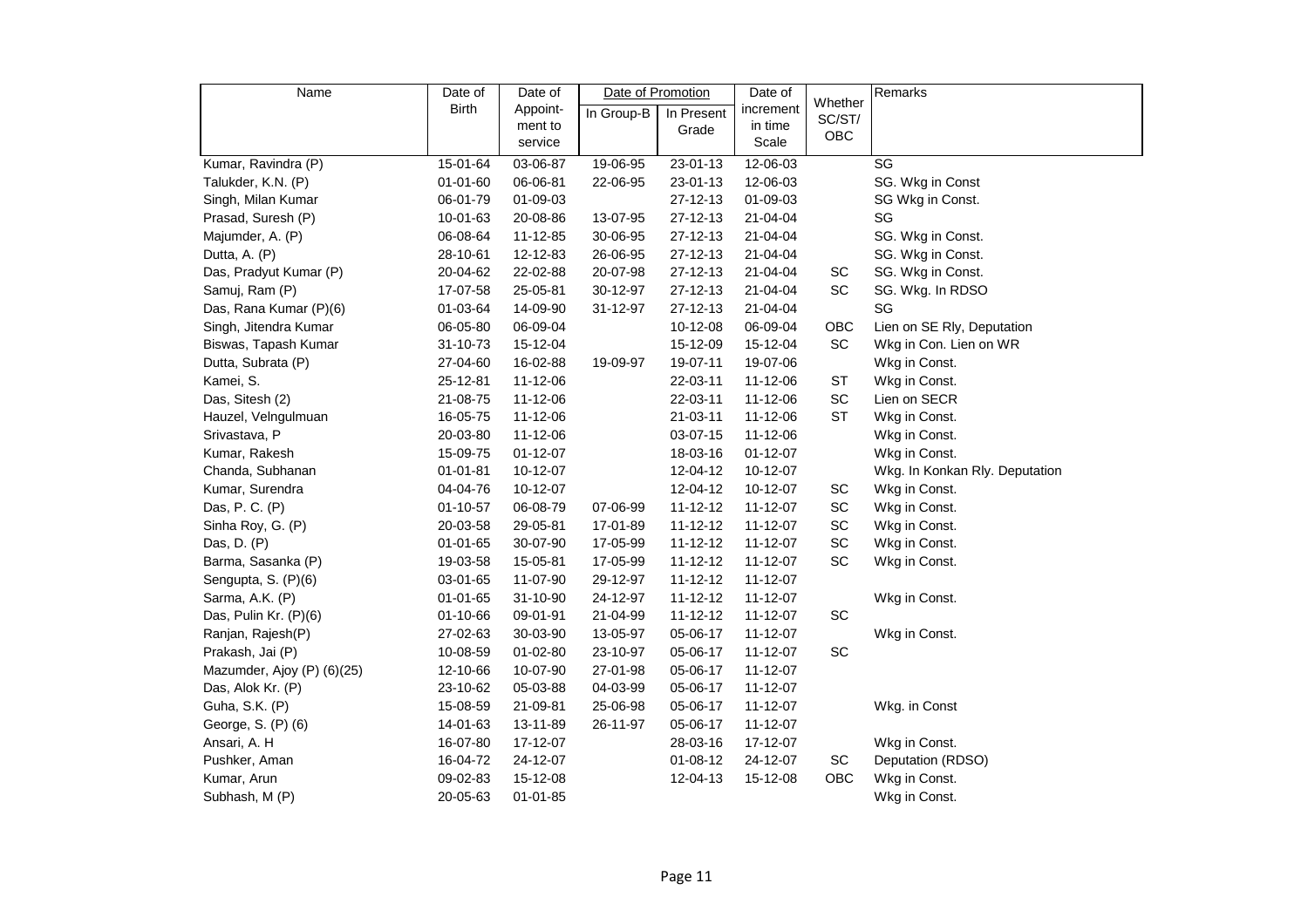| Name                        | Date of                                                     | Date of  | Date of Promotion |            | Date of   |                   | Remarks                             |  |  |  |  |  |
|-----------------------------|-------------------------------------------------------------|----------|-------------------|------------|-----------|-------------------|-------------------------------------|--|--|--|--|--|
|                             | <b>Birth</b>                                                | Appoint- | In Group-B        | In Present | increment | Whether<br>SC/ST/ |                                     |  |  |  |  |  |
|                             |                                                             | ment to  |                   | Grade      | in time   | OBC               |                                     |  |  |  |  |  |
|                             |                                                             | service  |                   |            | Scale     |                   |                                     |  |  |  |  |  |
| Singh, Gautam (6)           | 17-01-82                                                    | 15-12-08 |                   | 05-06-17   | 15-12-08  | OBC               | Wkg. in Const                       |  |  |  |  |  |
| Singh, Jainendra Kumar(6)   | 23-04-85                                                    | 15-12-08 |                   | 05-06-17   | 15-12-08  | OBC               |                                     |  |  |  |  |  |
| Kumar, Ajay (6)             | 06-07-81                                                    | 15-12-08 |                   | 05-06-17   | 15-12-08  | SC                |                                     |  |  |  |  |  |
|                             | Divisional Engineer/Senior Engineer/Executive Engineer (SS) |          |                   |            |           |                   |                                     |  |  |  |  |  |
| Galav, Brijesh(6,14)        | 09-12-73                                                    | 02-09-02 |                   | 13-08-07   | 02-09-02  | OBC               |                                     |  |  |  |  |  |
| Singh, Ajit(6)              | 17-04-82                                                    | 18-12-06 |                   | 18-12-10   | 18-12-06  |                   | Looking after in JAG                |  |  |  |  |  |
| Bordoloi, P.(P)             | 01-07-65                                                    | 01-08-90 | 30-07-98          | 30-07-98   | 22-08-09  |                   | Wkg. in Const. Looking after in JAG |  |  |  |  |  |
| Chakrabarti, Jaydip(P)      | 02-01-67                                                    | 14-10-91 | 16-06-98          | 16-06-98   | 22-08-09  |                   | Looking after in JAG                |  |  |  |  |  |
| Chakraborty, Sankar(P)(6)   | 07-01-62                                                    | 03-11-88 | 03-11-97          | 03-11-97   | 22-08-09  |                   | Wkg in Safety. Looking after in JAG |  |  |  |  |  |
| Biswas, S.(P)               | 09-02-61                                                    | 25-06-86 | 10-11-97          | 10-11-97   | 22-08-09  |                   | Wkg. in Const. Looking after in JAG |  |  |  |  |  |
| Mali, C.C. (P)              | 01-03-61                                                    | 11-06-87 | 24-05-99          | 24-05-99   | 22-08-09  | SC                | Wkg. in Const. Looking after in JAG |  |  |  |  |  |
| Paul, R.C.(P)               | 01-01-66                                                    | 08-01-91 | 01-09-99          | 01-09-99   | 22-08-09  |                   | Wkg. in Const. Looking after in JAG |  |  |  |  |  |
| Dutta, Biswajit(P)          | 02-01-58                                                    | 30-08-80 | 23-09-99          | 23-09-99   | 22-08-09  |                   | Wkg. in Const. Looking after in JAG |  |  |  |  |  |
| Deka, A.A.(P)               | 11-02-63                                                    | 11-06-87 | 10-04-02          | 10-04-02   | 22-08-09  | ST                | Wkg. in Const. Looking after in JAG |  |  |  |  |  |
| Das, S.S.(P)                | 30-01-65                                                    | 26-11-86 | 04-04-02          | 04-04-02   | 22-08-09  | SC                | Wkg. in Const. Looking after in JAG |  |  |  |  |  |
| Nagayach, Sudhangshu        | 08-10-82                                                    | 15-10-09 |                   | 26-09-13   | 15-10-09  |                   | Wkg. in Const. Looking after in JAG |  |  |  |  |  |
| Kumar, Saurav(6)            | 01-05-81                                                    | 14-12-09 |                   | 05-06-17   | 14-12-09  |                   | Looking after in JAG                |  |  |  |  |  |
| Ghanshyam(6)                | 03-08-86                                                    | 14-12-09 |                   | 14-12-09   | 14-12-09  | SC                |                                     |  |  |  |  |  |
| Gautam, Mukesh(6,14)        | 30-09-79                                                    | 21-12-09 |                   | 21-12-09   | 21-12-09  | SC                | Looking after in JAG                |  |  |  |  |  |
| Kumar, Priya Ranjan(6)      | 02-12-85                                                    | 02-03-10 |                   | 02-03-10   | 02-03-10  | SC                |                                     |  |  |  |  |  |
| Gautam, Kaushal Kumar       | 22-10-86                                                    | 16-12-10 |                   | 16-12-10   | 16-12-10  | SC                | Wkg. in Const                       |  |  |  |  |  |
| Menna, Vinod Kumar(6)       | 22-07-82                                                    | 13-12-10 |                   | 13-12-10   | 13-12-10  | <b>ST</b>         |                                     |  |  |  |  |  |
| Saravanakumar, M.(14)       | 28-10-77                                                    | 20-12-10 |                   | 20-12-10   | 20-12-10  | OBC               |                                     |  |  |  |  |  |
| Boro, M.R.(P)               | 03-01-62                                                    | 21-04-88 | 25-08-03          | 25-08-03   | 08-01-11  | <b>ST</b>         | Wkg. in Const                       |  |  |  |  |  |
| Lamba, Abhmanyu(6,14)       | 17-03-87                                                    | 12-12-11 |                   | 12-12-11   | 12-12-11  |                   |                                     |  |  |  |  |  |
| Prakash, Anand              | 15-07-86                                                    | 19-12-11 |                   | 19-12-11   | 19-12-11  |                   | Wkg. in Const                       |  |  |  |  |  |
| Yadav, Vineet Singh(6)      | 12-04-86                                                    | 16-12-11 |                   | 16-12-11   | 16-12-11  |                   |                                     |  |  |  |  |  |
| Verma, Avdhesh Kr.(6)       | 05-06-83                                                    | 19-12-11 |                   | 19-12-11   | 19-12-11  | OBC               |                                     |  |  |  |  |  |
| Borah, Hem Chandra          | 31-10-72                                                    | 08-02-12 |                   | 08-06-12   | 08-06-12  |                   | Wkg. in Const                       |  |  |  |  |  |
| Singh, Khaidem Telbanta     | 18-01-79                                                    | 10-12-12 |                   | 10-12-12   | 10-12-12  |                   |                                     |  |  |  |  |  |
| Singh, Ajit Pratap(6,14)    | 19-12-87                                                    | 10-12-12 |                   | 10-12-12   | 10-12-12  |                   |                                     |  |  |  |  |  |
| Yadav, Pankaj(14)           | 05-04-87                                                    | 12-12-12 |                   | 12-12-12   | 12-12-12  |                   |                                     |  |  |  |  |  |
| Dhaka, Rajendra Singh(6,14) | 27-02-87                                                    | 10-12-12 |                   | 10-12-12   | 10-12-12  |                   |                                     |  |  |  |  |  |
| Kumari, Neeloo(2)           | 29-06-86                                                    | 10-12-12 |                   | 10-12-12   | 10-12-12  |                   |                                     |  |  |  |  |  |
| Netaram, Meena Harjimal     | 03-12-85                                                    | 10-12-12 |                   | 10-12-12   | 10-12-12  |                   |                                     |  |  |  |  |  |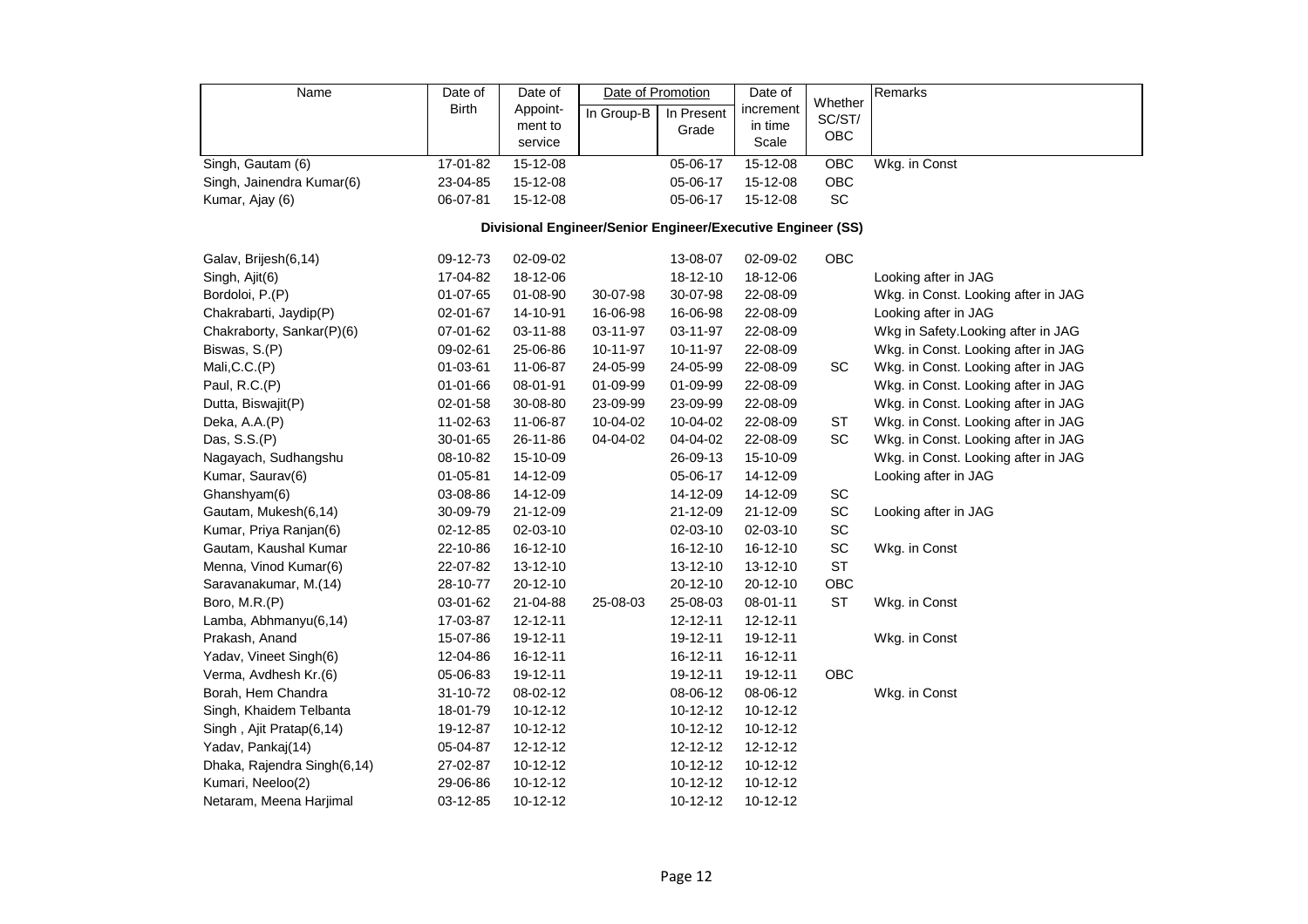| Name                                | Date of      | Date of  | Date of Promotion |                     | Date of   |                   | Remarks                             |  |  |  |  |
|-------------------------------------|--------------|----------|-------------------|---------------------|-----------|-------------------|-------------------------------------|--|--|--|--|
|                                     | <b>Birth</b> | Appoint- | In Group-B        | In Present          | increment | Whether<br>SC/ST/ |                                     |  |  |  |  |
|                                     |              | ment to  |                   | Grade               | in time   | <b>OBC</b>        |                                     |  |  |  |  |
|                                     |              | service  |                   |                     | Scale     |                   |                                     |  |  |  |  |
| Kumar, Naresh                       | 15-06-84     | 10-12-12 |                   | 10-12-12            | 10-12-12  |                   | Wkg. in Const                       |  |  |  |  |
| Kumar, Dinesh(6)                    | 01-04-85     | 10-12-12 |                   | 10-12-12            | 10-12-12  |                   |                                     |  |  |  |  |
| Chandrakant, Amol Ingle(6,14)       | 03-12-82     | 10-12-12 |                   | 10-12-12            | 10-12-12  |                   |                                     |  |  |  |  |
| Girish R.                           | 12-05-86     | 10-12-12 |                   | 03-01-17            | 10-12-12  |                   | Wkg. in Const                       |  |  |  |  |
| Verma, Ajay Kumar                   | 07-03-83     | 10-12-12 |                   | 03-01-17            | 10-12-12  |                   | Wkg. in Const                       |  |  |  |  |
| Ponnala Koteshwar                   | 25-05-85     | 10-12-12 |                   | 03-01-17            | 10-12-12  |                   | Wkg. in Const                       |  |  |  |  |
| Gamidi L. N                         | 11-05-83     | 10-12-12 |                   | 03-01-17            | 10-12-12  |                   | Wkg. in Const                       |  |  |  |  |
| Sinha Sudhir Kumar                  | 21-01-88     | 10-12-12 |                   | 03-01-17            | 10-12-12  |                   | Wkg. in Const                       |  |  |  |  |
| Kumar Rahul                         | 10-01-84     | 10-12-12 |                   | 03-01-17            | 10-12-12  |                   | Wkg. in Const                       |  |  |  |  |
| Jyoti Satish                        | 20-10-87     | 10-12-12 |                   | 16-06-16            | 10-12-12  |                   | Wkg. in Const                       |  |  |  |  |
| Jaiswal Amit                        | 14-11-86     | 10-12-12 |                   | 03-01-17            | 10-12-12  |                   | Wkg. in Const                       |  |  |  |  |
| Roy, Subir (P)(14)                  | 20-12-64     | 05-07-90 | 17-02-98          | 17-02-98            | 22-08-09  |                   | Looking after in SS. Wkg. in Const. |  |  |  |  |
| <b>Assistant Engineer (Group-A)</b> |              |          |                   |                     |           |                   |                                     |  |  |  |  |
| Kalsi, S.K.(6)                      | 08-04-88     | 16-12-13 |                   | 16-12-13            | 16-12-13  | SC                |                                     |  |  |  |  |
| Meena, Shivram(6)                   | 07-05-87     | 09-12-13 |                   | 09-12-13            | 09-12-13  | <b>ST</b>         |                                     |  |  |  |  |
| Singh, Gaurav                       | 25-04-86     | 09-12-13 |                   | 09-12-13            | 09-12-13  |                   |                                     |  |  |  |  |
| Kanauzia, Kuldeep Kumar(6)          | 10-04-89     | 13-12-13 |                   | 23-05-17            | 13-12-13  | SC                |                                     |  |  |  |  |
| Meena, Ablish Kumar(6)              | 07-07-87     | 17-02-14 |                   | 17-02-14            | 17-02-14  | <b>ST</b>         |                                     |  |  |  |  |
| Gaurav, Kumar (6,14)                | 23-03-83     | 09-12-13 |                   | 09-12-13            | 09-12-13  |                   |                                     |  |  |  |  |
| Verma, Ajay Kumar(6,14)             | 15-07-90     | 09-12-13 |                   | 09-12-13            | 09-12-13  |                   |                                     |  |  |  |  |
| Kushwaha, A.K.(6)                   | 10-05-89     | 09-12-13 |                   | 09-12-13            | 09-12-13  | <b>OBC</b>        |                                     |  |  |  |  |
| Rana, B.S.(6)                       | 03-03-88     | 09-12-13 |                   | 09-12-13            | 09-12-13  |                   |                                     |  |  |  |  |
| Jaiswal, Hitesh(14)                 | 20-06-89     | 12-05-14 |                   | 12-05-14            | 12-05-14  |                   |                                     |  |  |  |  |
|                                     |              |          |                   | <b>PROBATIONERS</b> |           |                   |                                     |  |  |  |  |
| Meena, M.K.(6)                      | 01-07-89     | 22-12-14 |                   |                     | 22-12-14  | <b>ST</b>         |                                     |  |  |  |  |
| Samuel, Md.(6)                      | 28-12-89     | 15-12-14 |                   |                     | 15-12-14  |                   |                                     |  |  |  |  |
| Pragya(6)                           | 16-03-89     | 15-12-14 |                   |                     | 15-12-14  |                   |                                     |  |  |  |  |
| Pinku                               | 10-07-90     | 15-12-14 |                   |                     | 15-12-14  |                   |                                     |  |  |  |  |
| Divya, R.K.(6,14)                   | 28-05-88     | 15-12-14 |                   |                     | 15-12-14  | SC                |                                     |  |  |  |  |
| Hans, S.K.(6)                       | 18-07-90     | 15-12-14 |                   |                     | 15-12-14  | SC                |                                     |  |  |  |  |
| Kamboj, Amandeep(6)                 | 19-01-92     | 28-12-15 |                   |                     | 28-12-15  |                   |                                     |  |  |  |  |
| Roy, Shubhankar(6)                  | 02-03-89     | 23-02-16 |                   |                     | 23-02-16  |                   |                                     |  |  |  |  |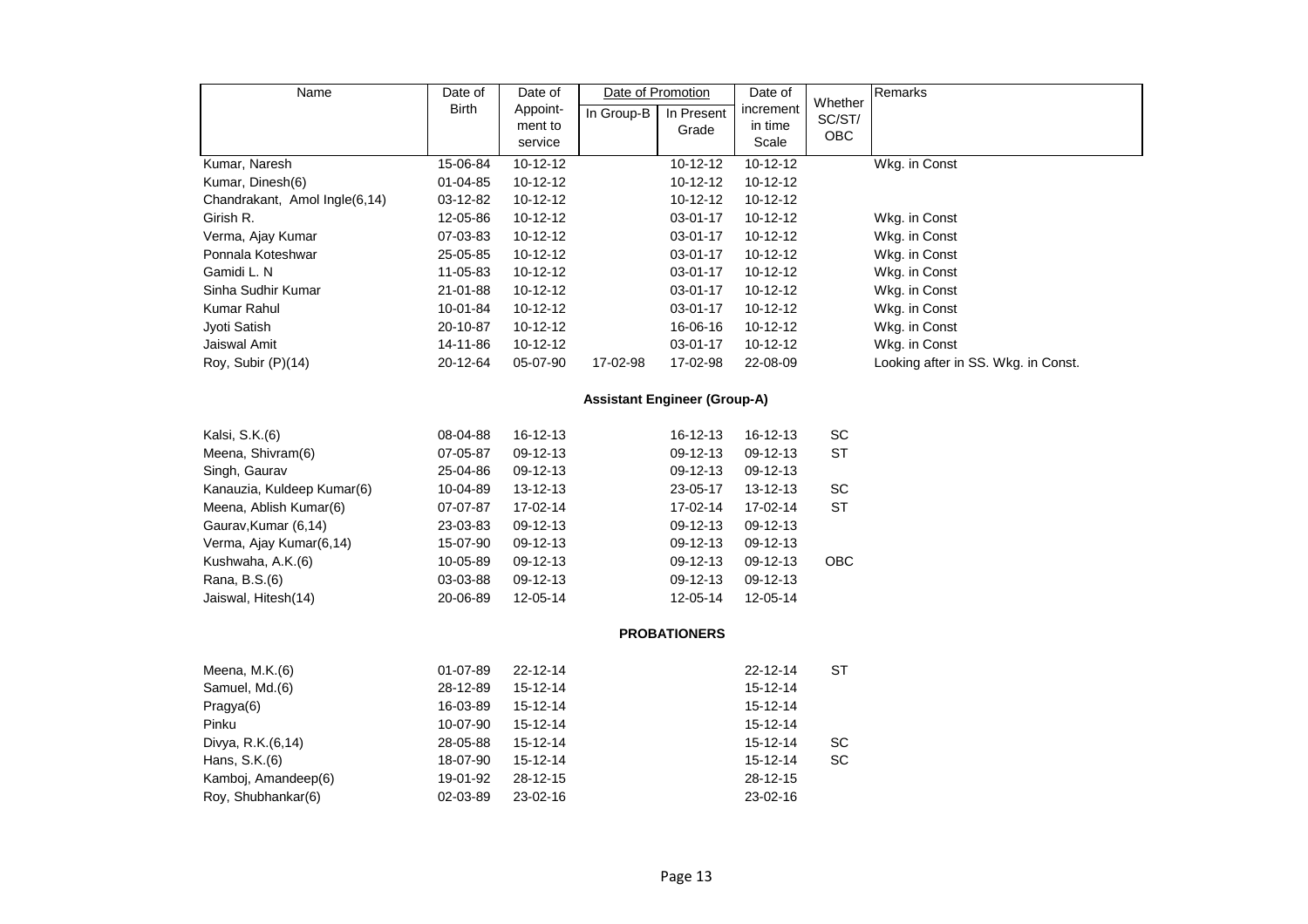| Name                         | Date of        | Date of        | Date of Promotion |                                     | Date of        |                 | Remarks                             |
|------------------------------|----------------|----------------|-------------------|-------------------------------------|----------------|-----------------|-------------------------------------|
|                              | <b>Birth</b>   | Appoint-       | In Group-B        | In Present                          | increment      | Whether         |                                     |
|                              |                | ment to        |                   | Grade                               | in time        | SC/ST/<br>OBC   |                                     |
|                              |                | service        |                   |                                     | Scale          |                 |                                     |
| Kumar, Neeraj(14)            | 27-03-90       | 22-12-14       |                   |                                     | 22-12-14       | $\overline{SC}$ |                                     |
| Bajaj, V. K(6)               | 21-09-91       | $21 - 12 - 15$ |                   |                                     | $21 - 12 - 15$ |                 |                                     |
| Verma, Sitangshu(6)          | 31-12-90       | 22-12-15       |                   |                                     | 22-12-15       |                 |                                     |
|                              |                |                |                   |                                     |                |                 |                                     |
|                              |                |                |                   | <b>Assistant Engineer (Group-B)</b> |                |                 |                                     |
| Sharma, J.K (14).            | 01-11-66       | 07-01-91       |                   | 08-04-02                            |                |                 | Looking after in SS. Wkg. in Const. |
| Bhowmick, T.K. (06)          | 06-08-64       | 08-01-91       |                   | 08-04-02                            |                |                 | Looking after in SS.                |
| Sarkar, S.S.                 | 11-10-57       | 20-02-84       |                   | 16-04-02                            |                |                 | Looking after in SS.                |
| Kumar, Jitendra (02)         | 03-03-66       | 27-09-93       |                   | 23-10-02                            |                |                 | Looking after in SS. Wkg. in Const. |
| Bhatta, Nripendra            | 10-03-61       | 11-06-87       |                   | 29-11-02                            |                |                 | Looking after in SS. Wkg. in Const. |
| Roy, Moushumi (06)           | 20-12-63       | 26-06-90       |                   | 18-10-02                            |                |                 | Looking after in SS.                |
| Chakraborty, Digbijoy        | 17-01-63       | 06-11-86       |                   | 19-11-02                            |                |                 | Looking after in SS. Wkg. in Const. |
| Bhattacharjee, Dilip (06)    | 23-08-63       | 20-12-90       |                   | 28-10-02                            |                |                 | Looking after in SS. Wkg. in Const. |
| Das, Surajit                 | 20-02-67       | 08-10-90       |                   | 18-10-02                            |                |                 | On Deputation to RVNL               |
| Barthakur, Pallabi (14)      | 01-07-65       | 01-08-90       |                   | 30-07-98                            |                |                 | Looking after in SS. Wkg. in Const. |
| Ram, P.                      | 04-07-59       | 24-11-84       |                   | 02-12-03                            |                | SC              | Looking after in SS. Wkg. in Const. |
| Bhan, S.                     | 01-03-65       | 19-11-86       |                   | 16-12-03                            |                | SC              | Looking after in SS. Wkg. in Const. |
| Debnath, R.C.                | 23-04-59       | 10-08-82       |                   | 31-07-03                            |                |                 | Looking after in SS.                |
| Chudhury, R.N.               | 29-08-60       | 07-10-86       |                   | 22-07-03                            |                |                 | Looking after in SS. Wkg. in Const. |
| Das, S.K.                    | 26-12-62       | 10-06-87       |                   | 26-08-03                            |                | SC              | Looking after in SS. Wkg. in Const. |
| Verma, S.K.                  | 14-02-61       | 20-02-84       |                   | 17-09-03                            |                |                 | Deputation, CORE                    |
| Basak, S.R. (06)(25)(04)     | 11-02-58       | 01-07-86       |                   | 06-08-03                            |                |                 | Looking after in SS.                |
| Ghosh, D.K.                  | 19-09-57       | 27-07-79       |                   | 13-08-03                            |                |                 | Looking after in SS. Wkg. in Const. |
| Senlaskar, K.                | 25-01-59       | 26-12-79       |                   | 04-08-03                            |                |                 | Looking after in SS. Wkg. in RE     |
| Kalita, P.C.                 | 01-08-58       | 24-07-79       |                   | 12-08-03                            |                |                 | Looking after in SS.                |
| Debnath, S.                  | 30-04-58       | 27-05-81       |                   | 12-08-03                            |                |                 | Looking after in SS.                |
| Bhattacharje, Krishnendu(06) | 07-05-66       | 10-12-94       |                   | 24-07-03                            |                |                 | Looking after in SS.                |
| Pal, P.K.                    | 14-09-61       | 27-05-86       |                   | 07-10-03                            |                |                 | Looking after in SS. Wkg. in Const. |
| Roy, A.K.                    | 02-02-61       | 20-05-86       |                   | 30-06-04                            |                |                 | Looking after in SS. Wkg. in Const. |
| Singh, K.K. (06)             | 07-01-67       | 06-07-95       |                   | 25-07-03                            |                |                 | Looking after in SS.                |
| Das, Ratan Kr.               | $01 - 01 - 61$ | 29-05-81       |                   | 01-09-03                            |                |                 | Looking after in SS. Wkg. in Const. |
| Bose, Subrata                | 09-10-57       | 05-06-81       |                   | 25-07-03                            |                |                 | Looking after in SS.                |
| Chakraborty, Debashish(1)    | 03-01-58       | 01-06-81       |                   | 31-07-03                            |                |                 | Looking after in SS. Wkg. in Const. |
| Saha, Satyabrata             | 01-08-67       | 05-11-90       |                   | 27-01-05                            |                |                 | Looking after in SS.                |
| Sharma, R.C.                 | $01 - 12 - 61$ | 03-07-87       |                   | 15-04-05                            |                |                 | Looking after in SS. Wkg. in Const. |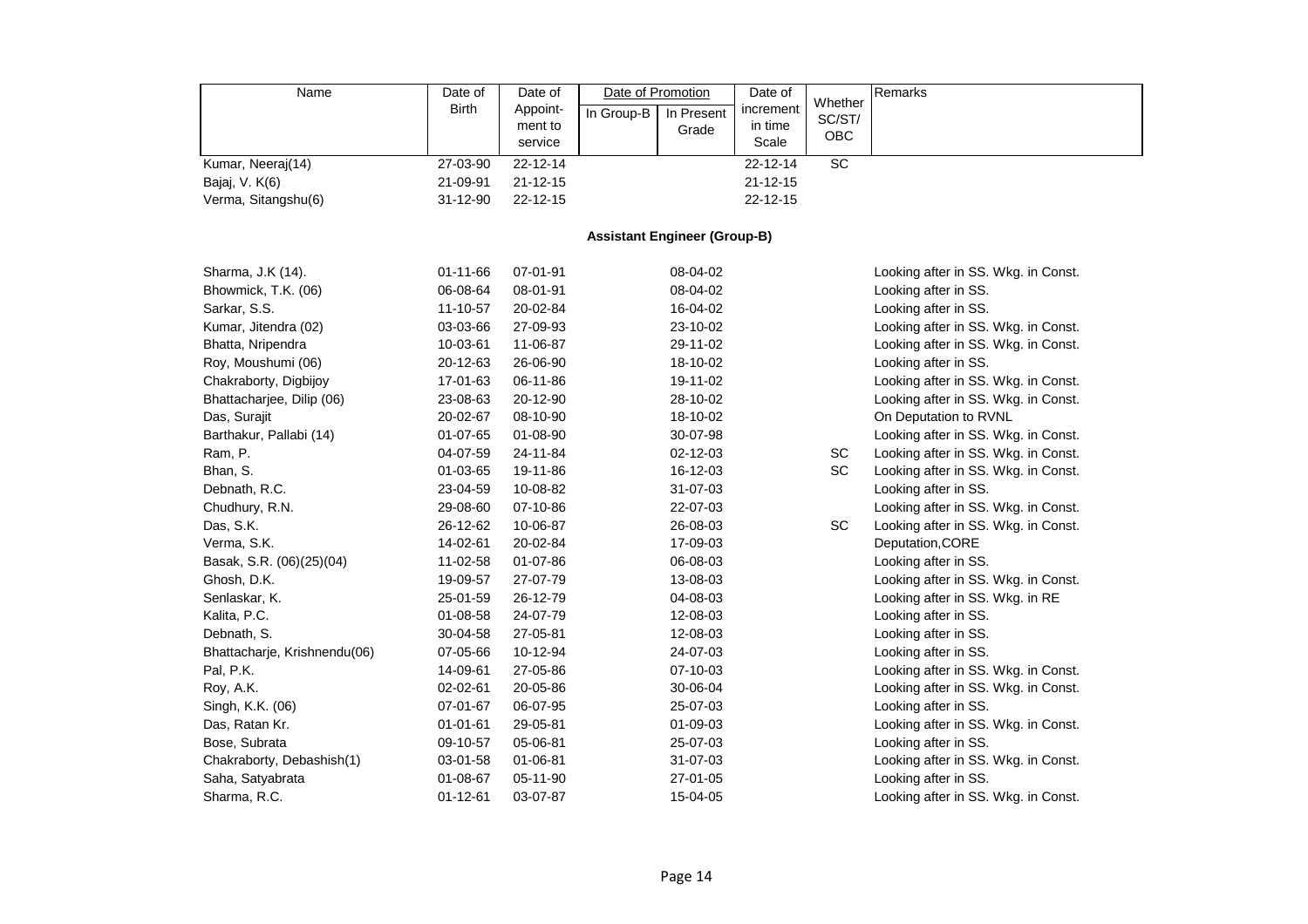| Name                        | Date of        | Date of  |            | Date of Promotion | Date of   |                   | Remarks                             |
|-----------------------------|----------------|----------|------------|-------------------|-----------|-------------------|-------------------------------------|
|                             | <b>Birth</b>   | Appoint- | In Group-B | In Present        | increment | Whether<br>SC/ST/ |                                     |
|                             |                | ment to  |            | Grade             | in time   | OBC               |                                     |
|                             |                | service  |            |                   | Scale     |                   |                                     |
| Seal, D.                    | 14-01-66       | 18-10-89 |            | $07 - 12 - 04$    |           |                   | Looking after in SS.                |
| Ghosh, Abhijit              | 25-02-69       | 27-02-92 |            | 28-01-05          |           |                   | Looking after in SS.                |
| Das, Bhaskar                | 21-05-64       | 22-07-91 |            | 05-01-05          |           | SC                | Looking after in SS. Wkg. in Const. |
| Kalita, Dilip               | 01-07-68       | 30-10-90 |            | 24-12-04          |           |                   | Looking after in SS.Wkg. in Const.  |
| Dutta, Prasanta (06)        | 15-02-71       | 02-05-97 |            | 05-01-05          |           |                   | Looking after in SS.                |
| Sengupta, Arindam (06)      | 01-03-69       | 27-05-92 |            | 28-09-06          |           |                   | Looking after in SS.                |
| Talukder, Utpal (06)        | 01-02-69       | 25-06-99 |            | 02-01-07          |           | <b>ST</b>         | Looking after in SS. Wkg. in Const. |
| Verma, Bageswar             | 01-12-69       | 02-08-94 |            | 22-11-06          |           |                   | Looking after in SS.                |
| Singha Roy, Gautam (06)     | 05-04-68       | 02-07-91 |            | 24-10-06          |           |                   | Looking after in SS.Wkg. in Const.  |
| Baruah, Malay               | 21-07-68       | 15-10-90 |            | 08-11-06          |           |                   | Looking after in SS.Wkg. in Const.  |
| Mandal, R.C.                | 05-08-58       | 29-05-81 |            | 15-02-08          |           | SC                | Looking after in SS.Wkg. in Const.  |
| Das, Kinkar                 | $01 - 07 - 63$ | 26-12-90 |            | 29-01-08          |           | <b>SC</b>         | Looking after in SS.Wkg. in Const.  |
| Acharjee, S.K.              | 02-01-58       | 02-01-77 |            | 12-02-08          |           |                   | Looking after in SS. Wkg. in Const. |
| Dastidar, Dipak             | 23-01-61       | 16-01-84 |            | 30-01-08          |           |                   | Looking after in SS.Wkg. in Const.  |
| Prasad, Bhagawati           | 03-03-58       | 17-02-84 |            | 14-06-08          |           | SC                | Looking after in SS.Wkg. in Const.  |
| Das, Birendra Nath          | 01-10-66       | 17-08-90 |            | 21-01-08          |           | SC                | Looking after in SS.Wkg. in Const.  |
| Banik, Gayatri (06)         | 05-11-63       | 15-07-91 |            | 25-01-08          |           |                   | Looking after in SS.                |
| Choudhury, Gunindra (06)    | 30-07-67       | 29-07-91 |            | 31-01-08          |           |                   | Looking after in SS.Wkg. in Const.  |
| Roy, B.N.                   | 04-12-65       | 22-07-91 |            | 30-01-08          |           | SC                | Looking after in SS.Wkg. in Const.  |
| Kumar, Umesh                | $01 - 01 - 61$ | 26-06-81 |            | 14-02-08          |           |                   | Looking after in SS.Wkg. in Const.  |
| Roy, C.M.                   | 04-05-58       | 18-02-84 |            | 18-02-08          |           | SC                | Looking after in SS.Wkg. in Const.  |
| Das, Pradip Kr.             | 01-03-72       | 05-07-97 |            | 03-03-10          |           |                   | Looking after in SS.Wkg. in Const.  |
| Kaliprasad, G. (14)         | 15-08-69       | 15-05-97 |            | 28-07-08          |           |                   | Looking after in SS.Wkg. in Const.  |
| Dey, P.K.                   | 07-07-67       | 23-10-90 |            | 25-08-08          |           |                   | Looking after in SS.Wkg. in Const.  |
| Verma, R.C.                 | 26-08-66       | 22-04-89 |            | 16-10-08          |           |                   | Wkg in RDSO.                        |
| Gogoi, Pranjal (06)         | 24-09-71       | 09-05-97 |            | 19-09-08          |           |                   | Looking after in SS.                |
| Hazarika, J.G. (14)         | 22-04-71       | 17-08-98 |            | 02-09-08          |           | <b>ST</b>         | Looking after in SS.Wkg. in Const.  |
| Bayan, K.                   | 06-11-62       | 26-12-90 |            | 28-04-09          |           |                   | Looking after in SS.Wkg. in Const.  |
| Singh, Anup Kr.             | 22-05-58       | 23-10-81 |            | 13-04-09          |           | SC                | Looking after in SS.Wkg. in Const.  |
| Choudhary, Vinod Kumar (06) | 11-01-69       | 26-09-96 |            | 13-04-09          |           | SC                | Looking after in SS.Wkg. in Const.  |
| Basak, Benu Gopal           | $01 - 01 - 58$ | 27-05-81 |            | 04-05-09          |           |                   | Looking after in SS.Wkg. in Const.  |
| Nandi, B.C.                 | 01-08-58       | 03-07-82 |            | 04-03-09          |           |                   | Looking after in SS.Wkg. in Const.  |
| De, Nirmal Kanti            | 25-06-59       | 27-05-81 |            | 04-05-09          |           |                   | Looking after in SS.Wkg. in Const.  |
| Sekhar, Sudhangshu (06)     | 30-09-69       | 02-05-97 |            | 16-05-09          |           |                   |                                     |
| Sharma, Dipak Chandra (06)  | 14-05-65       | 15-06-92 |            | 25-05-09          |           |                   |                                     |
| Sutradhar, Tapash (06)      | 30-09-68       | 24-05-97 |            | 10-05-09          |           | SC                |                                     |
|                             |                |          |            |                   |           |                   |                                     |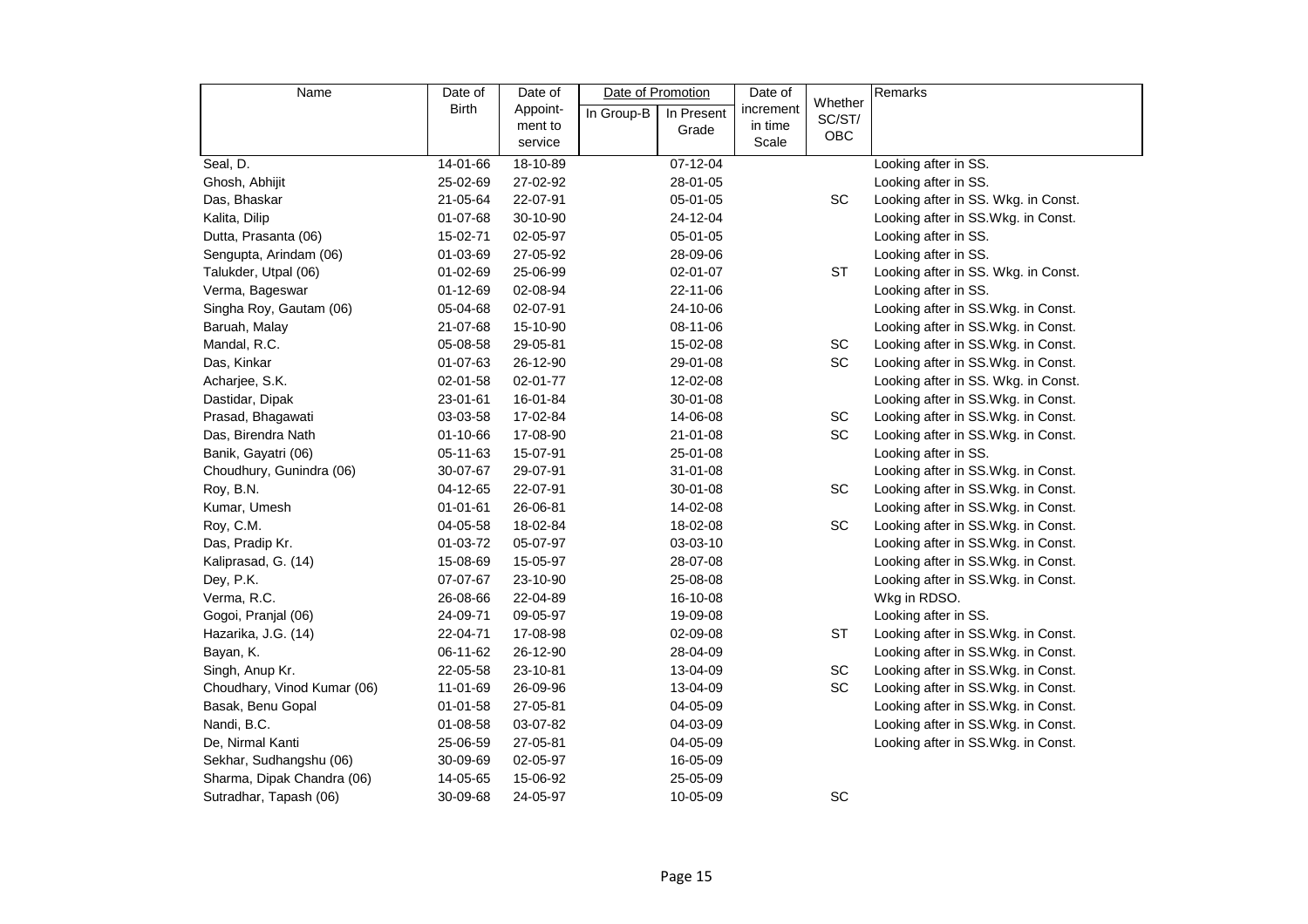| Name                         | Date of        | Date of  | Date of Promotion |                | Date of   |                   | Remarks                             |
|------------------------------|----------------|----------|-------------------|----------------|-----------|-------------------|-------------------------------------|
|                              | Birth          | Appoint- | In Group-B        | In Present     | increment | Whether<br>SC/ST/ |                                     |
|                              |                | ment to  |                   | Grade          | in time   | OBC               |                                     |
|                              |                | service  |                   |                | Scale     |                   |                                     |
| Kalita, Munindra             | 01-04-65       | 09-05-97 |                   | 21-04-09       |           |                   | Wkg. in Const.                      |
| Gogoi, Rana Pratap (06)      | 01-03-70       | 09-05-97 |                   | 09-11-09       |           |                   |                                     |
| Das, Jaideep                 | 19-12-64       | 30-05-89 |                   | 09-04-09       |           | SC                |                                     |
| Biswas, Pradip Kumar         | 23-01-59       | 02-06-87 |                   | 02-05-09       |           | SC                | Wkg. in Const.                      |
| Singh, Hari                  | 10-01-64       | 11-06-87 |                   | 28-05-09       |           | SC                |                                     |
| Sukla, Sumit (14)            | 20-10-70       | 17-09-98 |                   | 20-08-09       |           | SC                | Wkg. in Const.                      |
| Das, Subhashish (14)         | 08-01-73       | 23-10-01 |                   | 23-12-09       |           |                   |                                     |
| Ray, Sudhir Kumar (06)       | 30-08-68       | 07-05-97 |                   | 28-12-09       |           | <b>ST</b>         | Looking after in SS. Wkg. in Const. |
| Kumar, Dilip (06)            | 21-03-74       | 12-07-02 |                   | 31-12-09       |           |                   | Wkg. in Const.                      |
| Kumar Ashok                  | 21-05-68       | 02-05-97 |                   | 21-12-09       |           |                   |                                     |
| Choudhury, Ashish Kumar (06) | 01-03-72       | 23-03-02 |                   | 14-12-09       |           |                   | Wkg. in Const.                      |
| Rao, K.P. (06)               | 24-06-74       | 23-07-02 |                   | 16-12-09       |           | SC                | Wkg. in Const.                      |
| Saharia, Nityananda          | 01-03-66       | 01-07-94 |                   | 28-12-09       |           | ST                | Looking after in SS.Wkg. in Const.  |
| Roy, Khokan Chandra          | 30-03-58       | 30-11-84 |                   | 15-07-11       |           | SC                | Wkg. in Const.                      |
| Sonowal, A.K.                | 01-03-65       | 04-10-89 |                   | 04-07-11       |           | <b>ST</b>         |                                     |
| Boro, L.C.                   | 01-04-62       | 22-03-88 |                   | 26-08-13       |           | <b>ST</b>         | Wkg. in Const.                      |
| Ghosh, Pijush (06)           | 16-10-64       | 08-05-97 |                   | 15-07-11       |           |                   | Wkg. in Const.                      |
| Khan, Jamaluddin (06)        | 10-12-68       | 02-05-97 |                   | 05-07-11       |           |                   | Wkg. In RE                          |
| Begum, Jahanara              | 01-03-68       | 15-07-91 |                   | 13-07-11       |           |                   | Wkg. in Const.                      |
| Lahkar, Prabodh              | 15-11-61       | 06-11-86 |                   | 13-07-11       |           |                   |                                     |
| Roy Bhowmick, Anjan          | 30-09-64       | 14-02-92 |                   | $01 - 10 - 12$ |           |                   | Wkg. in Const.                      |
| Dutta, Proloy                | 31-10-60       | 07-06-82 |                   | 27-10-11       |           |                   |                                     |
| Bhattacharjee, Pradip        | 05-01-60       | 13-02-84 |                   | $21 - 10 - 11$ |           |                   | Wkg. in Const.                      |
| Laskar, Baktar Uddin         | 01-02-64       | 06-11-86 |                   | 29-09-11       |           |                   | Wkg. in Const.                      |
| Sarma, Pradip Kumar          | 22-11-60       | 02-06-87 |                   | 27-09-11       |           |                   | Wkg. in Const.                      |
| Dasgupta, Biswanath          | 14-03-64       | 10-06-87 |                   | 30-01-12       |           |                   |                                     |
| Saikia, Sobha                | $01 - 11 - 60$ | 03-12-86 |                   | 11-04-12       |           |                   | Wkg. in Const.                      |
| Dutta, Kushal                | 23-02-64       | 12-05-89 |                   | 04-01-12       |           |                   | Wkg. in Const.                      |
| Chaudhuri, Partha            | 17-08-64       | 11-06-87 |                   | 09-02-12       |           |                   | Wkg. in Const.                      |
| Mazerbhuiya, A.H. (06)       | 09-07-73       | 13-08-98 |                   | $01 - 02 - 12$ |           |                   | Wkg. in Const.                      |
| Sinha, Prasanta Kr.          | 09-10-59       | 04-02-84 |                   | 27-12-11       |           |                   | Wkg. in Const.                      |
| Cahkraborty, Debashish(2)    | 08-10-62       | 01-08-85 |                   | 18-06-12       |           |                   |                                     |
| Das, Subhash                 | 30-03-62       | 20-07-87 |                   | 23-01-12       |           | SC                |                                     |
| Hazarika, Paresh Moni        | 01-10-63       | 10-05-89 |                   | 18-01-12       |           | SC                | Wkg. in Const.                      |
| Basumatary, Vijay Kr. (06)   | 01-03-72       | 11-10-99 |                   | $30 - 12 - 11$ |           | ST                | Wkg. in Const.                      |
| Das, Kripa Ram               | 01-09-67       | 12-10-89 |                   | $01 - 01 - 12$ |           | SC                | Wkg. in Const.                      |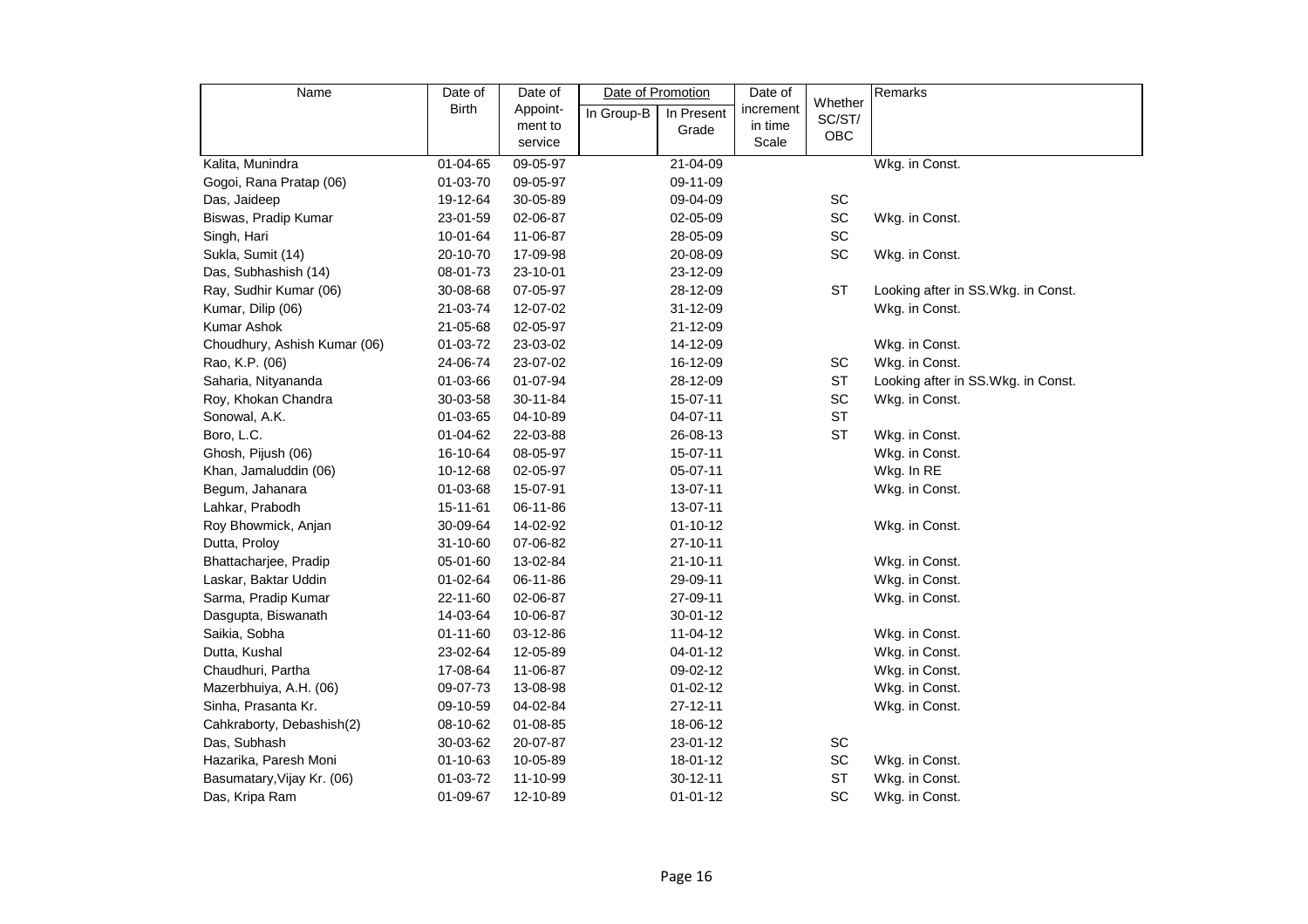| Name                        | Date of        | Date of  | Date of Promotion |                | Date of   |                   | Remarks          |
|-----------------------------|----------------|----------|-------------------|----------------|-----------|-------------------|------------------|
|                             | Birth          | Appoint- | In Group-B        | In Present     | increment | Whether<br>SC/ST/ |                  |
|                             |                | ment to  |                   | Grade          | in time   | OBC               |                  |
|                             |                | service  |                   |                | Scale     |                   |                  |
| Bordoloi, Narayan Ch.       | 01-12-65       | 16-10-91 |                   | 28-12-11       |           | ST                |                  |
| Thakur, Abhay Kr.           | 19-03-72       | 20-10-03 |                   | 24-12-12       |           |                   | Deputation, RLDA |
| Nizamuddin                  | 10-07-63       | 01-08-85 |                   | $31 - 12 - 12$ |           |                   | Wkg. in Const.   |
| Kumar, Kaushal (14)         | 05-10-73       | 11-07-02 |                   | 08-01-13       |           |                   | Wkg. in Const.   |
| Islary, Jagesh              | 01-10-71       | 21-08-97 |                   | 04-09-13       |           |                   | Wkg. in Const.   |
| Debnath, Ashit              | 23-05-71       | 18-03-02 |                   | 27-12-12       |           | OBC               |                  |
| Bhagat, Raj Kumar           | 02-01-70       | 11-07-02 |                   | 24-12-12       |           |                   |                  |
| Deb, Mintu Kr. (02)         | 02-01-63       | 16-05-90 |                   | $31 - 12 - 12$ |           |                   |                  |
| Singha, L. Nena (14)        | 25-05-71       | 21-03-02 |                   | 10-12-12       |           |                   | Wkg. in Const.   |
| Sinha, Anindita (06)        | 19-06-70       | 04-09-02 |                   | 10-12-12       |           |                   | Wkg. in Const.   |
| Kumar, Santosh              | 01-01-76       | 10-11-00 |                   | 28-01-13       |           |                   | Wkg. in Mangg.   |
| Sharma, Tirtha Nath (06)    | 29-12-67       | 29-10-90 |                   | $31 - 12 - 12$ |           |                   |                  |
| Hazarika, Alok (01)         | 01-03-68       | 25-03-02 |                   | 12-08-13       |           | SC                |                  |
| Meena, Battilal (06)        | 01-07-74       | 13-08-02 |                   | 21-06-13       |           | <b>ST</b>         |                  |
| Das, Tapan Kumar            | 26-11-59       | 29-05-81 |                   | 09-12-14       |           |                   |                  |
| Choudhury, Amirul Iman (06) | 30-09-73       | 31-07-98 |                   | 13-10-14       |           |                   | Wkg. in Const.   |
| Chakraborti, Tapan Kr.      | $01 - 01 - 62$ | 18-12-85 |                   | $21 - 10 - 14$ |           |                   | Wkg. in Const.   |
| Neogi, Tamal (06)           | 12-03-71       | 19-05-98 |                   | 09-10-14       |           |                   |                  |
| Baruah, Dipul Kumar (06)    | 01-03-68       | 03-08-98 |                   | 13-10-14       |           |                   | Wkg. in Const.   |
| Bora, Medini (06)           | 05-04-71       | 09-08-01 |                   | 10-10-14       |           |                   |                  |
| Singh, Achal Kumar          | 08-04-76       | 09-04-02 |                   | 12-07-15       |           |                   | Wkg. in Const.   |
| Giri, Dipendra              | 17-10-75       | 12-07-02 |                   | 11-07-15       |           |                   |                  |
| Verma, Laxmi Kant (06)      | 19-12-80       | 18-03-08 |                   | 10-07-15       |           |                   | Wkg. in Const.   |
| Malakar, Joyshree (14)      | $01 - 01 - 80$ | 19-01-07 |                   | 03-07-15       |           | SC                | Wkg. in Const.   |
| Das, Partha Pratim (06)     | 01-10-68       | 15-12-05 |                   | $07-07-15$     |           |                   |                  |
| Dutta, Pushan (06)          | 02-03-72       | 23-03-02 |                   | 18-07-15       |           |                   | Wkg. in Const.   |
| Das, Diganta Jyoti          | 01-03-67       | 28-12-88 |                   | 29-07-15       |           | SC                | Wkg. in Const.   |
| Das, Nirupam                | 24-06-63       | 10-06-87 |                   | 19-06-17       |           | SC                | Wkg. in Const.   |
| Gogoi, Deepak(6)            | 01-03-69       | 26-08-98 |                   | 25-05-17       |           |                   |                  |
| Bhattacharjee, Sakti Pada   | 19-01-59       | 24-04-85 |                   | 05-07-17       |           |                   | Wkg. in Const.   |
| Saha, Angshuman(6)          | 04-07-72       | 27-08-01 |                   | 22-05-17       |           |                   |                  |
| Deka, Jatin                 | 01-01-67       | 11-10-91 |                   | 08-05-17       |           |                   |                  |
| Kumar, Sanjay               | 02-05-74       | 17-07-02 |                   | 05-06-17       |           | SC                | Wkg. in Const.   |
| Gogoi, Pabitra              | 01-12-68       | 03-08-01 |                   | 24-08-17       |           | OBC               | Wkg. in Const.   |
| Kumar, Atul                 | 10-07-64       | 25-04-89 |                   | 05-07-17       |           |                   | Wkg. in Const.   |
| Dubey, Brajesh Kumar        | 01-07-65       | 25-04-89 |                   | 10-07-17       |           |                   |                  |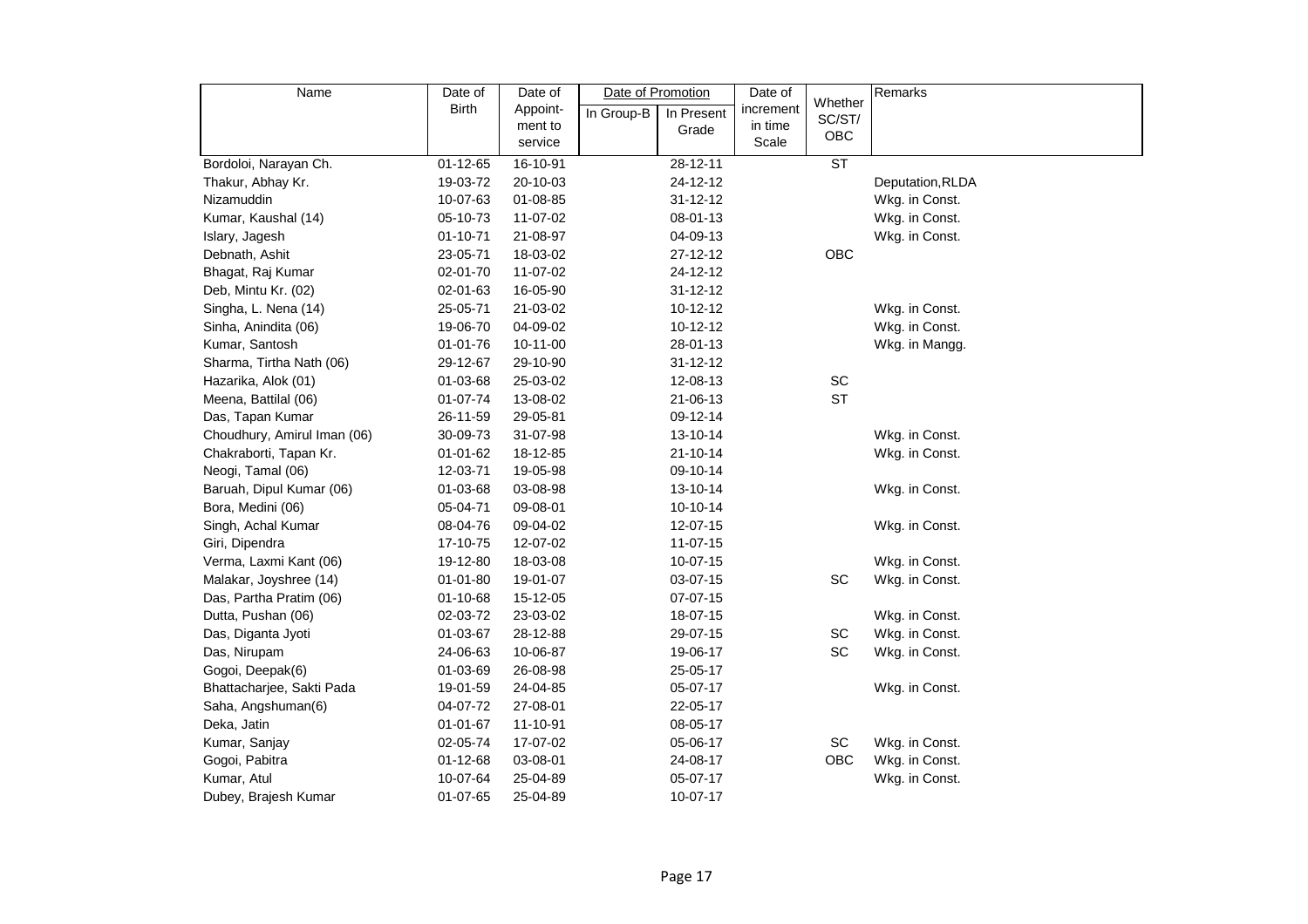| Name                      | Date of        | Date of  |            | Date of Promotion | Date of   | Whether    | Remarks        |
|---------------------------|----------------|----------|------------|-------------------|-----------|------------|----------------|
|                           | <b>Birth</b>   | Appoint- | In Group-B | In Present        | increment | SC/ST/     |                |
|                           |                | ment to  |            | Grade             | in time   | OBC        |                |
|                           |                | service  |            |                   | Scale     |            |                |
| Abraham, Babu             | 20-11-64       | 10-05-90 |            | 20-07-17          |           |            | Wkg. in Const. |
| Kar, Raju                 | 28-09-72       | 08-05-97 |            | 08-05-17          |           |            |                |
| Ansari, Abu Mohammad      | 02-10-59       | 16-04-89 |            | 17-05-17          |           |            | Wkg. in Const. |
| Singh, Deo Narayan        | 20-11-66       | 20-05-89 |            | 29-06-17          |           |            |                |
| Das, Avijit               | 22-06-69       | 29-08-96 |            | 26-05-17          |           | <b>SC</b>  |                |
| Sharma, Dilip Kumar(6)    | 02-01-67       | 28-07-94 |            | 12-05-17          |           |            | Wkg. in Const. |
| Kumar, Pradeep            | $01 - 07 - 63$ | 25-07-90 |            | 12-05-17          |           |            | Wkg. in Const. |
| Mitra, Hirak              | 05-05-78       | 09-10-02 |            | 23-05-17          |           |            |                |
| Majumder, Ashok           | 08-09-65       | 10-05-90 |            | 17-07-17          |           | SC         | Wkg. in Const. |
| Baishya, Apurba Kumar     | 01-03-69       | 01-07-94 |            | 13-06-17          |           | <b>SC</b>  |                |
| Choudhary, Suman Kumar(2) | 12-02-79       | 23-12-05 |            | 09-06-17          |           | <b>SC</b>  |                |
| Saikia, Dipjyoti          | 28-02-73       | 14-12-05 |            | $01 - 08 - 17$    |           | <b>OBC</b> | Wkg. in Const. |
| Choudhary, Bhupen Ch.     | 01-10-73       | 15-12-05 |            | 29-08-17          |           | <b>OBC</b> | Wkg. in Const. |
| Baishya, Pranab Kumar     | 10-02-75       | 18-12-05 |            | 22-06-17          |           | SC         | Wkg. in Const. |
| Mili, Dibya Kumar         | $01 - 10 - 70$ | 09-05-97 |            | 03-06-17          |           | <b>ST</b>  | Wkg. in Const. |

#### **SIGNAL & TELECOMMUNICATION**

#### **Principal Chief Signal & Telecommunication Engineer/Chief Signal Engineer/Chief Communication Enginee/Chief Signal &Telecommunication**

| Nebhnani, O.P. 06   | 13-07-58       | 23-03-82 | $30 - 08 - 01$ | 23-03-82 |    | Lien on WR  |
|---------------------|----------------|----------|----------------|----------|----|-------------|
| Mukhopadhyay, S 06  | 03-05-62       | 01-07-87 | 25-04-07       | 01-07-87 |    | Lien on SCR |
| Kumar, Arun 06      | 16-01-63       | 15-03-88 | 19-12-11       | 15-03-88 |    | Lien on NR  |
| Katoch, Yogendra 06 | $31 - 08 - 63$ | 20-05-88 | April'09       | 20-05-88 |    | Lien on SCR |
| Sanghi, A.K. 06     | 05-04-65       | 06-03-89 | $06-04-12$     | 06-03-89 |    | Lien on WR  |
| Bhumij, U. 06       | 25-01-64       | 06-03-89 | 04-06-12       | 06-03-89 | ST | Lien on ER  |
|                     |                |          |                |          |    |             |

#### **Deputy Chief Signal & Telecom Engineer/Senior Divisional Signal & Telecom Engineer (JAG)**

| Alam, M. 06        | 07-08-70 | 30-06-97 | 01-01-09       | 30-06-97 |     | SG. Wkng. In Const.        |
|--------------------|----------|----------|----------------|----------|-----|----------------------------|
| Choudhary, V.K. 06 | 16-01-69 | 06-02-98 | $01 - 01 - 10$ | 06-02-98 | SC. | SG (NF-SAG)                |
| Sanjay, C. 06      | 30-08-69 | 03-04-98 | $01 - 01 - 10$ | 03-04-98 | SC. | SG. Wkng. in RE            |
| Singson, K. 06     | 19-10-71 | 04-03-99 | $01 - 01 - 11$ | 04-03-99 | ST  | SG. Wkng. In Mangg. As DGM |
| Kalarwal, P.K      | 25-06-77 | 19-03-01 | $01 - 01 - 13$ | 19-03-01 | SC. | SG. Wkng. In DMRC          |
| Kharkongor, S. 06  | 06-01-73 | 02-09-02 | $01 - 03 - 13$ | 02-09-02 | ST  | SG.Wkg. In RCCIL           |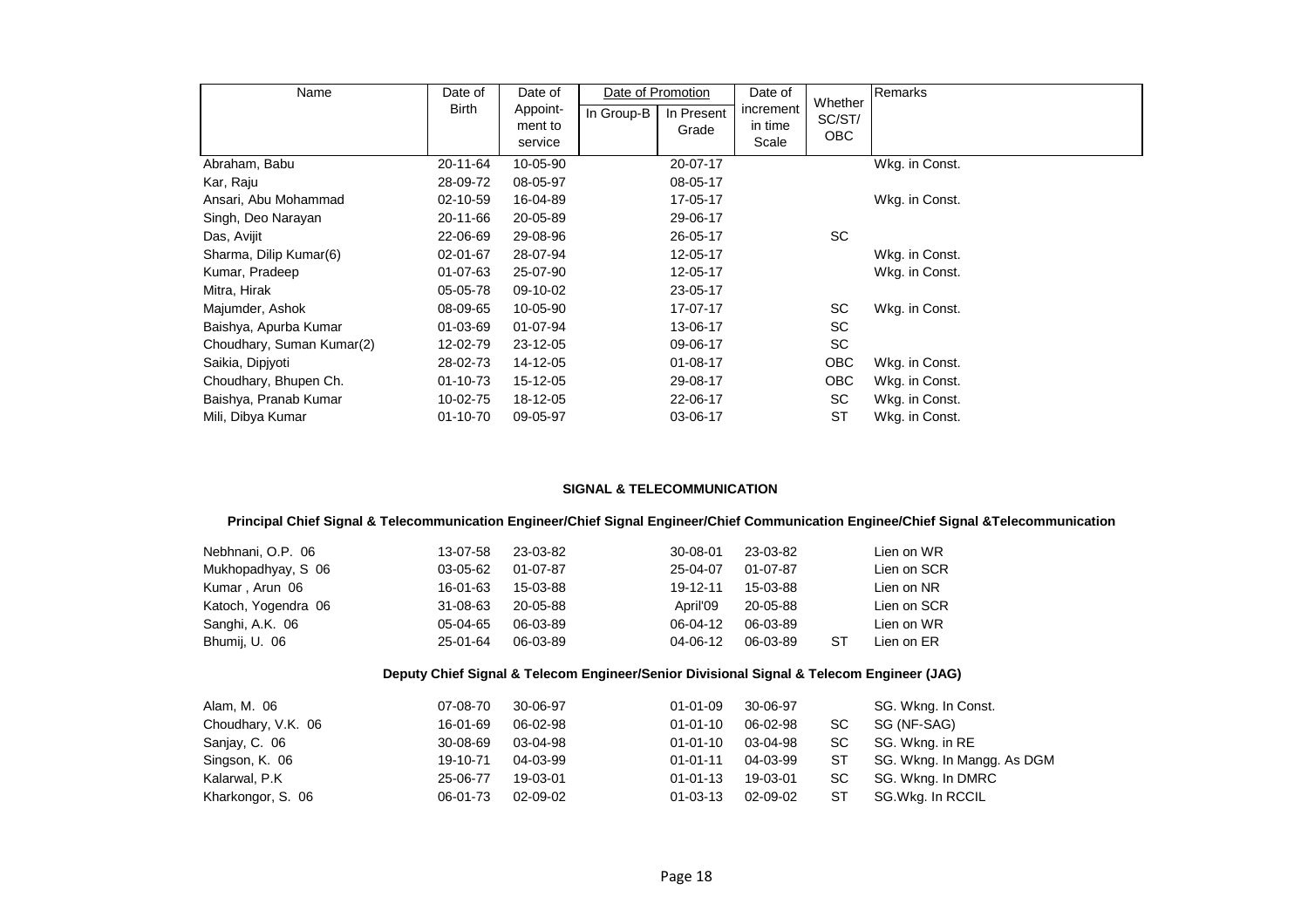| Name                                                                       | Date of        | Date of  | Date of Promotion |                | Date of        |                   | Remarks                              |  |  |  |  |  |
|----------------------------------------------------------------------------|----------------|----------|-------------------|----------------|----------------|-------------------|--------------------------------------|--|--|--|--|--|
|                                                                            | <b>Birth</b>   | Appoint- | In Group-B        | In Present     | increment      | Whether<br>SC/ST/ |                                      |  |  |  |  |  |
|                                                                            |                | ment to  |                   | Grade          | in time        | OBC               |                                      |  |  |  |  |  |
|                                                                            |                | service  |                   |                | Scale          |                   |                                      |  |  |  |  |  |
| Roy Pramanik, T.R.(P)                                                      | 11-09-60       | 30-11-87 | 01-09-97          | 27-12-13       | 29-05-04       | SC                | SG. Wkg in Const.                    |  |  |  |  |  |
| Pathak, B.R.(P) 06                                                         | 01-10-62       | 14-10-86 | 27-09-96          | 27-12-13       | 29-05-04       |                   | SG.                                  |  |  |  |  |  |
| Kumar, Pawan(P)                                                            | 05-06-67       | 09-01-91 | 21-09-98          | $27 - 12 - 13$ | 29-05-04       |                   | SG. Wkng.in Safety                   |  |  |  |  |  |
| Islam, Nur(P) 06                                                           | $01 - 12 - 60$ | 08-10-86 | 10-04-97          | 27-12-13       | 29-05-04       |                   | SG. Wkng.in Safety                   |  |  |  |  |  |
| Roy, Biswajit(P)                                                           | 01-04-61       | 05-11-85 | 10-04-97          | 27-12-13       | 29-05-04       |                   | Wkg.in Const.                        |  |  |  |  |  |
| Das, $G.R.(P)$                                                             | 10-04-64       | 16-05-91 | 10-04-97          | $27 - 12 - 13$ | 29-05-04       |                   |                                      |  |  |  |  |  |
| Hindonia, G. R (P)                                                         | 07-11-66       | 05-10-88 | 17-05-00          | $01 - 01 - 16$ | 29-05-04       | SC                | SG, Lien in NWR                      |  |  |  |  |  |
| Singh, M.K. 06                                                             | 01-08-81       | 22-09-05 |                   | 22-09-09       | 22-09-05       |                   | Wkg. in Const.                       |  |  |  |  |  |
| Deka, P.K.(P) 06                                                           | 15-05-66       | 07-11-89 | 24-07-98          | 12-10-11       | 12-10-06       |                   | Wkg. in Const.                       |  |  |  |  |  |
| Roy, Jyotirmoy (P)                                                         | 22-01-67       | 25-09-90 | 31-03-99          | 12-10-11       | 12-10-06       |                   | Wkg. In RVNL                         |  |  |  |  |  |
| Chakraborty, A. (P)                                                        | 22-01-59       | 14-11-85 | 24-03-99          | 11-09-12       | 11-09-07       |                   | Wkg. in IRPMU                        |  |  |  |  |  |
| Chakraborty, P. (P) 02                                                     | 22-01-60       | 05-07-88 | 31-03-99          | 11-09-12       | 11-09-07       |                   | Wkg.in Const.                        |  |  |  |  |  |
| Tayal, A.K. 06                                                             | 12-12-83       | 10-12-07 |                   | 10-12-11       | 10-12-07       |                   | Transferred, Wkng in NWR             |  |  |  |  |  |
| Senior Signal & Telecom Engineer/Divisional Signal & Telecom Engineer (SS) |                |          |                   |                |                |                   |                                      |  |  |  |  |  |
|                                                                            |                |          |                   |                |                |                   |                                      |  |  |  |  |  |
| Mitra, B. (P) 06                                                           | 19-02-65       | 21-11-89 | 24-03-99          | 11-09-12       | 11-09-07       |                   | Wkg. in Rly. Board.                  |  |  |  |  |  |
| Mandiye, K.K. (P) 02                                                       | 22-01-61       | 16-10-90 | 28-08-00          | 11-09-12       | 11-09-07       |                   | Looking after in JAG. Wkng.in Const. |  |  |  |  |  |
| Verma, Akhilesh 06                                                         | 15-04-84       | 10-12-07 |                   | $10 - 12 - 11$ | 10-12-07       | SC                | Looking after in JAG.                |  |  |  |  |  |
| Singh, Narendra                                                            | 16-03-82       | 15-12-08 |                   | 15-12-12       | 15-12-08       |                   | Looking after in JAG.                |  |  |  |  |  |
| Kumar, Pravesh                                                             | 25-06-80       | 15-12-08 |                   | 15-12-12       | 15-12-08       |                   | Looking after in JAG.                |  |  |  |  |  |
| Bachra, S. 06                                                              | 04-03-82       | 15-12-08 |                   | 15-12-12       | 15-12-08       | <b>SC</b>         | Looking after in JAG. Wkng.in Const. |  |  |  |  |  |
| Rao, S.C. (P)                                                              | 26-03-66       | 16-05-91 | 05-05-03          | 05-05-03       | 08-05-09       |                   | Looking after in JAG. Wkng.in Const. |  |  |  |  |  |
| Sengupta, S. (P)                                                           | 18-01-60       | 05-11-85 | 27-03-03          | 27-03-03       | 08-05-09       |                   | Looking after in JAG. Wkng.in Const. |  |  |  |  |  |
| Sikder, R.N. (P)                                                           | 30-10-60       | 24-09-84 | 12-03-04          | 12-03-04       | 08-05-09       |                   | Looking after in JAG. Wkng.in Const. |  |  |  |  |  |
| Gangopadhyay, J. (P)                                                       | $01 - 12 - 62$ | 18-07-88 | 23-03-04          | 23-03-04       | 08-05-09       |                   | Wkg.in Const.                        |  |  |  |  |  |
| Verma, U.K. 06                                                             | 03-04-86       | 14-12-09 |                   | 30-01-14       | 14-12-09       | SC                | Looking after in JAG                 |  |  |  |  |  |
| Kumar, Deepak 06                                                           | 28-12-79       | 14-12-09 |                   | 14-12-13       | 14-12-09       | SC                | Looking after in JAG                 |  |  |  |  |  |
| Chaudhary, Ravi 06                                                         | 27-05-88       | 13-12-10 |                   | 12-12-14       | 13-12-10       | SC                | Wkg. in Const.                       |  |  |  |  |  |
| Kumar, Anupam 06                                                           | 19-06-88       | 13-12-10 |                   | 12-12-14       | 13-12-10       | <b>ST</b>         | Wkg. in Const.                       |  |  |  |  |  |
| Lal, J.N. (P)                                                              | 18-01-58       | 23-06-80 | 29-06-05          | 29-06-05       | $16 - 12 - 10$ |                   | Wkg. in RE                           |  |  |  |  |  |
| Barman, M.N. 06                                                            | 02-12-88       | 21-02-12 |                   | $21 - 02 - 16$ | 21-02-12       | SC                |                                      |  |  |  |  |  |
| Jhingonia, Ankur Kr. 06                                                    | 26-06-83       | 14-12-11 |                   | 14-12-11       | 14-12-11       | SC                |                                      |  |  |  |  |  |

**Assistant Signal & Telecommunication Engineer (Group-A)**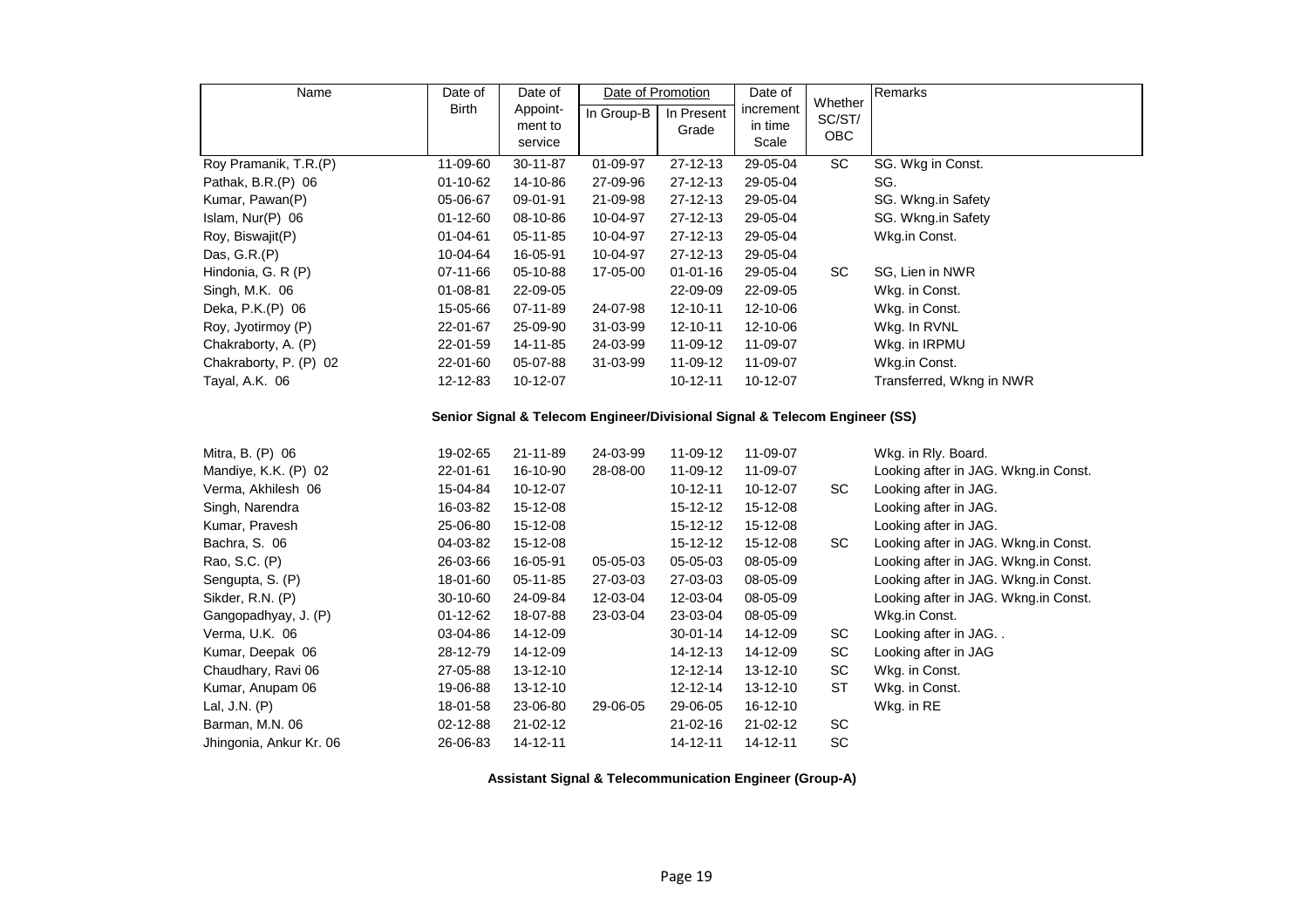| Name                                                               | Date of      | Date of        | Date of Promotion |                | Date of        |                              | Remarks                              |  |  |  |  |
|--------------------------------------------------------------------|--------------|----------------|-------------------|----------------|----------------|------------------------------|--------------------------------------|--|--|--|--|
|                                                                    | <b>Birth</b> | Appoint-       | In Group-B        | In Present     | increment      | Whether<br>SC/ST/            |                                      |  |  |  |  |
|                                                                    |              | ment to        |                   | Grade          | in time        | OBC                          |                                      |  |  |  |  |
|                                                                    |              | service        |                   |                | Scale          |                              |                                      |  |  |  |  |
| Chakma, A.K. 06                                                    | 12-01-84     | 10-12-12       |                   | 10-12-12       | 10-12-12       | <b>ST</b>                    | Looking after in SS, Wkng. In Const. |  |  |  |  |
| Rao, K. Srinivasa 06                                               | 15-06-88     | 10-12-12       |                   | 10-12-12       | 10-12-12       |                              | Looking after in SS                  |  |  |  |  |
| Swarjyalaxmi, N. 06                                                | 12-01-84     | 10-12-12       |                   | 10-12-12       | 10-12-12       |                              | Looking after in SS                  |  |  |  |  |
| Mani, Amit Kumar 06                                                | 01-07-84     | 25-08-14       |                   | 25-08-14       | 25-08-14       |                              |                                      |  |  |  |  |
| Kumar, Amit 06                                                     | 14-08-88     | 09-12-13       |                   | 09-12-13       | 09-12-13       | SC                           | Looking after in SS                  |  |  |  |  |
| Meena, Meetha Lal 06                                               | 06-02-88     | 09-12-13       |                   | 09-12-13       | 09-12-13       | <b>ST</b>                    |                                      |  |  |  |  |
| Srivastava, Kuldeep 06                                             | 01-07-89     | 12-12-13       |                   | $12 - 12 - 13$ | 12-12-13       |                              | Wkng. In Const                       |  |  |  |  |
| Rajpal, Gaurav 06                                                  | 10-01-89     | 15-12-14       |                   | 15-12-14       | 15-12-14       |                              |                                      |  |  |  |  |
| Gupta Yogesh 06                                                    | 10-10-87     | 15-12-14       |                   | 15-12-14       | 15-12-14       |                              |                                      |  |  |  |  |
| Meena Ravi Kumar 06                                                | 10-06-91     | 22-12-14       |                   | 22-12-14       | 22-12-14       | ST                           |                                      |  |  |  |  |
| Choudhury, Deepak 06                                               | 04-07-89     | $21 - 12 - 15$ |                   | $21 - 12 - 15$ | $21 - 12 - 15$ | OBC                          |                                      |  |  |  |  |
| Kumar, Ashish 06                                                   | 19-11-91     | $21 - 12 - 15$ |                   | $21 - 12 - 15$ | $21 - 12 - 15$ | SC                           |                                      |  |  |  |  |
| <b>Assistant Signal &amp; Telecommunication Engineer (Group-B)</b> |              |                |                   |                |                |                              |                                      |  |  |  |  |
| Saha, A.B.                                                         | 12-05-60     | 07-11-85       | 28-12-05          | 28-12-05       |                |                              | Looking after in SS. Wkg. in RE      |  |  |  |  |
| Kalita, Utpal 01                                                   | 21-05-74     | 23-06-98       | 31-01-06          | 31-01-06       |                |                              | Looking after in SS.Wkg. in Const    |  |  |  |  |
| Deb, Debashish                                                     | 20-01-66     | 27-12-90       | 18-01-06          | 18-01-06       |                |                              | Looking after in SS                  |  |  |  |  |
| Sinha, Asish Kr.                                                   | 01-03-73     | 23-06-98       | 31-01-06          | $31 - 01 - 06$ |                |                              | Looking after in SS                  |  |  |  |  |
| Chakraborty, Vivek 10                                              | 23-10-63     | 27-12-90       | 20-02-06          | 20-02-06       |                |                              | Looking after in SS. Wkg. at IRISET  |  |  |  |  |
| Das, Tushar Kanti                                                  | 05-08-58     | 01-02-82       | 14-05-07          | 14-05-07       |                |                              | Looking after in SS.Wkg. in Const    |  |  |  |  |
| Das, Subhashish 06                                                 | 01-10-66     | 07-11-89       | 15-06-07          | 15-06-07       |                |                              | Looking after in SS                  |  |  |  |  |
| Sinha, Prem Kumar 02                                               | 10-04-60     | 06-03-86       | 07-01-08          | 07-01-08       |                |                              | Looking after in SS.Wkg. in Const    |  |  |  |  |
| Das, Pranabjit 06                                                  | 01-06-74     | 26-05-98       | 14-01-08          | 14-01-08       |                | SC                           | Looking after in SS                  |  |  |  |  |
| Das, J. K.L. 02                                                    | 20-10-58     | 08-11-85       | 20-07-09          | 20-07-09       |                |                              | Looking after in SS. Wkng. in RE     |  |  |  |  |
| Pal, Samit 02                                                      | 12-09-67     | 13-07-88       | 20-07-09          | 20-07-09       |                |                              | Looking after in SS. Wkg. in Const   |  |  |  |  |
| Dutta, Tapan 02                                                    | 07-12-61     | 04-03-86       | 29-07-09          | 29-07-09       |                |                              | Looking after in SS                  |  |  |  |  |
| Das, Kantilal 10                                                   | 05-02-64     | 29-08-90       | 15-07-09          | 15-07-09       |                | SC                           | Looking after in SS.Wkg. in Const    |  |  |  |  |
| Choudhury, Partha 10                                               | 07-06-65     | 26-02-93       | 30-12-09          | 30-12-09       |                |                              | Looking after in SS.Wkg. in Const    |  |  |  |  |
| Das, Bibekananda 02                                                | 15-01-65     | 29-12-89       | 31-12-09          | 31-12-09       |                | SC                           | Looking after in SS                  |  |  |  |  |
| Sarkar, Subhash Chandra                                            | 21-10-66     | 21-09-90       | 30-12-09          | 30-12-09       |                | SC                           | Looking after in SS.Wkg. in Const    |  |  |  |  |
| Begum, Arzoo Ara 06                                                | 01-03-67     | 16-11-92       | 09-08-11          | 09-08-11       |                |                              |                                      |  |  |  |  |
| Biswas, U.K.                                                       | 25-01-63     | 08-10-85       | 20-08-11          | 20-08-11       |                | $\operatorname{\textsf{SC}}$ |                                      |  |  |  |  |
| Chutia, P.K. 06                                                    | 01-03-72     | 27-05-98       | 01-09-11          | 01-09-11       |                | OBC                          |                                      |  |  |  |  |
| Singha, P.K.                                                       | 28-02-66     | 30-08-90       | 07-10-11          | 07-10-11       |                | $\operatorname{\textsf{SC}}$ | Wkng. in Const.                      |  |  |  |  |
| Ghatak, A. 02                                                      | 08-02-63     | 17-10-84       | 17-08-11          | 17-08-11       |                |                              |                                      |  |  |  |  |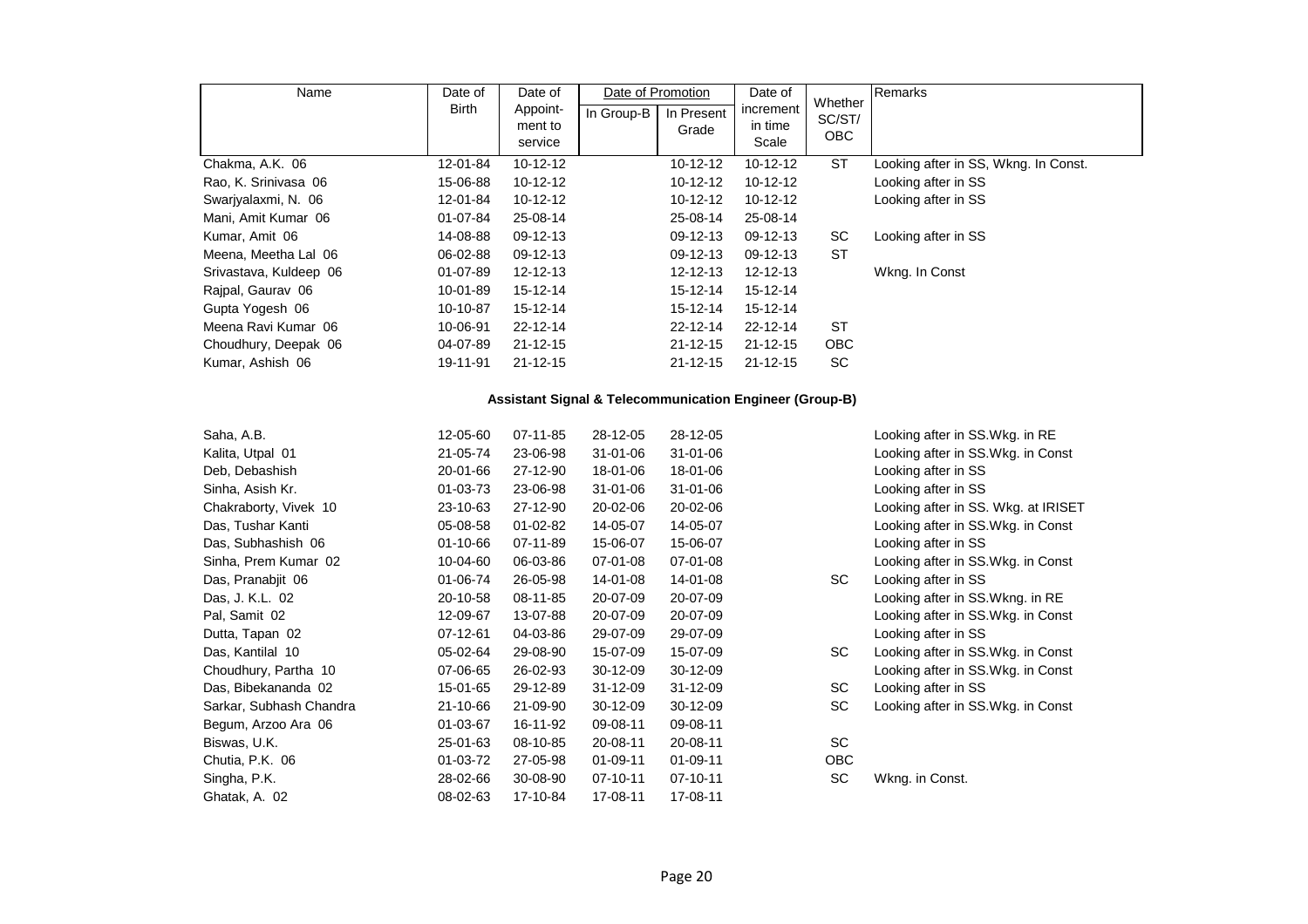| Name                         | Date of        | Date of                        |                | Date of Promotion   | Date of                       | Whether              | Remarks                           |  |  |
|------------------------------|----------------|--------------------------------|----------------|---------------------|-------------------------------|----------------------|-----------------------------------|--|--|
|                              | Birth          | Appoint-<br>ment to<br>service | In Group-B     | In Present<br>Grade | increment<br>in time<br>Scale | SC/ST/<br><b>OBC</b> |                                   |  |  |
| De, Susanta                  | 20-12-63       | 23-05-88                       | 04-08-11       | 04-08-11            |                               |                      | Wkng. in Const.                   |  |  |
| Deka, Parameswar Dip. Elect. | 01-03-68       | 09-10-90                       | 13-08-11       | 13-08-11            |                               | <b>SC</b>            | Wkng. in Const.                   |  |  |
| Mahanta, Samar Jyoti 02      | 01-03-75       | 27-05-98                       | 24-01-12       | 24-01-12            |                               |                      |                                   |  |  |
| Bhattacharjya, Chandoamoy 06 | $01 - 01 - 81$ | 12-12-05                       | 19-01-12       | 19-01-12            |                               |                      | Wkng. in Const.                   |  |  |
| Bharti, Amit Kumar 06        | 12-08-79       | 05-12-05                       | $30 - 12 - 11$ | $30 - 12 - 11$      |                               | <b>SC</b>            |                                   |  |  |
| Rabha, Nibaran Chandra       | 29-12-66       | 02-11-92                       | $31 - 01 - 13$ | $31 - 01 - 13$      |                               | <b>ST</b>            |                                   |  |  |
| Sengupta, Udayan             | 10-07-64       | 07-07-88                       | 28-12-12       | 28-12-12            |                               |                      |                                   |  |  |
| Kumar, Binod 10              | 01-01-66       | 26-10-90                       | 28-12-12       | 28-12-12            |                               |                      | Wkng. in Const.                   |  |  |
| Gupta, Siddharta             | 01-11-66       | 25-09-90                       | 28-12-12       | 28-12-12            |                               |                      | Wkng. in RE                       |  |  |
| Sajid, Abu 06                | 19-02-72       | 12-07-01                       | $01 - 04 - 13$ | $01 - 04 - 13$      |                               |                      | Wkng. in Mangg. Deptt. As AVO/S&T |  |  |
| Bora, Paban Kr.              | 01-02-68       | 16-10-90                       | 16-02-16       | 16-02-16            |                               |                      | Wkng. in Const.                   |  |  |
| Dey, Dipankar 02             | 17-12-63       | 21-11-85                       | 12-06-17       | 12-06-17            |                               |                      | Wkng. in Const.                   |  |  |
| Tarafder, Arobinda Dey 02    | 01-01-66       | 25-03-86                       | 21-06-17       | 21-06-17            |                               |                      |                                   |  |  |
| Saikia, Munindra Kr.         | 01-04-73       | 23-06-98                       | 19-06-17       | 19-06-17            |                               |                      | Wkng. in Const.                   |  |  |
| De, Avijit                   | 06-07-62       | 26-09-84                       | 23-05-17       | 23-05-17            |                               |                      | Wkng. in Const.                   |  |  |
| Rahman, Intazar 10           | 01-03-71       | 15-06-98                       | 31-05-17       | $31 - 05 - 17$      |                               |                      |                                   |  |  |
| Mallick, Santa Prasad 06     | 28-01-77       | 08-09-03                       | 24-05-17       | 24-05-17            |                               |                      |                                   |  |  |
| Jitendra Kumar 06            | 10-08-75       | 25-06-06                       | 18-06-17       | 18-06-17            |                               |                      |                                   |  |  |

# **ELECTRICAL DEPARTMENT**

#### **Principal Chief Electrical Engineer (HAG)**

| Dev. Anand           | 30-06-60 | 06-05-83       | 10-07-14                                         | 06-05-83       |           |                                 |
|----------------------|----------|----------------|--------------------------------------------------|----------------|-----------|---------------------------------|
| Narayan, Lokesh      | 13-12-58 | 19-02-82       | 28-04-16                                         | 19-02-82       |           | Wkng. In Mangg. Deptt.as AGM    |
|                      |          |                | <b>Chief Electrical Engineer (Planing) (SAG)</b> |                |           |                                 |
| Siddhartha, A.K (06) | 10-03-64 | 15-03-88       | 18-02-09                                         | 15-03-88       |           | Lien on C.RIv                   |
| Hazarika Bhaskar 14  | 09-06-60 | 22-01-90       | $21 - 02 - 12$                                   | 22-01-90       |           | On deputation to FCI            |
| Hajong, S (06)       | 01-09-62 | 22-01-90       | $21 - 02 - 12$                                   | 22-01-90       | ST        | On dept. to RVNL                |
| Kerketta, P.S (06)   | 07-10-61 | 22-03-90       | $24 - 05 - 16$                                   | 22-03-90       | <b>ST</b> | Lien on C.RIv                   |
| Singh, D B           | 30-07-66 | 07-01-91       | 04-02-03                                         | 07-01-91       | <b>ST</b> | Wkg in Mangg. Dept.             |
| Upadhayay, V K       | 15-03-66 | 07-01-91       | 04-02-03                                         | 07-01-91       |           | Wkg in Const. Org.              |
| Meena, D. L          | 15-07-68 | $30 - 11 - 92$ | $02 - 12 - 16$                                   | $30 - 11 - 92$ | ST        | Wkg in Mangg. Dept. as ADRM/KIR |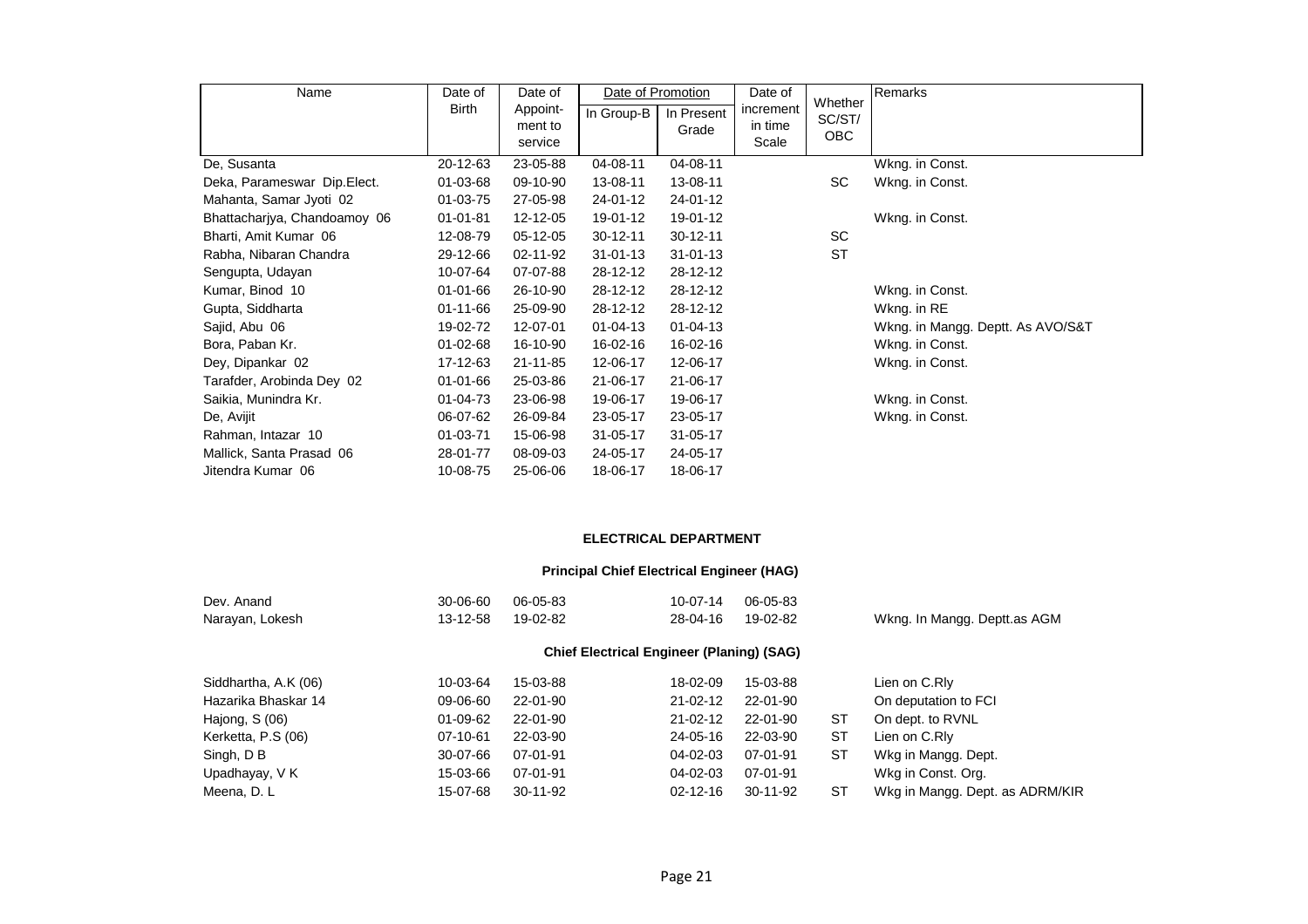| Name                                                                         | Date of<br><b>Birth</b> | Date of<br>Appoint-<br>ment to<br>service | In Group-B                                                     | Date of Promotion<br>In Present<br>Grade | Date of<br>increment<br>in time<br>Scale | Whether<br>SC/ST/<br>OBC | Remarks                         |  |  |  |  |  |  |
|------------------------------------------------------------------------------|-------------------------|-------------------------------------------|----------------------------------------------------------------|------------------------------------------|------------------------------------------|--------------------------|---------------------------------|--|--|--|--|--|--|
| Jani, Suratha                                                                | 12-01-67                | 22-11-93                                  |                                                                | 22-09-17                                 | 22-11-93                                 |                          | Wkg in Mangg. Dept. as ADRM/LMG |  |  |  |  |  |  |
| Deputy Chief Electrical Engineer/Senior Divisional Electrical Engineer (JAG) |                         |                                           |                                                                |                                          |                                          |                          |                                 |  |  |  |  |  |  |
| Meena, R D (06)                                                              | 06-09-67                | 27-01-98                                  |                                                                | 06-06-07                                 | 27-01-98                                 | <b>ST</b>                | SG, Wkg in N.W.Rly              |  |  |  |  |  |  |
| Bhushan, Ravi                                                                | 02-10-72                | 28-12-98                                  |                                                                | 27-03-08                                 | 28-12-98                                 |                          | Lien on N C Rly                 |  |  |  |  |  |  |
| Rai, Praveen Kr                                                              | 12-03-75                | 28-12-98                                  |                                                                | 27-03-08                                 | 28-12-98                                 |                          | Lien on N E Rly                 |  |  |  |  |  |  |
| Poddar Praveen (06)                                                          | 31-07-72                | 27-12-99                                  |                                                                | 08-09-08                                 | 27-12-99                                 | <b>OBC</b>               | Lien on S RLY                   |  |  |  |  |  |  |
| Kumar, Gajendra 06                                                           | 14-07-76                | 07-09-00                                  |                                                                | 06-07-09                                 | 07-09-00                                 | <b>OBC</b>               | Deputation to DFCCIL            |  |  |  |  |  |  |
| Kumar, R 06                                                                  | 28-08-75                | 07-09-00                                  |                                                                | 06-07-09                                 | 07-09-00                                 | <b>SC</b>                | Wkg. in N.E.Rly.                |  |  |  |  |  |  |
| Prasad, Nityanand 06                                                         | 03-11-70                | 22-01-98                                  |                                                                | 06-06-07                                 | 27-0198                                  | OBC                      | SG, Lien on SEC Rly.            |  |  |  |  |  |  |
| Sonwani D.K.                                                                 | 23-06-72                | 03-09-01                                  |                                                                | $02 - 11 - 11$                           | 03-09-01                                 | SC                       | Wkg. in S.E.C.Rly.              |  |  |  |  |  |  |
| Singh, R S                                                                   | 04-09-73                | 02-09-02                                  |                                                                | 22-03-13                                 | 02-09-02                                 | <b>OBC</b>               | Wkg. in DLW/Varanasi            |  |  |  |  |  |  |
| Das, SP (P)                                                                  | 20-01-60                | 28-08-85                                  | 13-12-96                                                       | 22-03-13                                 | 08-04-03                                 | <b>SC</b>                | Under sick                      |  |  |  |  |  |  |
| Bora, RK 06 (P)                                                              | $01 - 02 - 64$          | 09-10-91                                  | 24-12-97                                                       | $27 - 12 - 13$                           | 14-01-04                                 |                          |                                 |  |  |  |  |  |  |
| Bhattacharjee, S (P)                                                         | 13-04-58                | 21-10-81                                  | 17-11-97                                                       | $27 - 12 - 13$                           | 14-01-04                                 |                          |                                 |  |  |  |  |  |  |
| Thakur, Sarjan                                                               | $01 - 01 - 64$          | $01 - 02 - 89$                            |                                                                | $27 - 10 - 15$                           | 10-07-07                                 |                          | Lien on E.Rly.                  |  |  |  |  |  |  |
| Dasgupta, S.N.                                                               | 08-01-63                | 26-05-86                                  |                                                                | $27 - 10 - 15$                           | 10-07-07                                 |                          |                                 |  |  |  |  |  |  |
| Chakraborty, B.C                                                             | 10-07-66                | 12-09-91                                  |                                                                | 27-10-15                                 | 10-07-07                                 |                          | Wkg. in Cons.                   |  |  |  |  |  |  |
| Mandal, S                                                                    | 05-01-61                | 27-06-96                                  |                                                                | $27 - 10 - 15$                           | 10-07-07                                 |                          | Lien on S.E.Rly.                |  |  |  |  |  |  |
| Besi, V.K.K.                                                                 | 08-02-78                | 10-12-07                                  |                                                                | 04-05-16                                 | 10-12-07                                 | <b>SC</b>                | Wkg. in Mangg. As Dy.CVO        |  |  |  |  |  |  |
| Roy, Sajal Chandra (P)                                                       | 02-01-62                | 06-02-84                                  | 24-10-09                                                       | 10-07-12                                 | 10-07-07                                 |                          | Looking after in JAG            |  |  |  |  |  |  |
|                                                                              |                         |                                           | Divisional Electrical Engineer/Senior Electrical Engineer (SS) |                                          |                                          |                          |                                 |  |  |  |  |  |  |
|                                                                              |                         |                                           |                                                                |                                          |                                          |                          |                                 |  |  |  |  |  |  |

| Das, Bipul Chandra 06 (P)  | $01 - 12 - 66$ | 12-11-91 | 12-07-06 | 11-06-14       | 11-06-09       | SC        | Looking after in JAG, Wkg. in Cons  |
|----------------------------|----------------|----------|----------|----------------|----------------|-----------|-------------------------------------|
| Deka, Mukunda 06 (P)       | 01-03-64       | 25-09-89 | 28-02-06 | 11-06-14       | 11-06-09       | <b>SC</b> | Looking after in JAG                |
| Sarkar, Prosenjit          | 18-04-83       | 16-12-09 |          |                | 16-12-09       | <b>SC</b> | Looking after in JAG                |
| Chakraborty, Gopal (P)     | 29-05-59       | 13-11-89 | 27-03-06 | 18-02-16       |                |           | Wkg. in RE                          |
| Das, Himadri 06 (P)        | $03-12-59$     | 12-11-91 | 26-06-06 | 18-02-16       |                |           |                                     |
| Roy, Sujoy Saha (P)        | 29-09-72       | 16-06-98 | 19-01-07 | 18-02-16       |                |           |                                     |
| Das, Nani Gopal (P)        | $30-10-66$     | 10-10-90 | 28-02-07 | 18-02-16       |                | <b>SC</b> |                                     |
| Prasad, Binod Kumar 06 (P) | 29-12-71       | 13-07-99 | 01-02-07 | 18-02-16       |                | <b>SC</b> |                                     |
| Wary, Leba Ram (P)         | $01 - 04 - 65$ | 20-02-91 | 28-05-08 | 18-02-16       |                |           | Wkng. In Mangg. Deptt as EO         |
| Choudhury Ramkrishna       | 25-11-79       | 28-02-11 |          | 04-09-15       | 28-02-11       | SC.       | Looking after in JAG, wkng in E.Rly |
| Kumar Manoj                | $01 - 02 - 85$ | 15-12-11 |          | $15 - 12 - 11$ | $15 - 12 - 11$ | SC.       |                                     |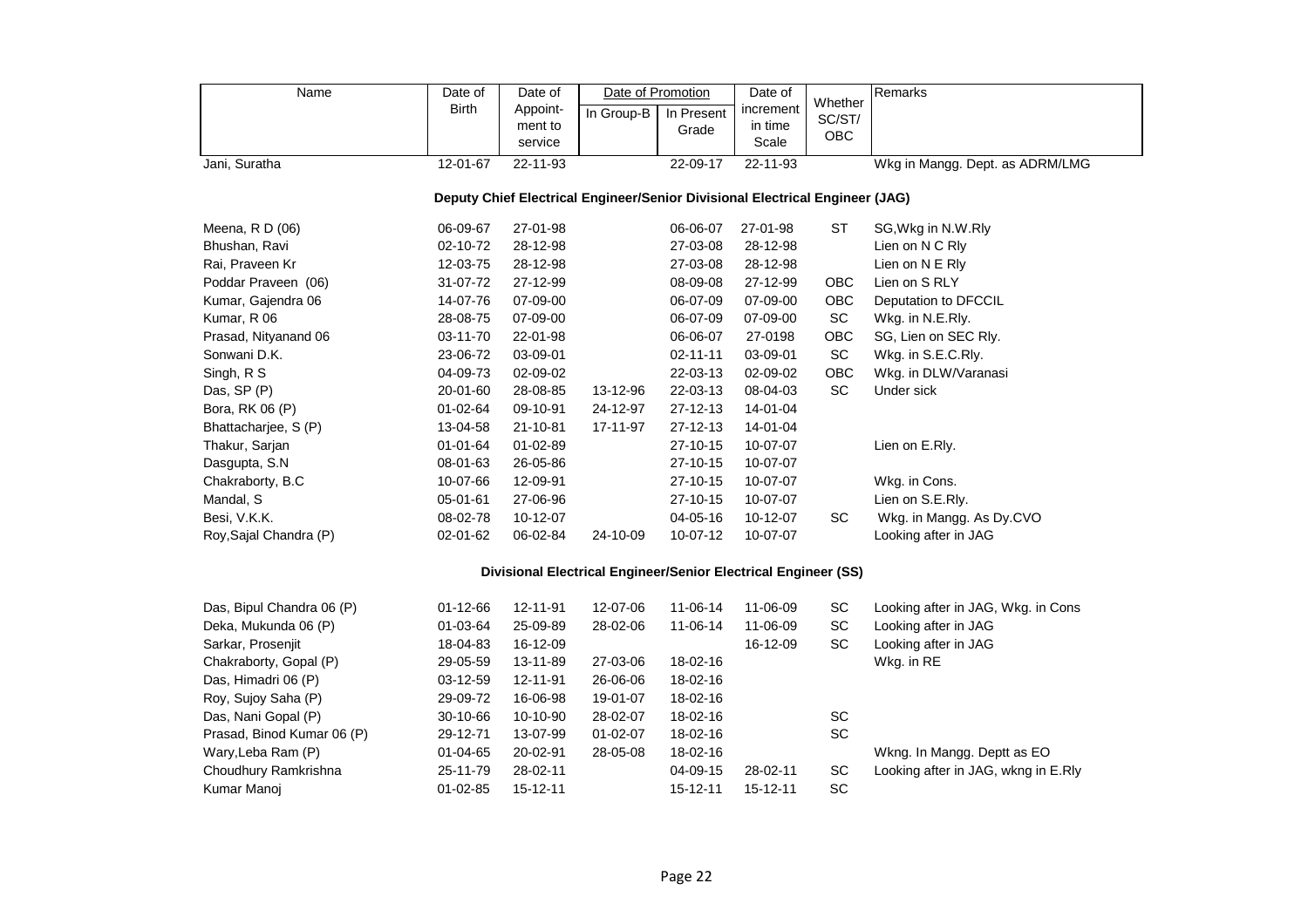| Name                                                                                | Date of                                                                              | Date of        | Date of Promotion                                                                |            | Date of        |                   | Remarks                           |  |  |  |  |  |
|-------------------------------------------------------------------------------------|--------------------------------------------------------------------------------------|----------------|----------------------------------------------------------------------------------|------------|----------------|-------------------|-----------------------------------|--|--|--|--|--|
|                                                                                     | <b>Birth</b>                                                                         | Appoint-       | In Group-B                                                                       | In Present | increment      | Whether<br>SC/ST/ |                                   |  |  |  |  |  |
|                                                                                     |                                                                                      | ment to        |                                                                                  | Grade      | in time        | OBC               |                                   |  |  |  |  |  |
|                                                                                     |                                                                                      | service        |                                                                                  |            | Scale          |                   |                                   |  |  |  |  |  |
| Gupta Nitin Kumar                                                                   | 01-05-86                                                                             | 10-12-12       |                                                                                  | 10-12-12   | 10-12-12       |                   |                                   |  |  |  |  |  |
| Pushkar Sanjeev                                                                     | 05-11-88                                                                             | 10-12-12       |                                                                                  | 11-09-17   | 10-12-12       | SC                |                                   |  |  |  |  |  |
| Kumar, Sumit                                                                        | 29-01-89                                                                             | 18-03-13       |                                                                                  | 18-03-13   | 18-03-13       |                   |                                   |  |  |  |  |  |
| Assistant Electrical Engineer/ Assistant Divisional Electrical Engineer(JS) Group-A |                                                                                      |                |                                                                                  |            |                |                   |                                   |  |  |  |  |  |
|                                                                                     |                                                                                      |                |                                                                                  |            |                |                   |                                   |  |  |  |  |  |
| Khan Arshad Alam                                                                    | 07-11-88                                                                             | 11-06-12       |                                                                                  | 11-06-12   | 11-06-12       |                   |                                   |  |  |  |  |  |
| Pal, Pankaj                                                                         | 26-01-86                                                                             | 23-12-13       |                                                                                  | 23-12-13   | 23-12-13       |                   |                                   |  |  |  |  |  |
| Kumar, Rajnish                                                                      | 04-02-90                                                                             | 09-12-13       |                                                                                  | 09-12-13   | 09-12-13       | OBC               |                                   |  |  |  |  |  |
|                                                                                     | Assistant Electrical Engineer/ Assistant Divisional Electrical Engineer(Probationer) |                |                                                                                  |            |                |                   |                                   |  |  |  |  |  |
|                                                                                     |                                                                                      |                |                                                                                  |            |                |                   |                                   |  |  |  |  |  |
| Kumar, Shailendra                                                                   | 30-07-88                                                                             | 15-12-14       |                                                                                  |            | 15-12-14       | OBC               |                                   |  |  |  |  |  |
| Patel, Amit                                                                         | 04-12-89                                                                             | 15-12-14       |                                                                                  |            | 15-12-14       | OBC               |                                   |  |  |  |  |  |
| Meena, Gordhan                                                                      | 19-10-90                                                                             | 24-12-14       |                                                                                  |            | 24-12-14       | <b>ST</b>         | On dept. to CORE/Allahabad        |  |  |  |  |  |
| Kumar, Brijesh                                                                      | 04-03-92                                                                             | $21 - 12 - 15$ |                                                                                  |            | $21 - 12 - 15$ | SC                |                                   |  |  |  |  |  |
|                                                                                     |                                                                                      |                | Assistant Electrical Engineer/ Assistant Divisional Electrical Engineer(Group-B) |            |                |                   |                                   |  |  |  |  |  |
| Kumar, Pradip 06 (P)                                                                | 01-03-66                                                                             | 12-11-91       | 08-08-06                                                                         | 08-08-06   |                |                   | Looking after in SS. Wkg. in Con. |  |  |  |  |  |
| Khandekar, M R 06 (P)                                                               | 17-04-59                                                                             | 13-11-89       | 27-11-07                                                                         | 27-11-07   |                |                   | Looking after in SS. Wkg. in Con. |  |  |  |  |  |
| Mukherjee, Sanuj (P)                                                                | 22-01-59                                                                             | 31-10-81       | 26-11-07                                                                         | 26-11-07   |                |                   | Looking after in SS               |  |  |  |  |  |
| Sarma, Sudhir Kumar (P)                                                             | 05-02-76                                                                             | 10-01-02       | 16-05-08                                                                         | 16-05-08   |                |                   | Wkg. in RE                        |  |  |  |  |  |
| Deb, Shanti Ranjan (P)                                                              | 28-03-59                                                                             | 07-02-86       | 07-05-09                                                                         | 07-05-09   |                |                   | Wkg. in RE                        |  |  |  |  |  |
| Dutta, Prafulla Chandra (P)                                                         | 22-01-59                                                                             | 09.02.86       | 06.05.09                                                                         | 06.05.09   |                |                   | Wkg. in Cons.                     |  |  |  |  |  |
| Roy, Badal Kanti (P)                                                                | 01-02-58                                                                             | 07-02-86       | 20-05-09                                                                         | 20-05-09   |                |                   | Wkg. in RE                        |  |  |  |  |  |
| Sarkar, Uday Sankar (P)                                                             | 09-01-58                                                                             | 06-02-84       | 15-06-09                                                                         | 15-06-09   |                |                   | Wkg. in RE                        |  |  |  |  |  |
| Sarkar, Amitava Sarma (P)                                                           | 15-11-60                                                                             | 14.02.86       | 06.05.09                                                                         | 06.05.09   |                |                   | Wkg. in Cons.                     |  |  |  |  |  |
| Das, Basistha (P)                                                                   | 01-06-64                                                                             | 26-05-89       | 27-05-09                                                                         | 27-05-09   |                | SC                |                                   |  |  |  |  |  |
| Roy, Sujoy Saha 08 (P)                                                              | 29-09-72                                                                             | 16-06-98       | 15-06-10                                                                         | 15-06-10   |                |                   |                                   |  |  |  |  |  |
| Das, Gunin Chandra (P)                                                              | 01-03-63                                                                             | 08-05-89       | 14-05-09                                                                         | 14-05-09   |                | SC                |                                   |  |  |  |  |  |
| Kumar, Ajay (P)                                                                     | 01-01-78                                                                             | 24-01-02       | 28-08-09                                                                         | 28-08-09   |                |                   | Wkng. In Mangg. As Secy. To AGM   |  |  |  |  |  |
| Deka, Kuldeep 06 (P)                                                                | 01-01-74                                                                             | 16-06-98       | 29-08-09                                                                         | 29-08-09   |                | SC                | Wkg. in Cons.                     |  |  |  |  |  |
| Banerjee, Ratna C (06) (P)                                                          | 10-03-74                                                                             | 07-08-00       | 26-08-09                                                                         | 26-08-09   |                |                   |                                   |  |  |  |  |  |
| Paswan, Priyawart (02) (P)                                                          | 02-01-72                                                                             | 30-08-00       | 27-08-09                                                                         | 27-08-09   |                | SC                |                                   |  |  |  |  |  |
| Das Bidyut Ranjan (P)                                                               | 04-06-58                                                                             | 20-02-84       | 22-12-10                                                                         | 22-12-10   |                |                   |                                   |  |  |  |  |  |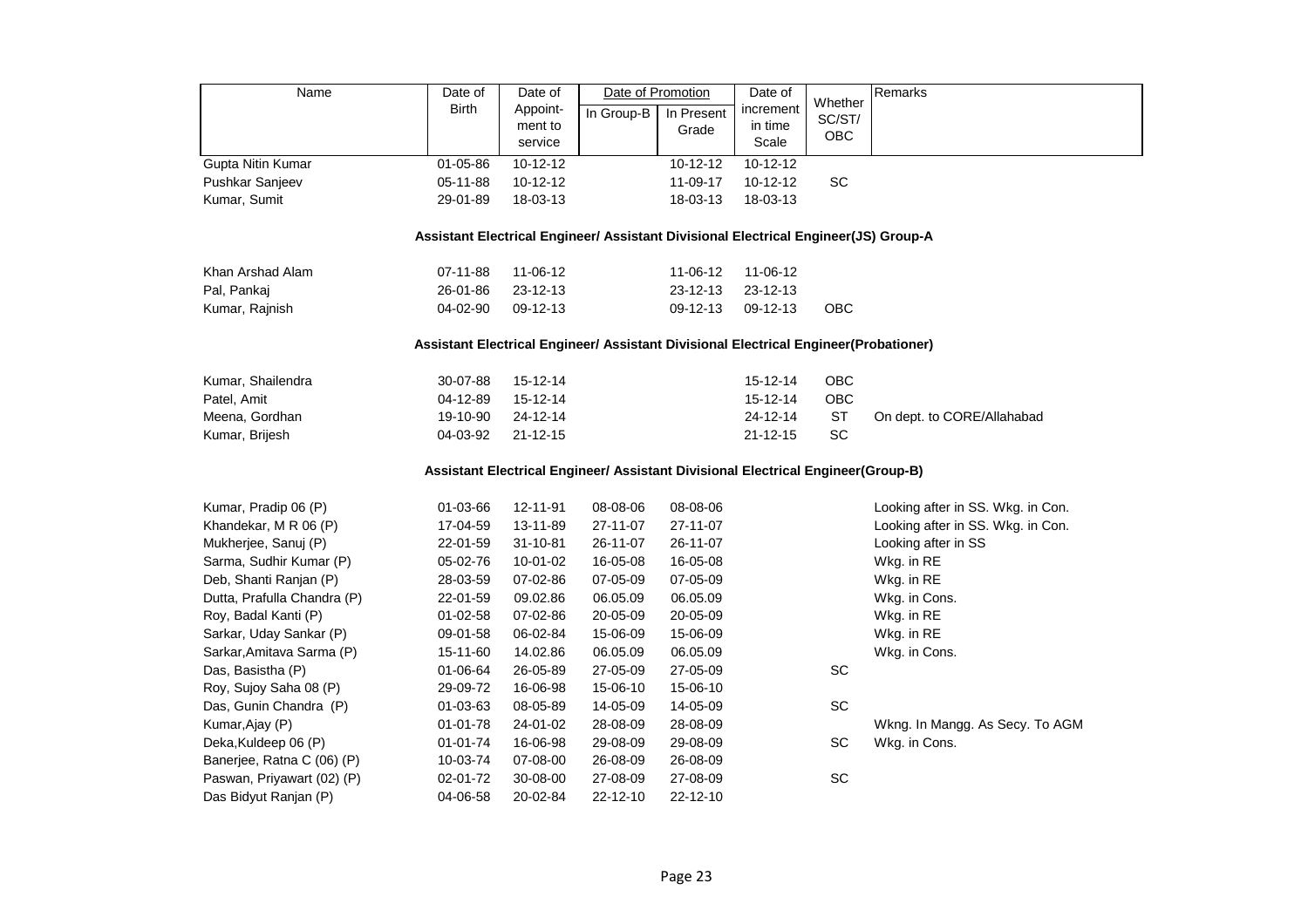| Name                                                                           | Date of        | Date of  |                | Date of Promotion | Date of   |                   | Remarks                                                                                                                      |  |  |  |  |  |
|--------------------------------------------------------------------------------|----------------|----------|----------------|-------------------|-----------|-------------------|------------------------------------------------------------------------------------------------------------------------------|--|--|--|--|--|
|                                                                                | <b>Birth</b>   | Appoint- | In Group-B     | In Present        | increment | Whether<br>SC/ST/ |                                                                                                                              |  |  |  |  |  |
|                                                                                |                | ment to  |                | Grade             | in time   | <b>OBC</b>        |                                                                                                                              |  |  |  |  |  |
|                                                                                |                | service  |                |                   | Scale     |                   |                                                                                                                              |  |  |  |  |  |
| Adhikari Pradip Kumar (P)                                                      | 10-12-59       | 07-01-84 | 13-12-10       | 13-12-10          |           |                   |                                                                                                                              |  |  |  |  |  |
| Das Kishori Mohan (P)                                                          | 01-02-69       | 15-11-89 | 15-12-10       | $15-12-10$        |           | SC                |                                                                                                                              |  |  |  |  |  |
| Roy Neetesh (P)                                                                | 23-10-70       | 29-06-98 | $25 - 11 - 11$ | $25 - 11 - 11$    |           |                   |                                                                                                                              |  |  |  |  |  |
| Akhtar Md. Zahid 02 (P)                                                        | 15-09-68       | 07-08-00 | $23 - 12 - 11$ | $23 - 12 - 11$    |           |                   |                                                                                                                              |  |  |  |  |  |
| Chakraborty, N.R (P)                                                           | 21-10-66       | 23-05-89 | $01 - 04 - 15$ | $01 - 04 - 15$    |           |                   | Wkg. in RE                                                                                                                   |  |  |  |  |  |
| Sikidar, Biswajit (P)                                                          | $01 - 01 - 65$ | 08-05-89 | 17-07-15       | 17-07-15          |           |                   |                                                                                                                              |  |  |  |  |  |
| Ghose, Saurav (P)                                                              | 19-12-75       | 07-08-00 | $16 - 11 - 15$ | $16 - 11 - 15$    |           |                   |                                                                                                                              |  |  |  |  |  |
| MECHANICAL DEPARTMENT                                                          |                |          |                |                   |           |                   |                                                                                                                              |  |  |  |  |  |
| <b>Principal Chief Mechanical Engineer (HAG)</b>                               |                |          |                |                   |           |                   |                                                                                                                              |  |  |  |  |  |
| Sharma, A.K (06)                                                               | 10-12-60       | 12-04-84 |                | $01 - 01 - 17$    | 12-04-84  |                   | Lien on E.Rly                                                                                                                |  |  |  |  |  |
|                                                                                |                |          |                |                   |           |                   | Chief Workshop Engineer/Chief Mechanical Engineer/O&FChief Rolling Stock Engineer/Chief Motive Power Engineer/Chief Workshop |  |  |  |  |  |
| Joshi, Manoj (06)                                                              | 12-05-62       | 30-04-85 |                | 17-02-05          | 30-04-85  |                   | NF - HAG. Lien on N.Rly                                                                                                      |  |  |  |  |  |
| Kishore, Sanjeev (14)                                                          | 24-02-64       | 31-08-86 |                | 17-01-06          | 31-08-86  |                   | Lien on N.E.Rly.                                                                                                             |  |  |  |  |  |
| Chandra, K. S (14)                                                             | 05-01-60       | 04-08-87 |                | 02-05-07          | 04-08-87  |                   | Lien on C.Rly.                                                                                                               |  |  |  |  |  |
| Kunwar, D.S. (14)                                                              | 20-02-65       | 07-04-89 |                | $21 - 12 - 09$    | 07-04-89  |                   | Lien on S.Rly.                                                                                                               |  |  |  |  |  |
| Lakra, B. (06)                                                                 | 10-05-63       | 06-03-89 |                | $31 - 12 - 10$    | 06-03-89  | <b>ST</b>         | Lien on C.Rly.                                                                                                               |  |  |  |  |  |
| Lahiri, S (06)                                                                 | 29-05-67       | 30-11-92 |                | 12-05-15          | 30-11-92  |                   | Lien on N.F.Rly.                                                                                                             |  |  |  |  |  |
|                                                                                |                |          |                |                   |           |                   |                                                                                                                              |  |  |  |  |  |
| Deputy Chief Mechanical Engineers/Senior Divisional Mechanical Engineers (JAG) |                |          |                |                   |           |                   |                                                                                                                              |  |  |  |  |  |
| Roy, PP                                                                        | 03-06-72       | 14-03-97 |                | 24-12-04          | 14-03-97  | SC                | SAG(NF)                                                                                                                      |  |  |  |  |  |

| Roy, PP                  | 03-06-72       | 14-03-97 |                | 24-12-04       | 14-03-97       | SC         | SAG(NF)            |
|--------------------------|----------------|----------|----------------|----------------|----------------|------------|--------------------|
| Bhutia, MD (06)          | 18-05-76       | 04-09-00 |                | 06-08-09       | 04-09-00       | ST         | SG                 |
| Talukdar, Gautam (P)     | 15-01-59       | 05-03-84 | 10-06-98       | $27 - 12 - 13$ | 20-03-04       | SC         | SG                 |
| Basumatary, Madesh (P)   | 16-01-59       | 13-12-77 | 06-11-99       | $27 - 12 - 13$ | 23-03-04       | ST         |                    |
| Tiwari, CM (P)           | 31-10-63       | 09-07-86 | 30-04-98       | $05-02-14$     | 15-12-05       |            | SG, Lien on C.Rly. |
| Mandal, Tapan<br>(06)(P) | 26-09-61       | 18-05-90 | $01 - 03 - 01$ | $27 - 12 - 13$ | 15-12-05       | SC         | Lien on S.E.Rly.   |
| Deb, M.L. (P)            | $01 - 02 - 61$ | 14-05-87 | 28-11-00       | $03-07-15$     | 24-06-06       |            |                    |
| Nath, Bhaben (01)(P)     | 03-02-68       | 21-01-91 | 12-01-01       | $03-07-15$     | 24-06-06       | <b>OBC</b> |                    |
| Jambhulkar, Kapil (06)   | 20-07-82       | 29.07.06 |                | 23-06-16       | 29-07-06       | SC         | Lien on C.Rly.     |
| Dey, Prasanta Kumar (P)  | 11-08-63       | 04-05-90 | 07-01-03       | 23-06-16       | $31 - 12 - 07$ |            |                    |
|                          |                |          |                |                |                |            |                    |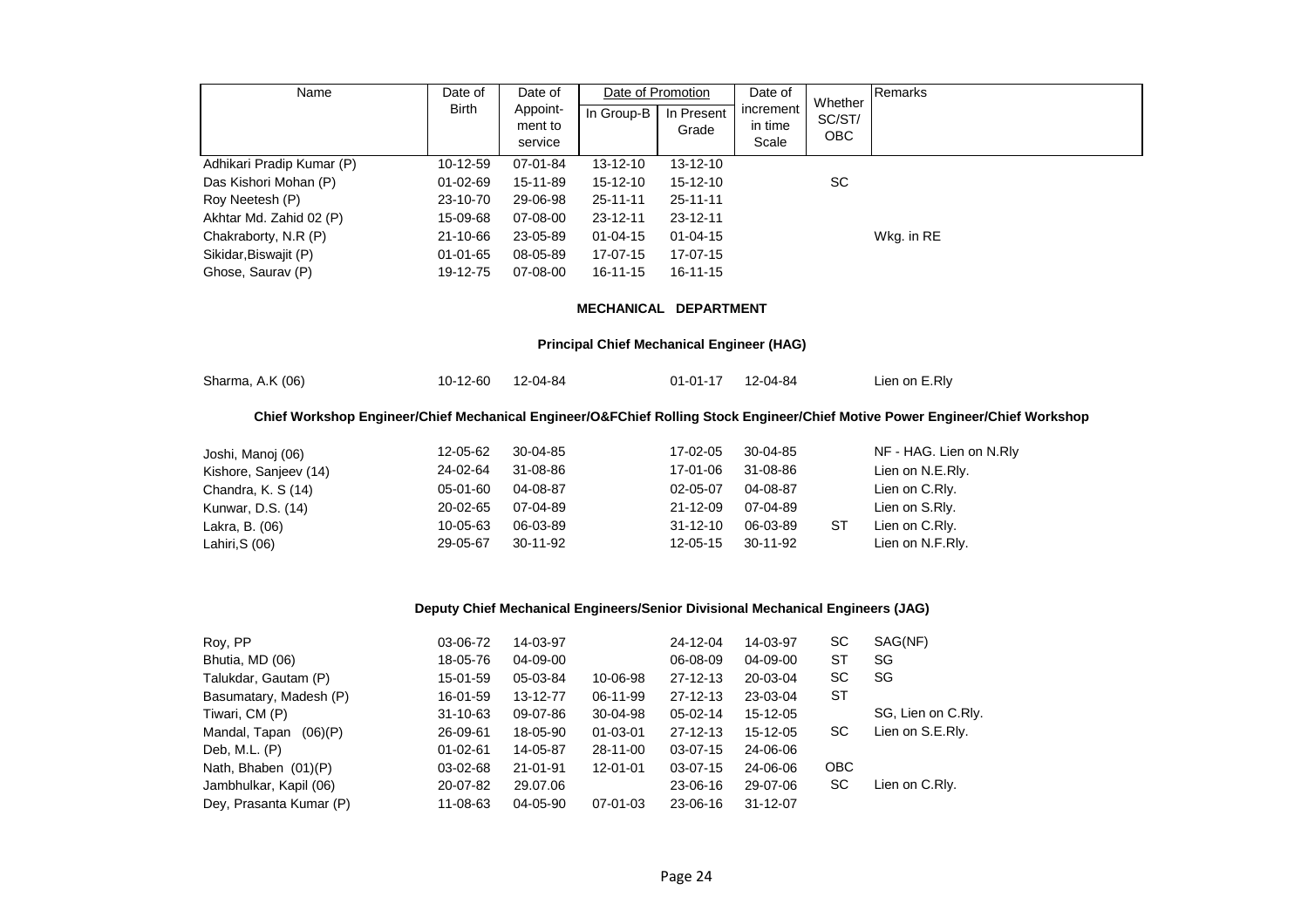| Name                   | Date of<br><b>Birth</b> | Date of<br>Appoint-<br>ment to<br>service | Date of Promotion<br>In Group-B | In Present<br>Grade | Date of<br>increment<br>in time<br>Scale | Whether<br>SC/ST/<br><b>OBC</b> | Remarks |
|------------------------|-------------------------|-------------------------------------------|---------------------------------|---------------------|------------------------------------------|---------------------------------|---------|
| Mandal, Ranjit Kr. (P) | $01 - 02 - 63$          | 30-09-88                                  | 30-07-04                        | 23-06-16            | $31 - 12 - 07$                           | SC                              |         |
| Gupta, Ashit (P)       | $01 - 01 - 60$          | 17-05-84                                  | 24-12-03                        | 23-06-16            | $31 - 12 - 07$                           |                                 |         |
| Singh, J.P. (06)(P)    | 09-05-63                | $01 - 12 - 89$                            | 05-01-04                        | 23-06-16            | $31 - 12 - 07$                           |                                 |         |
| Saxena, A.K. (P)       | 10-07-59                | 20-03-84                                  | 08-12-03                        | 23-06-16            | $31 - 12 - 07$                           |                                 |         |
| Sinha, Asoke (06)(P)   | 08-05-67                | 03-08-96                                  | 16-07-04                        | 23-06-16            | $31 - 12 - 07$                           |                                 |         |
| Sarma, Utpal (06)(P)   | 01-01-68                | 13-07-92                                  | 27-07-04                        | 23-06-16            | $31 - 12 - 07$                           |                                 |         |

#### **Senior Mechanical Engineer/Divisional Mechanical Engineer/Works Manager/Production Engineer(SS)**

| Mondal, R.S. (P)             | 23-01-60       | 11-08-81 | 01-06-07                                                                    | $31 - 12 - 12$ | $31 - 12 - 07$ | <b>ST</b>  | Looking after in JAG, Lien on SER |
|------------------------------|----------------|----------|-----------------------------------------------------------------------------|----------------|----------------|------------|-----------------------------------|
| Hira, P.K. (06)(P)           | 01-06-70       | 08-05-97 | 24-10-05                                                                    | 26-08-14       | 26-08-09       | SC         | Looking after in JAG              |
| Singh, S. $K(P)$             | 28-05-65       | 02-04-87 | $31 - 10 - 05$                                                              | 26-08-14       | 26-08-09       | SC         | Looking after in JAG              |
| Baishnab, S. (P)             | 26-01-74       | 01-04-96 | 03-03-06                                                                    | 26-08-14       | 26-08-09       | SC         | Looking after in JAG              |
| Narzary, MK (06)(P)          | 26-01-69       | 04-05-92 | 19-05-08                                                                    | 26-08-14       | 26-08-09       | ST         | Looking after in JAG              |
| Chaturvedi, Rajendra (14)(P) | 01-10-64       | 03-04-93 | 04-10-05                                                                    | 26-08-14       | 26-08-09       |            | Looking after in JAG, Lien on WCR |
| Jha, AN $(P)$                | 15-02-64       | 03-04-87 | 26-10-05                                                                    | 26-08-14       | 26-08-09       |            | Looking after in JAG              |
| Gupta, S (06)                | 05-04-87       | 22-05-10 |                                                                             | 22-05-15       | 22-05-10       |            | Looking after in JAG              |
| Singh, $R.P(P)$              | 07-12-78       | 02-04-99 | 19-09-07                                                                    | 20-01-16       | 20-01-11       | SC         | SS                                |
| Boro, Luskar (06)(P)         | 01-03-68       | 17-04-96 | 08-03-10                                                                    | 20-01-16       | $20 - 01 - 11$ | <b>ST</b>  | SS                                |
| Majhi, V.C. (06)(P)          | 17-12-62       | 16-11-93 | 05-03-10                                                                    | 20-01-16       | $20 - 01 - 11$ | ST         | SS                                |
| Azad, S.K (06)               | 17-02-82       | 13-12-10 |                                                                             | 27-04-17       | 13-12-10       | <b>OBC</b> | SS                                |
| Pathak, D. (06)(P)           | 01-03-68       | 13-07-98 | 22-09-07                                                                    | 20-01-16       | $20 - 01 - 11$ |            | SS                                |
| Mishra, A.K (P)              | $01 - 01 - 68$ | 26-08-92 | 23-09-07                                                                    | $20 - 01 - 16$ | $20 - 01 - 11$ |            | SS                                |
| Nagar, M.K (06)              | 08-05-84       | 23-12-11 |                                                                             | 05-07-16       | 23-12-11       | <b>OBC</b> | SS                                |
| Bisht, Sulabh (06)           | 11-12-88       | 03-12-12 |                                                                             | 23-05-17       | 03-12-12       |            | SS                                |
| Kumar, Manish (06)           | 22-06-87       | 18-02-13 |                                                                             | 08-06-17       | 18-02-13       | OBC        | SS                                |
|                              |                |          | Assistant Mechanical Engineer/ Assistant Divisional Mechanical Engineer(JS) |                |                |            |                                   |
| Kumar, Kundan (6)            | 01-03-81       | 03-12-12 |                                                                             | 03-12-12       | 03-12-12       | OBC        |                                   |
| Prakash, V (06)              | 28-11-83       | 03-12-12 |                                                                             | 03-12-12       | 03-12-12       | OBC        |                                   |
| Raman, Rampukar (06)         | 12-01-80       | 09-12-13 |                                                                             | 09-12-13       | 09-12-13       | <b>OBC</b> |                                   |
| Mahendiratta Parash(06)      | 25-06-92       | 10-06-14 |                                                                             | 10-06-14       | 10-06-14       |            |                                   |
| Patidar, Sunil (06)          | 16-06-84       | 18-02-14 |                                                                             | 18-02-14       | 18-02-14       | OBC        |                                   |

**Assistant Mechanical Engineer/ Assistant Divisional Mechanical Engineer(Probationer)**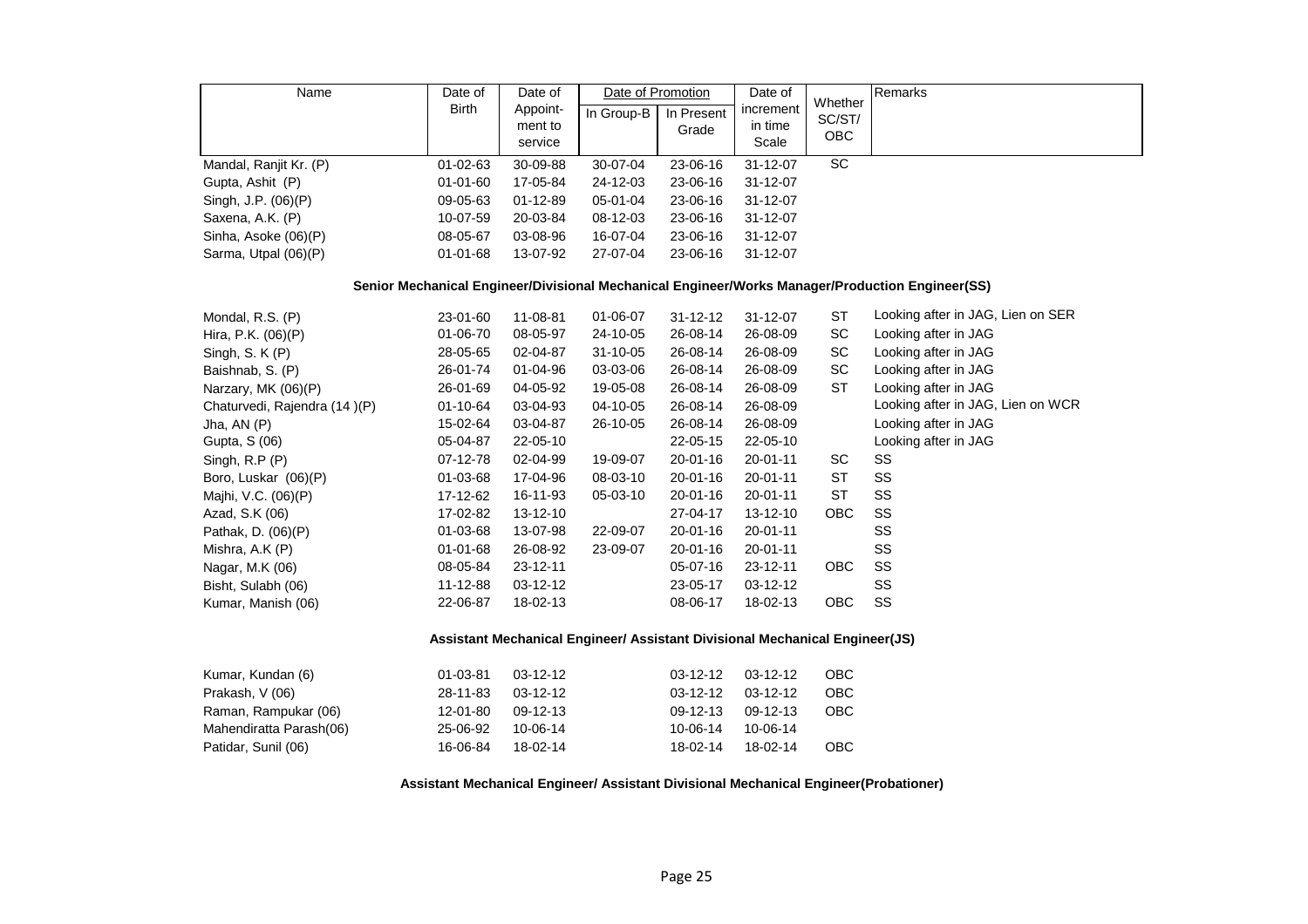| Name<br>De, Sabyaschi (06)                                 | Date of<br><b>Birth</b><br>23-08-90 | Date of<br>Appoint-<br>ment to<br>service<br>15-12-14 | Date of Promotion<br>In Group-B | In Present<br>Grade<br>$15 - 12 - 14$ | Date of<br>increment<br>in time<br>Scale | Whether<br>SC/ST/<br>OBC | Remarks             |  |  |  |
|------------------------------------------------------------|-------------------------------------|-------------------------------------------------------|---------------------------------|---------------------------------------|------------------------------------------|--------------------------|---------------------|--|--|--|
| Gunawat, H (06)                                            | 06-12-90                            | 15-12-14                                              |                                 | 15-12-14                              |                                          | <b>ST</b>                |                     |  |  |  |
| Sinha, Arnav (06)                                          | 09-10-88                            | $21 - 12 - 15$                                        |                                 | $21 - 12 - 15$                        |                                          | <b>SC</b>                |                     |  |  |  |
| Kumar, Anil (06)                                           | 15-08-81                            | 28-12-15                                              |                                 | 28-12-15                              |                                          | <b>ST</b>                |                     |  |  |  |
| Assistant Mechanical Engineer/Assitant Works Manager(Gr-B) |                                     |                                                       |                                 |                                       |                                          |                          |                     |  |  |  |
| Kumar, Rakesh                                              | 09-07-65                            | 03-04-87                                              | 28-07-04                        |                                       |                                          | SC                       |                     |  |  |  |
| Kar, N.C.                                                  | 07-07-60                            | 05-03-84                                              | 30-05-08                        |                                       |                                          |                          | Looking after in SS |  |  |  |
| Chakraborty, Manash                                        | $01 - 04 - 67$                      | 21-01-91                                              | 14-10-08                        |                                       |                                          |                          | Working in RITES    |  |  |  |
| Deka, N.C (06)                                             | 26-10-62                            | 23-10-89                                              | 21-08-09                        |                                       |                                          |                          |                     |  |  |  |
| Roy, N.C.                                                  | 15-11-59                            | 05-03-84                                              | 05-09-09                        |                                       |                                          |                          |                     |  |  |  |
| Deka, K.K.                                                 | $01 - 01 - 72$                      | 15-07-98                                              | 04-03-10                        |                                       |                                          | SC                       |                     |  |  |  |
| Singh, Rameshwar                                           | 16-08-65                            | 06-04-95                                              | 19-10-10                        |                                       |                                          |                          |                     |  |  |  |
| Murtaza, M.M.                                              | 31-03-68                            | 10-11-91                                              | 19-10-10                        |                                       |                                          |                          |                     |  |  |  |
| Baro, D.C. (06)                                            | 16-03-62                            | 20-12-89                                              | $15 - 11 - 11$                  |                                       |                                          |                          |                     |  |  |  |
| Bardhan, Anjan                                             | $01 - 11 - 62$                      | 15-11-79                                              | 12-01-12                        |                                       |                                          |                          |                     |  |  |  |
| Kumar, Anant (06)                                          | 05-02-78                            | $01 - 11 - 03$                                        | 27-04-12                        |                                       |                                          | OBC                      | Working in RDSO     |  |  |  |
| Kumar, Satish                                              | $01 - 03 - 79$                      | 05-01-01                                              | 24-09-12                        |                                       |                                          | SC                       |                     |  |  |  |
| Dutta, Subrata                                             | 07-04-60                            | 05-03-84                                              | 30-05-13                        |                                       |                                          |                          |                     |  |  |  |
| Dutta, Gobinda                                             | 30-11-62                            | 18-05-87                                              | 27-05-13                        |                                       |                                          |                          |                     |  |  |  |
| Ghosh, Sujit (06)                                          | 02-01-79                            | 06-09-06                                              | 13-04-16                        |                                       |                                          |                          |                     |  |  |  |
| Hakim, Md. A.                                              | 18-01-72                            | 05-08-98                                              | 13-04-16                        |                                       |                                          |                          |                     |  |  |  |
| Ramachandran, S.                                           | 14-01-67                            | 11-11-91                                              | 11-04-16                        |                                       |                                          |                          |                     |  |  |  |
| Barman, Lakhyan (06)                                       | 01-07-68                            | 14-01-93                                              | 20-04-16                        |                                       |                                          | SC                       |                     |  |  |  |

# **Chemist & Metellurgist (SS)**

# **Assistant Chemist & Metellurgist (SS)**

| Kumar, Arvind (14)  | 02-01-60 | 10-01-87 | 11-05-10       |           |
|---------------------|----------|----------|----------------|-----------|
| Mandal, SC (06)     | 19-05-70 | 11-07-96 | 22-08-11       | SC        |
| Choudhury, MK (06)  | 01-03-69 | 28-07-97 | 05-09-11       | <b>SC</b> |
| Islary, Jogesh (06) | 01-10-71 | 21-08-97 | $04 - 01 - 13$ | ST        |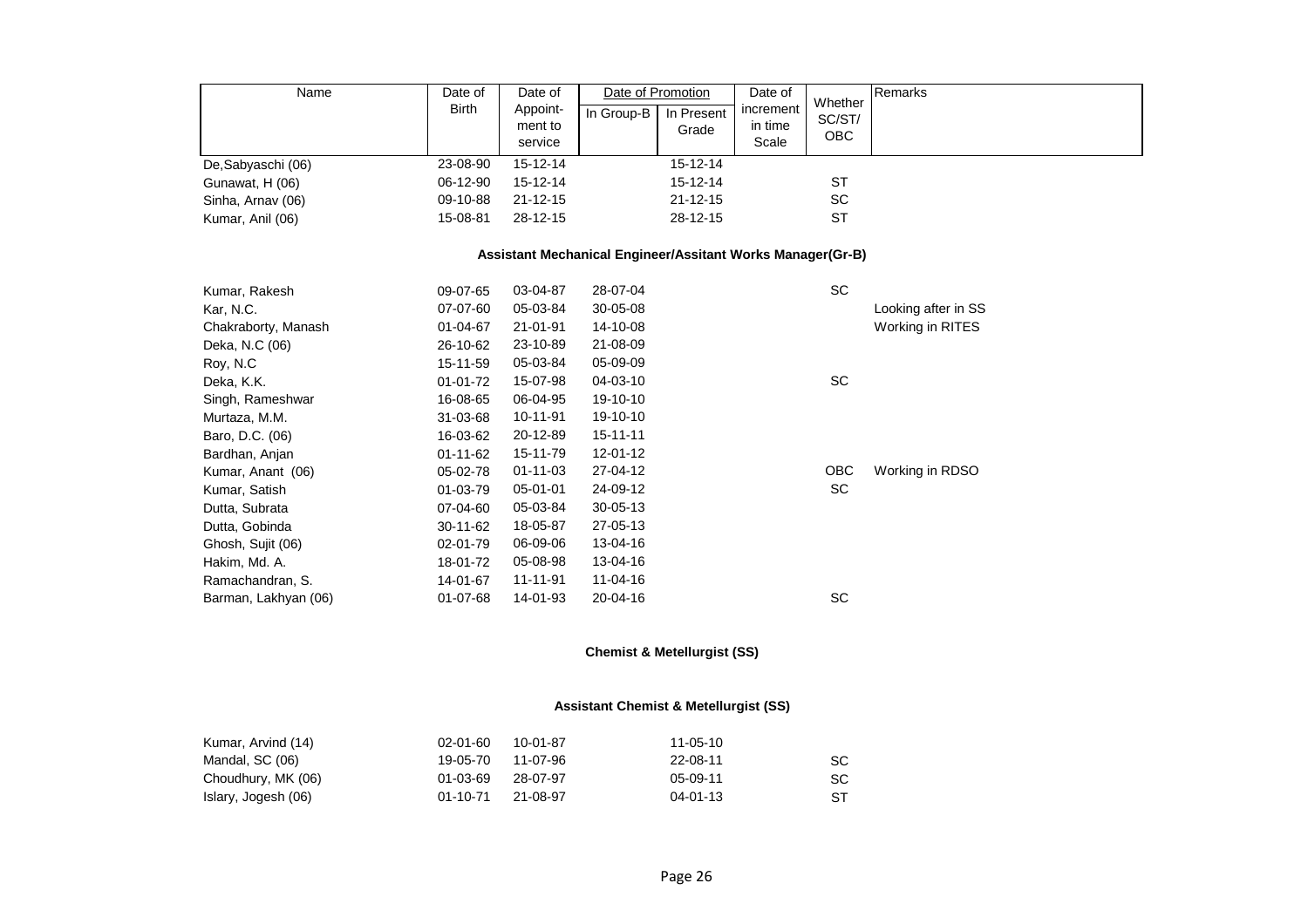| Name                                                                                                                                  | Date of<br><b>Birth</b><br>$01 - 08 - 63$ | Date of<br>Appoint-<br>ment to<br>service<br>06-06-90 | Date of Promotion<br>In Group-B          | In Present<br>Grade<br>$26 - 08 - 13$ | Date of<br>increment<br>in time<br>Scale | Whether<br>SC/ST/<br>OBC | Remarks                                                                                                                                  |  |  |  |  |
|---------------------------------------------------------------------------------------------------------------------------------------|-------------------------------------------|-------------------------------------------------------|------------------------------------------|---------------------------------------|------------------------------------------|--------------------------|------------------------------------------------------------------------------------------------------------------------------------------|--|--|--|--|
| Dey, Prakash Kumar (06)<br>Das, RC (06)                                                                                               | 01-03-70                                  | 26-03-96                                              |                                          | 19-08-15                              |                                          | SC                       |                                                                                                                                          |  |  |  |  |
|                                                                                                                                       |                                           |                                                       |                                          |                                       |                                          |                          |                                                                                                                                          |  |  |  |  |
|                                                                                                                                       |                                           |                                                       | <b>TRAFFIC AND COMMERCIAL DEPARTMENT</b> |                                       |                                          |                          |                                                                                                                                          |  |  |  |  |
| <b>Principal Chief Operation Manager (HAG)</b>                                                                                        |                                           |                                                       |                                          |                                       |                                          |                          |                                                                                                                                          |  |  |  |  |
| Biswas, A.K(09)                                                                                                                       | 07-05-58                                  | 11-02-85                                              |                                          | 14-07-16                              | 11-02-85                                 | SC                       | Lien on E.Rly                                                                                                                            |  |  |  |  |
| Principal Chief Commercial Manager/Chief Passenger Traffic Manager/Chief Freight Traffic Manager/Chief Traffic Planning Manager/Chief |                                           |                                                       |                                          |                                       |                                          |                          |                                                                                                                                          |  |  |  |  |
| Dulat, Aneet (09)(36)                                                                                                                 | $10 - 11 - 61$                            | 23-12-86                                              |                                          | 27-02-06                              | 23-12-86                                 |                          | Lien on S.E.Rly                                                                                                                          |  |  |  |  |
| Jituri, V.V (01)                                                                                                                      | 07-08-63                                  | 06-03-89                                              |                                          | 15-07-08                              | 06-03-89                                 |                          | Lien on C.Rly                                                                                                                            |  |  |  |  |
| Sarma, Leena (09)                                                                                                                     | 24-01-61                                  | 06-03-89                                              |                                          | 15-10-08                              | 06-03-89                                 |                          | Deputation to CRIS                                                                                                                       |  |  |  |  |
| Sondh, Rajinder Kr (09)(04)                                                                                                           | 22-10-60                                  | 21-08-89                                              |                                          | 31-12-08                              | 21-08-89                                 | SC                       | Lein on N.Rly                                                                                                                            |  |  |  |  |
| Malkhede Arvind (06)                                                                                                                  | 24-07-69                                  | 22-02-93                                              |                                          | 08-07-13                              | 22-02-93                                 | <b>SC</b>                | on deputation to IRCTC, Lein on C.Rly                                                                                                    |  |  |  |  |
| Dharmani, Barjesh (09)                                                                                                                | 07-09-66                                  | 20-09-93                                              |                                          | 31-07-15                              | 20-09-93                                 |                          |                                                                                                                                          |  |  |  |  |
| Saikia, L (10)                                                                                                                        | 01-01-69                                  | 04-09-95                                              |                                          | 02-09-16                              | 04-09-95                                 | <b>ST</b>                |                                                                                                                                          |  |  |  |  |
|                                                                                                                                       |                                           |                                                       |                                          |                                       |                                          |                          | Deputy Chief Operations Manager/Deputy Chief Commercial Manager/Deputy Chief Claims Manager/ Senior Divisional Commercial Manager/Senior |  |  |  |  |
| Mandal, R K (06)                                                                                                                      | 13-11-66                                  | 06-09-98                                              |                                          | 06-10-07                              | 06-09-98                                 |                          | SG                                                                                                                                       |  |  |  |  |
| Sharma, Ravi Mohan (06) (25)                                                                                                          | 08-06-71                                  | 07-09-98                                              |                                          | 06-10-07                              | 07-09-98                                 |                          | SG, Wkg in Const. lien on W.Rly.                                                                                                         |  |  |  |  |
| Nandy Rupesh (01) (P)                                                                                                                 | $01 - 01 - 62$                            | 25-04-86                                              | 13-06-01                                 | 09-07-15                              | 09-07-07                                 | SC                       |                                                                                                                                          |  |  |  |  |
| Bhowmick, D.K. (P)                                                                                                                    | 10-02-61                                  | 28-01-80                                              | 19-06-01                                 | 09-07-15                              | 09-07-07                                 |                          |                                                                                                                                          |  |  |  |  |
| Das, Sukumar (02) (P)                                                                                                                 | 01-07-61                                  | 27-11-83                                              | 15-07-02                                 | 09-07-15                              | 09-07-07                                 | SC                       |                                                                                                                                          |  |  |  |  |
|                                                                                                                                       |                                           |                                                       |                                          |                                       |                                          |                          |                                                                                                                                          |  |  |  |  |
|                                                                                                                                       |                                           |                                                       |                                          |                                       |                                          |                          | Senior Transportation Manager/Senior Commercial Manager/ Divisional Operations Manager/Divisional Commercial Manager/Area Manager (SS)   |  |  |  |  |
| Singh Sumeet (36)                                                                                                                     | 08-09-78                                  | 15-12-08                                              |                                          | $21 - 12 - 12$                        | 15-12-08                                 | <b>ST</b>                | on Dept. to DMRC, Looking after in JAG                                                                                                   |  |  |  |  |
| Seal, P.S.(03) (P)                                                                                                                    | 01-02-62                                  | 14-11-83                                              | 16-07-02                                 | 04-04-14                              | 04-04-09                                 |                          | Looking after in JAG                                                                                                                     |  |  |  |  |
| Jha, A (01) (P)                                                                                                                       | 02-01-64                                  | 05-01-84                                              | 15-07-02                                 | 04-04-14                              | 04-04-09                                 |                          | Looking after in JAG                                                                                                                     |  |  |  |  |
| Roy Sikha Rani (Smt) (01) (P)                                                                                                         | $01 - 02 - 59$                            | 11-08-82                                              | 16-09-02                                 | 04-04-14                              | 04-04-09                                 |                          | Looking after in JAG                                                                                                                     |  |  |  |  |
| Sengupta, Sudhendu (02) (P)                                                                                                           | 01-11-66                                  | 04-02-91                                              | 12-08-03                                 | 04-04-14                              | 04-04-09                                 |                          | Looking after in JAG                                                                                                                     |  |  |  |  |
| Kumar, Pawan (01) (P)                                                                                                                 | 25-04-68                                  | 04-01-90                                              | 14-08-03                                 | 04-04-14                              | 04-04-09                                 | SC                       | Looking after in JAG                                                                                                                     |  |  |  |  |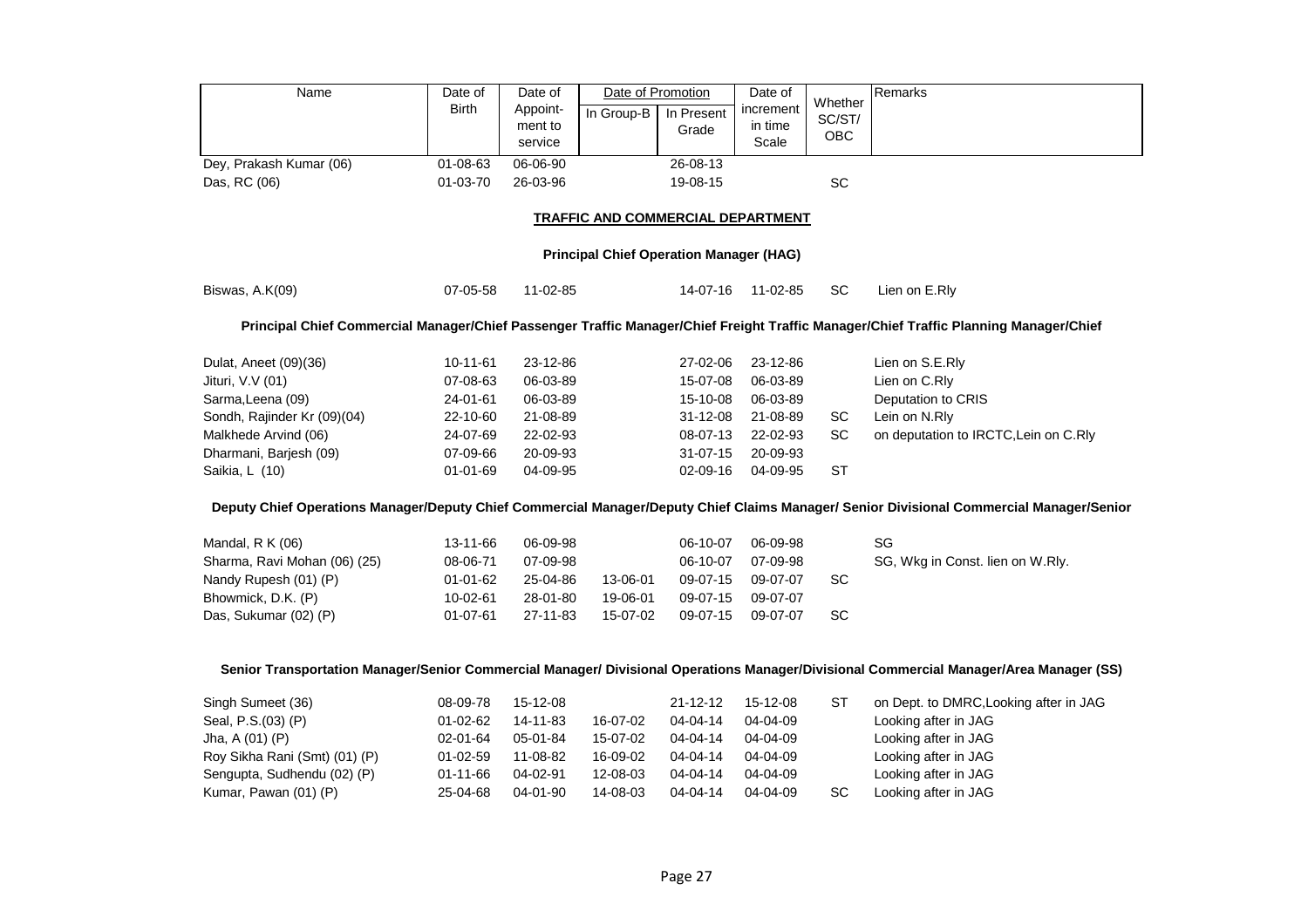| Name                              | Date of                                                             | Date of        | Date of Promotion                                                       |                | Date of        |                   | Remarks                                    |  |  |  |
|-----------------------------------|---------------------------------------------------------------------|----------------|-------------------------------------------------------------------------|----------------|----------------|-------------------|--------------------------------------------|--|--|--|
|                                   | Birth                                                               | Appoint-       | In Group-B                                                              | In Present     | increment      | Whether<br>SC/ST/ |                                            |  |  |  |
|                                   |                                                                     | ment to        |                                                                         | Grade          | in time        | OBC               |                                            |  |  |  |
|                                   |                                                                     | service        |                                                                         |                | Scale          |                   |                                            |  |  |  |
| Mishra, Birendra Kr.(02) (04) (P) | 17-03-58                                                            | $01 - 12 - 87$ | 13-08-03                                                                | $04 - 04 - 14$ | 04-04-09       |                   | Looking after in JAG                       |  |  |  |
| Mukherjee, Sankar (02) (P)        | $01 - 01 - 61$                                                      | 01-07-87       | 12-04-04                                                                | 04-04-14       | 04-04-09       |                   | Looking after in JAG                       |  |  |  |
| Brahmo, S (P)                     | 01-02-58                                                            | 29-10-79       | 25-11-04                                                                | 04-04-14       | 04-04-09       | ST                | Looking after in JAG                       |  |  |  |
| Sen, Subimal (P)                  | 13-01-59                                                            | 25-04-86       | 16-11-04                                                                | 04-04-14       | 04-04-09       |                   | Looking after in JAG                       |  |  |  |
| Basumatary, Mukul (01) (04) (P)   | 01-09-60                                                            | 03-10-89       | 09-02-05                                                                | 04-04-14       | 04-04-09       | ST                | Looking after in JAG, Wkg. in Mangg. Dept. |  |  |  |
| Bedavath Venkanna (14)            | 05-06-81                                                            | 30-08-10       |                                                                         | 29-12-14       | 30-08-10       | <b>ST</b>         | Looking after in JAG                       |  |  |  |
| Ghosh, Sanjib (01) (P)            | 01-10-65                                                            | 21-10-91       | 03-11-05                                                                | 16-12-15       | 16-12-10       |                   | Looking after in JAG                       |  |  |  |
| Horo, Arvind (P)                  | 12-07-59                                                            | 25-06-77       | 05-12-05                                                                | 16-12-15       | 16-12-10       | ST                | Looking after in JAG                       |  |  |  |
| Banik, Ajoy (01) (P)              | 30-01-61                                                            | 11-06-87       | 24-11-05                                                                | 16-12-15       | 16-12-10       |                   | Looking after in JAG                       |  |  |  |
| Dwivedi, V N (01) (P)             | 30-12-67                                                            | 26-08-92       | 21-11-05                                                                | 16-12-15       | 16-12-10       |                   |                                            |  |  |  |
| Ranmung, R N (09)                 | 20-07-11                                                            | 29-08-11       |                                                                         | 29-08-15       | 12-12-11       | <b>ST</b>         |                                            |  |  |  |
| N.Hari Kumar (03)                 | 16-02-79                                                            | 29-08-11       |                                                                         | $01 - 07 - 17$ | 29-08-11       |                   |                                            |  |  |  |
| Meena, Vinod Kumar (02) (09)      | 27-06-78                                                            | 03-09-12       |                                                                         | 15-02-17       | 03-09-12       | <b>ST</b>         |                                            |  |  |  |
| Singh, Y.Nabakishwar (09)         | 01-03-78                                                            | 12-01-13       |                                                                         | 08-05-17       | 12-01-13       | SC                |                                            |  |  |  |
|                                   |                                                                     |                | Assistant Operations Manager/Assistant Commercial Manager (JS)          |                |                |                   |                                            |  |  |  |
| Shukla, Dr.Utsav (08)             | 21-05-86                                                            | $10-12-13$     |                                                                         | $10 - 12 - 13$ | $10-12-13$     |                   | Looking after in SS                        |  |  |  |
| Kaur, Guneet (Smt) (06) (25)      | 18-08-88                                                            | $11 - 12 - 13$ |                                                                         | $11 - 12 - 13$ | $11 - 12 - 13$ |                   | Looking after in SS                        |  |  |  |
| Singh, Amit (06)                  | 13-07-82                                                            | 12-12-13       |                                                                         | $12 - 12 - 13$ | 12-12-13       | SC                |                                            |  |  |  |
| Meena, Ajeet Kumar (09) (05)      | 01-07-82                                                            | 14-12-13       |                                                                         | 14-12-13       | 14-12-13       | <b>ST</b>         |                                            |  |  |  |
| Pradhan, Swaraj                   | 26-12-80                                                            | 10-12-13       |                                                                         | 10-12-13       | 10-12-13       |                   |                                            |  |  |  |
|                                   |                                                                     |                | Assistant Operations Manager/Assistant Commercial Manager (Probationer) |                |                |                   |                                            |  |  |  |
| Kumar, Shubham (01)               | 19-07-91                                                            | 02-09-14       |                                                                         |                | 02-09-14       | OBC               |                                            |  |  |  |
| Dev, Mihir (06)                   | 12-12-91                                                            | 18-02-15       |                                                                         |                | 18-02-15       | SC                |                                            |  |  |  |
| Sharma, Kapinjal Kishore (14)     | 19-05-89                                                            | 28-12-15       |                                                                         |                | 28-12-15       |                   |                                            |  |  |  |
| G.Prashrant Kumar P (06) (25)     | 21-06-85                                                            | 28-12-15       |                                                                         |                | 28-12-15       | SC                |                                            |  |  |  |
| Umesh, S (06)                     | 23-08-89                                                            | $21 - 12 - 15$ |                                                                         |                | $21 - 12 - 15$ | SC                |                                            |  |  |  |
|                                   | Assistant Operating Manager/ Assistant Commercial Manager (Group-B) |                |                                                                         |                |                |                   |                                            |  |  |  |
| Thakur, A M (01)                  | 05-01-66                                                            | 26-08-92       | 16-02-06                                                                | 19-12-13       |                |                   | Looking after in SS                        |  |  |  |
| Dutta, Tapas Kr (02)              | 19-02-71                                                            | 08-07-95       | 08-03-07                                                                | 25-02-13       |                |                   | Looking after in SS                        |  |  |  |
| Nag, U K (03) (04)                | 16-02-58                                                            | 14-11-83       | 27-02-07                                                                | 23-02-13       |                |                   | Looking after in SS                        |  |  |  |
| Jha, R K (01)                     | 05-02-66                                                            | 19-02-91       | 27-02-07                                                                | 04-02-13       |                |                   | Looking after in SS, Wkg in Const.         |  |  |  |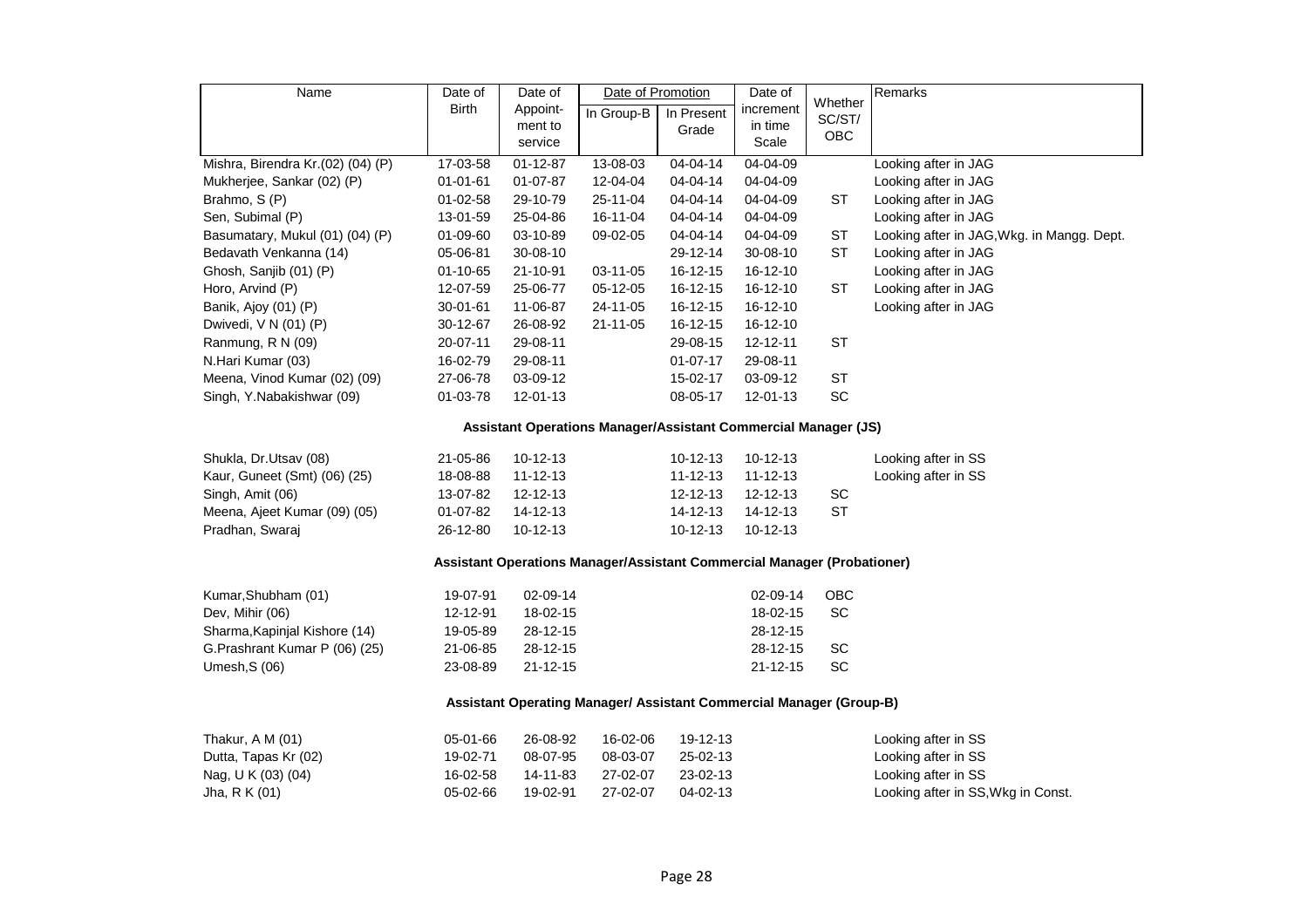| Name                          | Date of        | Date of  | Date of Promotion |                | Date of   |                   | Remarks                              |
|-------------------------------|----------------|----------|-------------------|----------------|-----------|-------------------|--------------------------------------|
|                               | Birth          | Appoint- | In Group-B        | In Present     | increment | Whether<br>SC/ST/ |                                      |
|                               |                | ment to  |                   | Grade          | in time   | OBC               |                                      |
|                               |                | service  |                   |                | Scale     |                   |                                      |
| Dey, Ashok Kumar (01)         | 23-08-65       | 16-01-91 | $21 - 02 - 07$    | $31 - 07 - 12$ |           | SC                | Looking after in SS                  |
| Choudhury, Amal Ch. (02)      | 01-08-66       | 18-06-90 | 20-03-08          | 17-10-13       |           |                   | Looking after in SS                  |
| Pain, Dipali Kalita (02) (04) | 22-08-61       | 03-06-86 | 18-03-08          | $21 - 10 - 13$ |           |                   | Looking after in SS                  |
| Das, Ranjit (01)              | 30-07-64       | 21-07-89 | 21-05-08          | 04-03-13       |           | SC                | Looking after in SS                  |
| Chatterjee, A.K.(03)          | 26-11-59       | 30-09-82 | 15-07-08          | 17-10-13       |           |                   | Looking after in SS                  |
| Sutradhar, P (01)             | 02-01-62       | 11-11-83 | 01-08-08          | $21 - 10 - 13$ |           | SC                | Looking after in SS                  |
| Saikia, Arup (02)             | 08-01-76       | 23-06-98 | 13-02-09          | $21 - 10 - 13$ |           |                   | Looking after in SS                  |
| Jaiswal, Sumit (03) (04)      | 14-07-77       | 06-01-96 | 21-04-09          |                |           | SC                |                                      |
| Bhowmick, T K (02)            | 24-04-66       | 01-06-88 | 15-05-09          | 29-11-13       |           |                   | Looking after in SS                  |
| Kalita, Paresh (09)           | 01-02-62       | 10-08-88 | 13-05-09          | 13-05-14       |           |                   | Looking after in SS                  |
| Boro, Thaneswar               | 01-05-60       | 30-11-84 | 05-05-10          | $01 - 07 - 14$ |           | <b>ST</b>         | Looking after in SS                  |
| Kalita, Dhiraj Chandra (09)   | 01-03-69       | 10-10-01 | 25-10-10          | $11 - 12 - 14$ |           |                   | Looking after in SS                  |
| Sarkar, Partha Sarathi (03)   | 17-11-65       | 07-08-91 | 26-10-10          | 12-08-15       |           |                   | Looking after in SS                  |
| Jacob, Mathew (02)            | 30-08-58       | 12-04-84 | 06-12-10          |                |           |                   |                                      |
| Sarma, Hemanta (03)           | 30-09-66       | 04-02-91 | 08-12-10          | 31-08-15       |           |                   | Looking after in SS, Wkg. in RCT/GHY |
| Mishra, A.K. (11) (04)        | 05-01-79       | 15-11-97 | 08-04-11          | 09-02-16       |           |                   | Looking after in SS                  |
| Mahato, R.K. (03) (04)        | 09-03-77       | 03-08-94 | 29-04-11          | 10-02-16       |           | OBC               | Looking after in SS                  |
| Chakraborty, Subrata (02)     | 06-11-66       | 06-08-90 | 21-03-12          | 06-07-16       |           |                   | Looking after in SS                  |
| Das, Arobinda                 | 02-05-58       | 11-11-83 | 03-05-12          |                |           |                   | WKg. in OSD/Con/Kolkata              |
| Das, Ajitesh (01)             | 01-07-78       | 24-11-97 | 08-06-12          |                |           |                   |                                      |
| Neog, Pankaj Kr (03) (04)     | 01-03-60       | 23-10-81 | 04-09-12          |                |           |                   |                                      |
| Mali, Parimal (03)            | 22-06-60       | 02-07-79 | 09-05-13          |                |           | SC                |                                      |
| Tiwary, S N (02)              | 15-01-60       | 28-04-86 | 13-05-13          |                |           |                   |                                      |
| Das, Biswajit (01)            | 19-12-61       | 03-08-82 | 10-05-13          |                |           |                   |                                      |
| Tarafder, Sailen              | 04-03-64       | 13-03-87 | 10-05-13          |                |           | SC                |                                      |
| Mandal, Gopal Prasad (03)     | 05-01-60       | 24-08-85 | 18-02-14          |                |           |                   |                                      |
| Murmu, Sanatan                | 08-10-63       | 03-11-90 | 18-02-14          |                |           | ST                |                                      |
| Giri, Balabhadra              | 10-07-69       | 09-05-91 | 17-02-14          |                |           | <b>ST</b>         |                                      |
| Barman, Dhruba Jyoti          | 01-08-81       | 14-10-99 | 17-02-14          |                |           | SC                |                                      |
| Mohan, Narendra (01)          | 23-09-82       | 14-10-99 | 17-02-14          |                |           | SC                |                                      |
| Goswami, R.P (02)             | $01 - 01 - 59$ | 14-11-83 | 28-11-14          |                |           |                   |                                      |
| Baitha, Hari (02)             | 05-03-63       | 25-10-90 | $13 - 11 - 14$    |                |           | SC                |                                      |
| Pandey, Anand Kumar (09)      | 15-10-65       | 06-08-90 | 25-11-14          |                |           |                   | Wkg. in Mangg. Dept.                 |
| Ram, Ram Karan (02)           | 05-07-63       | 28-09-87 | 14-11-14          |                |           | SC                |                                      |
| Barman, Alok (01)             | 22-01-65       | 07-01-84 | 24-11-14          |                |           | SC                |                                      |
| Kumar, Dharmendra (03)        | 27-08-79       | 12-05-09 | 23-11-15          |                |           |                   |                                      |
| Shekhar, Shashank (01)        | 11-01-78       | 26-04-99 | 28-11-15          |                |           |                   |                                      |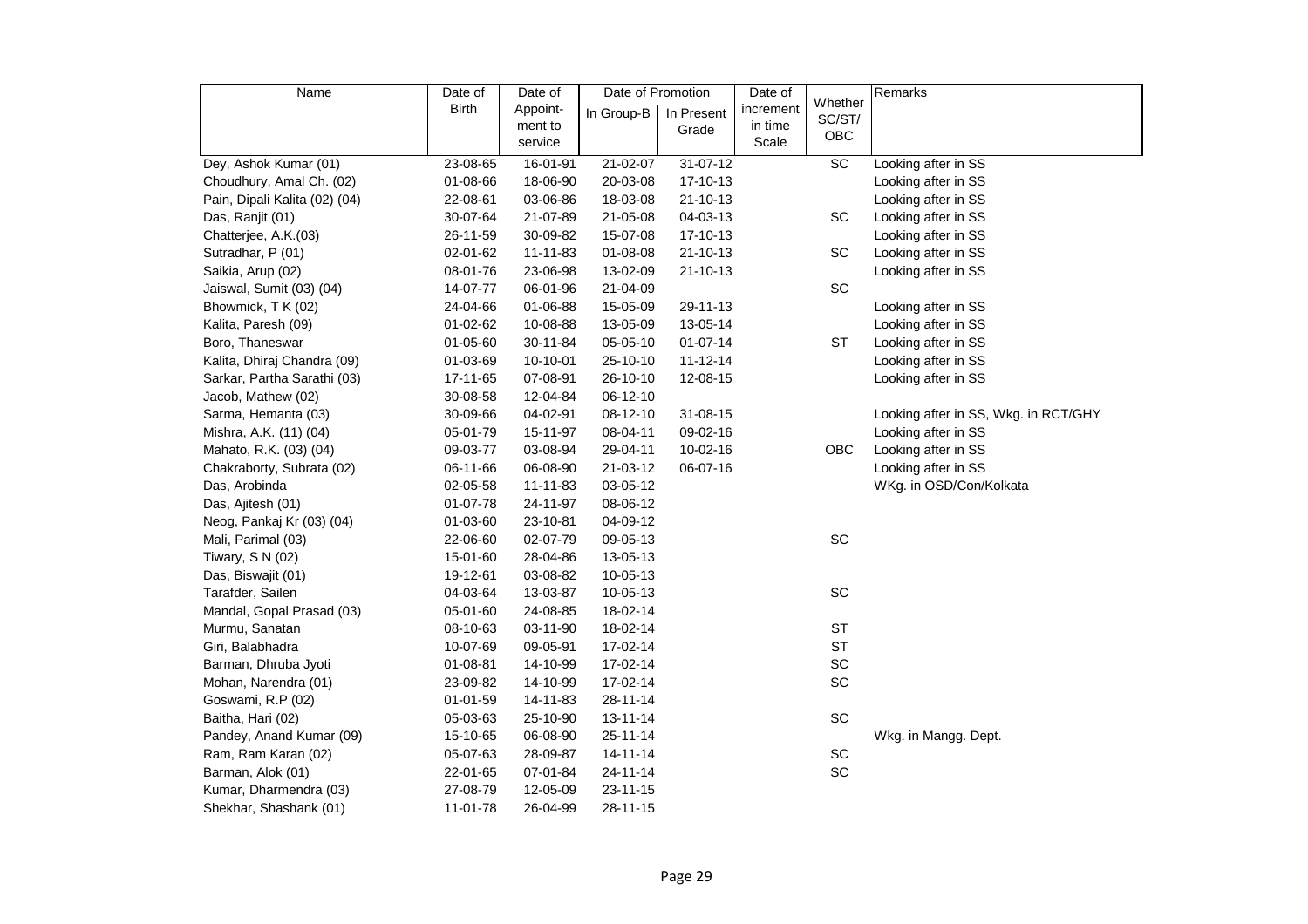| Name                                                     | Date of        | Date of                                                     | Date of Promotion                   |                          | Date of   | Whether   | Remarks                    |  |  |  |
|----------------------------------------------------------|----------------|-------------------------------------------------------------|-------------------------------------|--------------------------|-----------|-----------|----------------------------|--|--|--|
|                                                          | <b>Birth</b>   | Appoint-                                                    | In Group-B                          | In Present               | increment | SC/ST/    |                            |  |  |  |
|                                                          |                | ment to                                                     |                                     | Grade                    | in time   | OBC       |                            |  |  |  |
|                                                          |                | service                                                     |                                     |                          | Scale     |           |                            |  |  |  |
| Kumar, Pravin (02)                                       | $01 - 01 - 77$ | 26-03-04                                                    | 06-11-15                            |                          |           | OBC       |                            |  |  |  |
| Das, Sanjib (02)                                         | 01-09-75       | 23-01-01                                                    | 06-12-14                            |                          |           | SC        |                            |  |  |  |
| Saha, Tapan Kr (01)                                      | 12-03-62       | 14-11-83                                                    | 19-07-17                            |                          |           |           |                            |  |  |  |
| Das, Krishna Kanti (09)                                  | 20-07-58       | 17-07-84                                                    | 18-07-17                            |                          |           |           |                            |  |  |  |
| Singh, Sat Prakash (02)                                  | 04-01-66       | 19-08-92                                                    | 17-07-17                            | Wkg. in Const.           |           |           |                            |  |  |  |
| Pandey, Amarendra (02)                                   | 05-04-58       | 29-06-84                                                    | $11 - 07 - 17$                      |                          |           |           |                            |  |  |  |
| Singh, Brajesh Narayan (02)                              | $01 - 07 - 65$ | 08-08-88                                                    | 14-07-17                            |                          |           |           |                            |  |  |  |
| Dewry, Pradip Kumar (01)                                 | $01 - 01 - 74$ | 03-01-01                                                    | 17-08-17                            |                          |           | <b>ST</b> | Wkg. in Const.             |  |  |  |
| Junior Scientific Officer (Group-B)( Ad-hoc)             |                |                                                             |                                     |                          |           |           |                            |  |  |  |
| Kalita, Arundhati (Smt)(09)                              | 12-01-66       | 07-04-94                                                    |                                     | $02 - 11 - 05$           |           |           |                            |  |  |  |
| Assistant Catering Officer (Group-B)(Ex.Cadre) on Ad-hoc |                |                                                             |                                     |                          |           |           |                            |  |  |  |
| Deka, Samiran                                            | 27-12-65       | 27-05-91                                                    |                                     | $01 - 10 - 12$           |           |           |                            |  |  |  |
|                                                          |                |                                                             |                                     | <b>STORES DEPARTMENT</b> |           |           |                            |  |  |  |
|                                                          |                | Principal Controller of Stores/Chief Material Manager (SAG) |                                     |                          |           |           |                            |  |  |  |
| Ratnaraju, A                                             | 28-10-58       | 13-03-84                                                    |                                     | 01-06-04                 | 16-07-83  |           | lien on SCR, Wkg in Const. |  |  |  |
| Pandey, R (06)(14)                                       | 21-11-60       | 28-06-85                                                    |                                     | 24-02-06                 | 28-06-85  |           | Lien on CR                 |  |  |  |
| Sharma, NK (06)(14)                                      | 02-06-64       | 15-03-88                                                    |                                     | 05-08-10                 | 15-03-88  |           | Lien on NR.                |  |  |  |
| Sehgal, SK(06)(14)                                       | 05-12-65       | 07-01-91                                                    |                                     | 08-08-16                 | 07-01-91  |           | Lien on CR                 |  |  |  |
|                                                          |                |                                                             | Deputy Chief Material Manager (JAG) |                          |           |           |                            |  |  |  |
| Kumar, Anil (14)                                         | 20-03-63       | 06-03-89                                                    |                                     | 28-01-03                 | 06-03-89  | SC        | Lien on N Rly              |  |  |  |
| Dey, Sujit (P)                                           | 25-08-59       | 16-11-78                                                    | 13-01-95                            | 22-02-05                 | 19-09-96  |           | SAG(NF), Wkg in Mangg      |  |  |  |
| Sathi, P.Singh (06)                                      | 16-07-69       | 27-01-98                                                    |                                     | 22-09-06                 | 27-01-98  | SC        | NF-SAG                     |  |  |  |
| Yadav, DL (06)                                           | 01-06-75       | 09-09-02                                                    |                                     | 14-07-12                 | 09-09-02  |           | SG.wkg in con              |  |  |  |
| Sinha, Srideep (06)                                      | 27-03-78       | 02-09-02                                                    |                                     | 14-07-12                 | 02-09-02  | SC        | SG                         |  |  |  |
| Saikia. S (P) (03)                                       | 16-04-60       | 22-12-79                                                    | 25-09-96                            | 04-07-13                 | 24-12-03  | OBC       |                            |  |  |  |
| Kalita, NN (P)                                           | 01-08-59       | 22-12-79                                                    | 23-09-96                            | 04-07-13                 | 24-12-03  |           | SG                         |  |  |  |
| Pathak, R (P)                                            | 01-07-62       | 13-07-87                                                    | 02-04-98                            | 03-02-14                 | 28-07-04  | SC        |                            |  |  |  |
|                                                          |                |                                                             |                                     |                          |           |           |                            |  |  |  |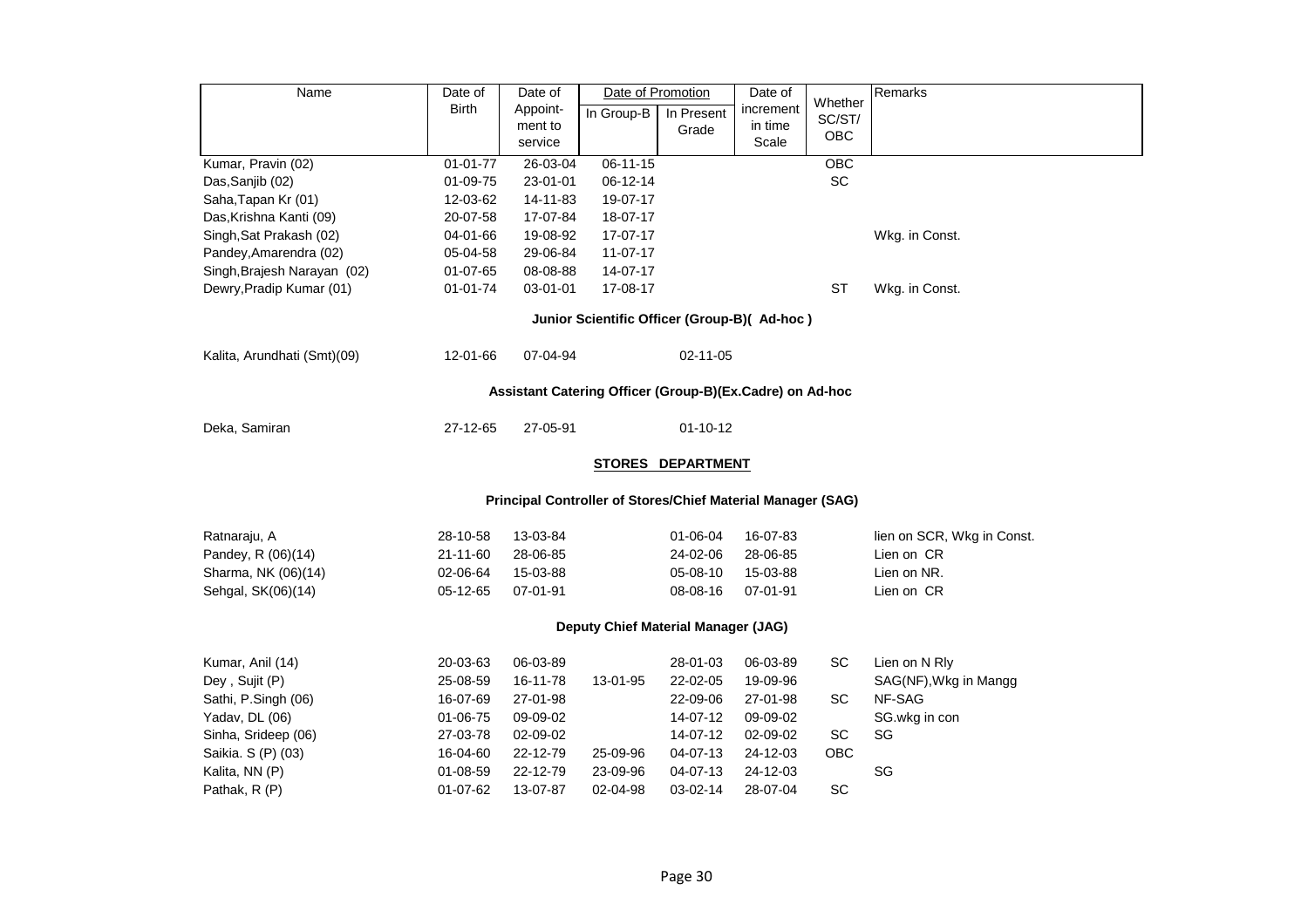| Name                   | Date of                                | Date of            |                                                          | Date of Promotion | Date of          |                   | Remarks              |  |  |  |  |
|------------------------|----------------------------------------|--------------------|----------------------------------------------------------|-------------------|------------------|-------------------|----------------------|--|--|--|--|
|                        | <b>Birth</b>                           | Appoint-           | In Group-B                                               | In Present        | increment        | Whether<br>SC/ST/ |                      |  |  |  |  |
|                        |                                        | ment to<br>service |                                                          | Grade             | in time<br>Scale | OBC               |                      |  |  |  |  |
| Mohanty, MK (P)        | 15-09-62                               | $01 - 06 - 89$     | 26-06-97                                                 | 08-06-15          | 28-04-07         |                   | lien on E.Co.Rly     |  |  |  |  |
| Bandyopadhyay, B (P)   | 06-06-65                               | 06-10-89           | 28-04-01                                                 | 05-08-17          | 12-03-09         |                   |                      |  |  |  |  |
|                        |                                        |                    | Divisional Material Manager/Senior Material Manager (SS) |                   |                  |                   |                      |  |  |  |  |
| Jha,PS                 | 02-02-83                               | 18-12-08           |                                                          | 18-12-12          | 18-12-08         |                   | Dept. to DMC         |  |  |  |  |
| Jha, M.K (06)          | 17-12-76                               | 19-12-09           |                                                          | 19-12-13          | 19-12-09         |                   | Looking after in JAG |  |  |  |  |
| Singh, SK (06)         | 01-03-77                               | 14-12-09           |                                                          | 24-03-14          | 14-12-09         | OBC               | Looking after in JAG |  |  |  |  |
| Azad, Sunil (06)       | 01-03-78                               | 22-12-10           |                                                          | 20-01-15          | 22-12-10         | OBC               |                      |  |  |  |  |
| Rathi, Vikas (06)      | 24-12-88                               | 12-12-11           |                                                          | 12-12-15          | 12-12-11         |                   | Looking after in JAG |  |  |  |  |
| Kumar, Vikash (06)     | 25-01-88                               | 10-12-12           |                                                          | 23-03-17          | 10-12-12         | SC                |                      |  |  |  |  |
|                        | <b>Assistant Material Manager (JS)</b> |                    |                                                          |                   |                  |                   |                      |  |  |  |  |
| Kumar, Anuj (06)       | 16-04-91                               | 15-12-14           |                                                          | 15-12-14          | 15-12-14         |                   |                      |  |  |  |  |
| Choudhury, J.K         | 23-08-91                               | $21 - 12 - 15$     |                                                          | $21 - 12 - 15$    | $21 - 12 - 15$   |                   |                      |  |  |  |  |
|                        |                                        |                    | <b>Assistant Material Manager (Gr-B)</b>                 |                   |                  |                   |                      |  |  |  |  |
| Patwary, R.K           | 01-09-58                               | 05-11-79           | 23-11-04                                                 |                   |                  |                   | Looking after in SS  |  |  |  |  |
| Das, MK                | 25-09-61                               | 10-09-82           | 19-04-05                                                 |                   |                  |                   | Looking after in SS  |  |  |  |  |
| Singh Mohan            | 06-03-67                               | 27-02-92           | 27-02-06                                                 |                   |                  |                   | Looking after in SS  |  |  |  |  |
| Mandal, IM             | 01-04-65                               | 10-07-91           | 03-07-06                                                 |                   |                  |                   | Looking after in SS  |  |  |  |  |
| Medhi, Jayanta         | 31-12-72                               | 12-01-00           | 31-08-06                                                 |                   |                  |                   | Looking after in SS  |  |  |  |  |
| Roy Choudhury, AN (06) | 27-05-67                               | 12-01-00           | 13-09-06                                                 |                   |                  |                   | Looking after in SS  |  |  |  |  |
| Dey, KC                | 08-12-58                               | 26-09-79           | 11-07-07                                                 |                   |                  |                   | Looking after in SS  |  |  |  |  |
| Saikia, Jintu          | 15-11-67                               | 09-07-91           | 12-07-07                                                 |                   |                  |                   | Looking after in SS  |  |  |  |  |
| Basak, S               | 27-02-68                               | 12-01-00           | 30-10-07                                                 |                   |                  |                   | Looking after in SS  |  |  |  |  |
| Roy, Sibu              | 03-02-62                               | 01-12-86           | 14-05-08                                                 |                   |                  |                   | Looking after in SS  |  |  |  |  |
| Choudhury, B           | 01-01-66                               | 09-07-91           | 16-05-08                                                 |                   |                  | <b>SC</b>         | Looking after in SS  |  |  |  |  |
| Gogoi, B               | 01-01-68                               | 12-01-00           | 30-10-08                                                 |                   |                  |                   | Looking after in SS  |  |  |  |  |
| Gogoi, NJ              | 01-03-75                               | 12-01-00           | 05-02-10                                                 |                   |                  |                   |                      |  |  |  |  |
| Bakshi, TB(02)         | 21-10-61                               | 22-03-82           | 09-02-10                                                 |                   |                  |                   |                      |  |  |  |  |
| Dey, PK                | 03-02-60                               | 01-12-86           | 25-02-11                                                 |                   |                  |                   |                      |  |  |  |  |
| Das, S                 | 01-03-69                               | 12-01-00           | 18-07-11                                                 |                   |                  | <b>SC</b>         |                      |  |  |  |  |
| Dey, KK (01)           | 16-01-60                               | 16-08-84           | 13-06-14                                                 |                   |                  |                   |                      |  |  |  |  |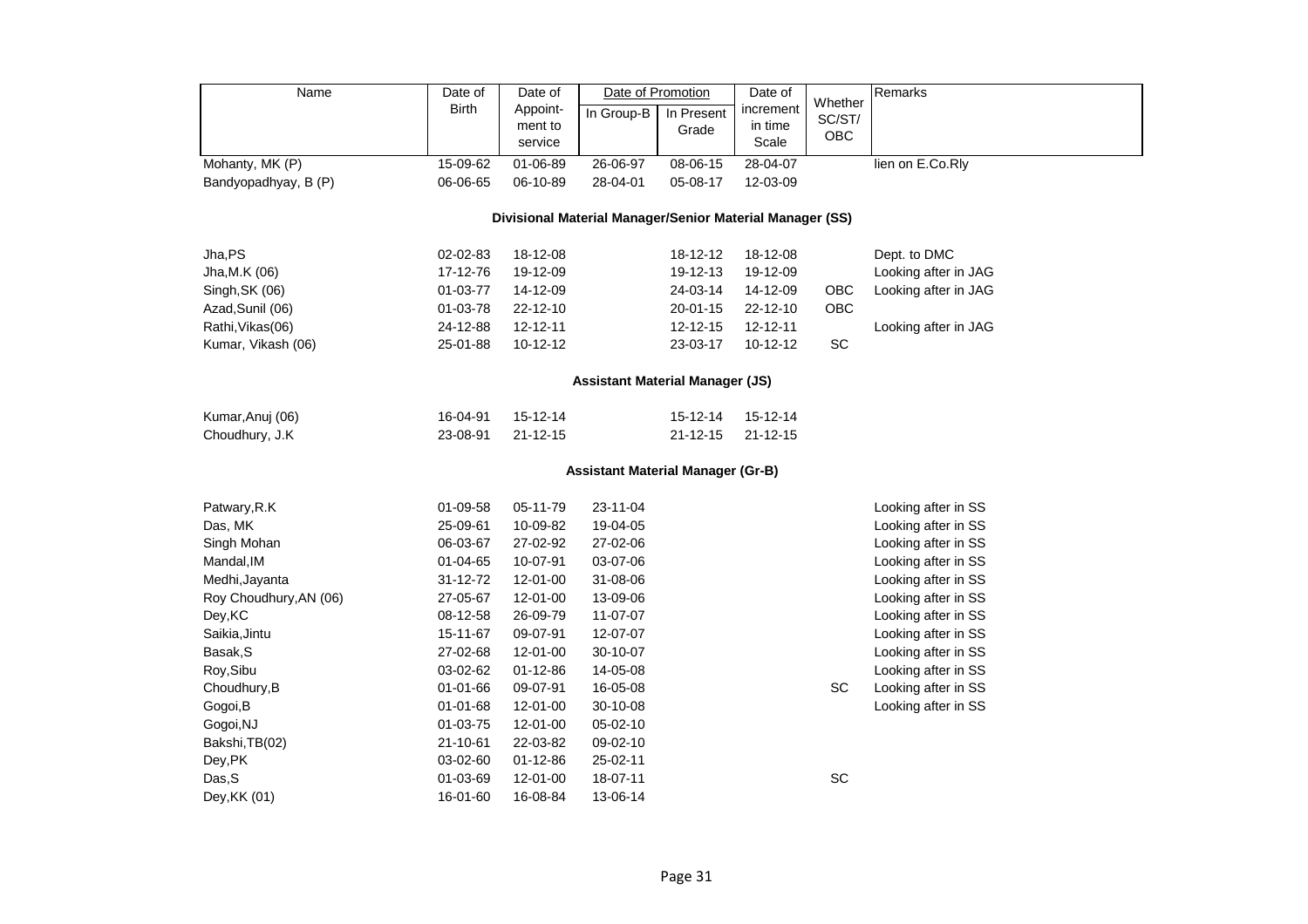| Name               | Date of<br><b>Birth</b> | Date of<br>Appoint-<br>ment to<br>service | Date of Promotion<br>In Group-B | In Present<br>Grade | Date of<br>increment<br>in time<br>Scale | Whether<br>SC/ST/<br>OBC | Remarks |
|--------------------|-------------------------|-------------------------------------------|---------------------------------|---------------------|------------------------------------------|--------------------------|---------|
| Basumatary, K (09) | 29-01-64                | 19-04-88                                  | 02-06-14                        |                     |                                          | <b>ST</b>                |         |
| Das, G             | 05-01-60                | 16-11-81                                  | 04-06-14                        |                     |                                          | <b>SC</b>                |         |
| Pandey, SK(06)     | 01-03-77                | 08-11-07                                  | 09-09-14                        |                     |                                          |                          |         |
| Das, SK            | 27.02.61                | 27.04.88                                  | 03-09-14                        |                     |                                          | SC                       |         |
| Nirala, AK (02)    | 08-02-72                | 08-11-07                                  | 15-09-16                        |                     |                                          |                          |         |

#### **MEDICAL DEPARTMENT**

#### **Principal Chief Medical Director/Chief Health Director (HAG)**

| Sonowal, B (08)       | 11-01-57 01-06-82 | 07-01-09 |  |
|-----------------------|-------------------|----------|--|
| Deka, Sanjib Kr. (08) | 28-10-58 04-05-84 | 07-01-09 |  |

#### **Medical Director/Chief Staff Surgeon/Chief Medical Superintendent/Addl. Chief Medical Director/Addl.Chief Health Director/Addl. Chief Medical**

| Yadav, Nawal Kishore (19)   | 05-10-59       | 26-03-85       | 07-01-09 |           |                |
|-----------------------------|----------------|----------------|----------|-----------|----------------|
| Das, Dhiman Kanti (08)      | 09-02-58       | 29-09-84       | 07-01-09 | <b>SC</b> |                |
| Maheshwari, P (20)          | 30-06-62       | 21-10-86       | 07-01-09 |           |                |
| Hojai, D.C.(23)             | 30-08-58       | 20-10-86       | 07-01-09 | <b>ST</b> |                |
| Bhattacharjee, R (08)       | 16-08-61       | $21 - 11 - 86$ | 07-01-09 |           | Lien on E. Rly |
| Choudhury, M.K.(08)         | 23-12-56       | 23-05-83       | 07-01-09 | <b>SC</b> |                |
| Deshmukhya, S K (08)        | 09-11-83       | 09-11-83       | 07-01-09 |           |                |
| Dey, Subhra (08)            | 15-06-58       | 16-11-87       | 07-01-09 |           | Lien on E Rly  |
| Mitra, Syamal (08)          | $01 - 01 - 63$ | 16-10-87       | 07-01-09 |           | Lien on E Rly  |
| Roy, Bidhan Chandra         | 27-07-61       | 25-02-88       | 07-01-09 |           |                |
| Sinha, SK                   | 15-01-61       | 26-09-91       | 07-01-09 |           |                |
| Yangzom, Doma (08)          | 08-03-60       | 30-10-87       | 07-01-09 | <b>ST</b> |                |
| Saikia, Biraj (20)          | 21-08-56       | 04-02-88       | 07-01-09 | <b>ST</b> |                |
| Sarma, Sailendra Kumar (08) | 01-07-57       | 12-11-81       | 25-06-09 |           |                |
| Chakraborty, Subir (08)     | 05-07-59       | 24-04-84       | 25-06-09 |           |                |
| Choudhury, Suraja (23)      | 20-03-57       | 13-06-84       | 25-06-09 |           |                |
| Deka, Nripendra (08)        | $01 - 12 - 58$ | 18-07-84       | 25-06-09 |           |                |
| Daimari, T (24)             | $01 - 12 - 61$ | 23-07-90       | 20-07-10 | ST        |                |
| Daimari, S Boro (08)        | 01-06-64       | 23-07-90       | 23-07-10 | <b>ST</b> |                |
| Saikia, C (23)              | $01 - 01 - 57$ | 30-07-90       | 30-07-10 | <b>ST</b> |                |
| Mandal, Premanand (23)      | 03-04-59       | 08-11-91       | 08-11-11 | SC.       |                |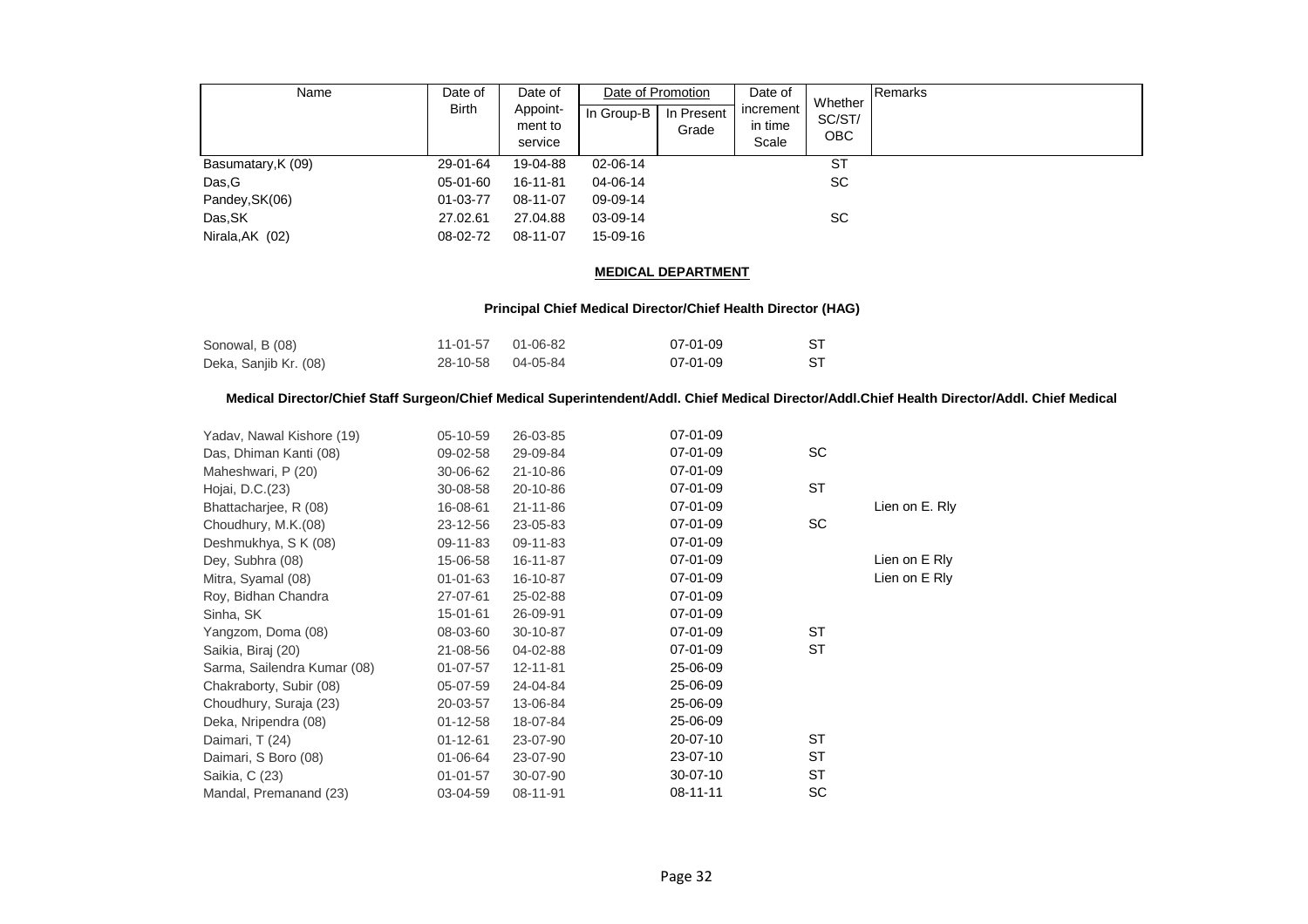| Name                          | Date of        | Date of             | Date of Promotion |                | Date of              | Whether    | Remarks |
|-------------------------------|----------------|---------------------|-------------------|----------------|----------------------|------------|---------|
|                               | <b>Birth</b>   | Appoint-<br>ment to | In Group-B        | In Present     | increment<br>in time | SC/ST/     |         |
|                               |                | service             |                   | Grade          | Scale                | <b>OBC</b> |         |
| Pathak, Prasun Kr. (08)       | $01 - 02 - 56$ | 13-05-92            |                   | 17-03-12       |                      |            |         |
| Bhattacharjee, Jnantilak (23) | 03-02-58       | 10-03-92            |                   | 30-03-12       |                      |            |         |
| Mishra, Kamala Kant (08)      | 04-06-60       | 16-07-92            |                   | 16-07-12       |                      |            |         |
| Mahanta, Satyajit (08)        | 23-02-57       | 08-10-83            |                   | $17 - 12 - 12$ |                      |            |         |
| Mukherjee, Chinmay (15)       | 26-11-64       | 03-08-92            |                   | 25-06-13       |                      |            |         |
| Deka, Bishnu Prasad (23)      | 07-03-68       | $01 - 12 - 92$      |                   | 25-06-13       |                      |            |         |
| Bhutia, Chewang Dorjee (08)   | $01 - 02 - 65$ | 18-06-93            |                   | 25-06-13       |                      | <b>ST</b>  |         |
| Goswami, Anuradha (23)        | 23-10-56       | 12-11-86            |                   | 10-02-14       |                      |            |         |
| Devi, Nandita (08)            | 25-01-57       | 15-09-83            |                   | 18-07-14       |                      |            |         |
| Bhattacharjee, Anamita (19)   | $01 - 01 - 61$ | 10-03-82            |                   | 24-01-15       |                      |            |         |
| Das, Sajal Kanti (23)         | 30-09-59       | 02-11-84            |                   | $21 - 10 - 15$ |                      |            |         |
| Basak, Bhaskar (08)           | $31 - 12 - 58$ | 30-05-86            |                   | $21 - 10 - 15$ |                      |            |         |
| Rabha, Sushil Ch. (08)        | 01-01-66       | 21-07-94            |                   | 02-07-14       |                      | <b>ST</b>  |         |
| Roy, Basudev (20) (15)        | 03-09-60       | 19-06-95            |                   | 19-06-15       |                      |            |         |
| Boro, M Gorlasa (08)          | 09-06-67       | 02-08-91            |                   | $01 - 04 - 15$ |                      | <b>ST</b>  |         |
| Choudhary, Bharat Kr (18)     | 20-10-66       | 25-09-95            |                   | 25-09-15       |                      | <b>SC</b>  |         |
| Medok, Garakhia (24)          | 12-09-68       | 23-01-96            |                   | 23-01-16       |                      | <b>ST</b>  |         |
| Kumar, Dilip (08)             | 20-09-62       | 05-10-95            |                   | $05-10-15$     |                      | <b>ST</b>  |         |
| Medhi, M. C. (08)             | 01-04-66       | 25-09-95            |                   | 25-09-15       |                      | <b>ST</b>  |         |
| Saikia, M.B. (Smt) (08)       | 26-08-63       | 10-12-92            |                   | $07 - 01 - 16$ |                      | <b>ST</b>  |         |
| Roy, Ajoy (08)                | 30-01-60       | 24-02-86            |                   | $07 - 01 - 16$ |                      |            |         |
| Hmar, Lalthangmoi (08)        | 10-02-68       | 12-10-95            |                   | $01 - 04 - 16$ |                      | <b>ST</b>  |         |
| Kharmalki, Dorothy(Smt) (21)  | 23-09-67       | 07-04-97            |                   | 07-04-17       |                      | <b>ST</b>  |         |

# **Medical Superintendent/DeputyChief Medical Director/Senior Divisional Medical Officer(JAG)**

| Saha, Somnath (20)         | 04-04-66       | 16-08-91 | 02-08-01 |            | Lien on C RIv |
|----------------------------|----------------|----------|----------|------------|---------------|
| Baro, Bhabendra Ch (21)    | $03 - 01 - 63$ | 19-10-93 | 10-10-02 | ST         | SG            |
| Singh, Raj Kishor (21)     | 08-11-71       | 15-10-97 | 14-10-06 | ST         | SG            |
| Kumar, Raj (23)            | $01 - 04 - 68$ | 05-11-97 | 16-12-06 | <b>OBC</b> | SG            |
| Lepcha, Lhamit Foning (08) | $01 - 01 - 71$ | 14-08-97 | 13-08-06 | ST         | SG            |
| Bhagat, Dinesh Kr (21)     | 02-01-67       | 17-11-97 | 16-11-06 | <b>OBC</b> | SG            |
| Phukan, Anamika (23)       | 05-09-71       | 17-12-97 | 16-12-06 | <b>OBC</b> | SG            |
| Barman, Pantha Deb (08)    | 04-12-72       | 17-12-97 | 16-12-06 | ST         | SG            |
| Saikia, Rajib (23)         | 10-07-67       | 26-12-97 | 25-12-06 | <b>ST</b>  | SG            |
| Thomas, V Mathew (08)      | 07-01-65       | 29-12-97 | 28-12-06 | ST         | SG            |
| Kumar, Sailendra (08)      | 28-10-69       | 30-12-97 | 29-12-06 | <b>OBC</b> | SG            |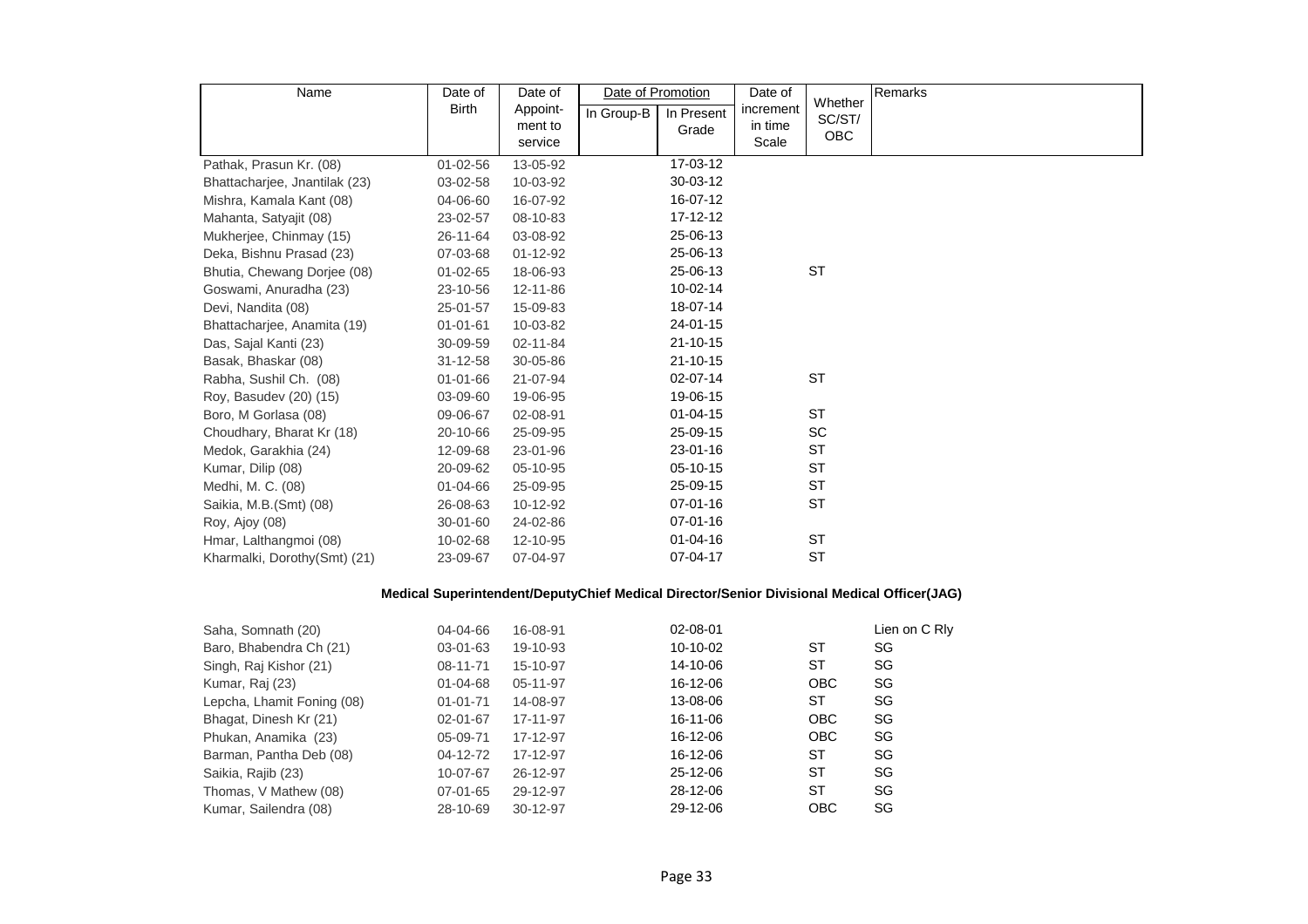| Name                       | Date of        | Date of        | Date of Promotion                      |                | Date of   | Whether   | Remarks |
|----------------------------|----------------|----------------|----------------------------------------|----------------|-----------|-----------|---------|
|                            | <b>Birth</b>   | Appoint-       | In Group-B                             | In Present     | increment | SC/ST/    |         |
|                            |                | ment to        |                                        | Grade          | in time   | OBC       |         |
|                            |                | service        |                                        |                | Scale     |           |         |
| Pegoo, Gam Lokomanya (23)  | 01-07-71       | 16-01-98       |                                        | 15-01-07       |           | <b>ST</b> | SG      |
| Boro, Minu Kumari (23)     | 08-12-71       | 23-03-98       |                                        | 23-03-07       |           | <b>ST</b> | SG      |
| Hmar, Jaspar(Smt) (08)     | 12-06-72       | 02-04-98       |                                        | 02-04-07       |           | <b>ST</b> | SG      |
| Roy, Suparna (23)          | 10-11-67       | 17-04-98       |                                        | 17-04-07       |           |           | SG      |
| Kamson, Stephen (08)       | 26-12-68       | 29-10-96       |                                        | 06-06-07       |           | <b>ST</b> | SG      |
| Chowdhury, P K (08)        | $01 - 07 - 57$ | 20-06-84       |                                        | 27-03-08       |           |           | SG      |
| Mishra, Indu Nath (24)     | 05-10-64       | 05-10-64       |                                        | 27-03-08       |           |           | SG      |
| Barma, Samir Deb (08)      | 10-08-68       | 29-03-95       |                                        | 27-03-08       |           | <b>ST</b> | SG      |
| Narjary, Gayalal (08)      | 01-06-68       | 12-08-97       |                                        | 27-03-08       |           | <b>ST</b> | SG      |
| Baro, Jitumoni (23)        | 01-12-69       | 13-10-97       |                                        | 01-08-09       |           | <b>ST</b> | SG      |
| Gogoi, Abhinav (20)        | 20-02-72       | 06-10-97       |                                        | 27-03-08       |           | OBC       | SG      |
| Singh, Dayanand (08)       | 05-03-68       | 20-10-97       |                                        | 27-03-08       |           | OBC       | SG      |
| Kumar, Deepak (08)         | 21-01-63       | 02-01-98       |                                        | 27-03-08       |           | OBC       | SG      |
| Kumar, Ajay (18)           | 01-07-66       | 11-02-98       |                                        | 27-03-08       |           | OBC       | SG      |
| Basumatary, Bisseswar (23) | 03-04-68       | 05-02-99       |                                        | 05-02-08       |           | <b>ST</b> | SG      |
| Lama Sherpa, E R (08)      | 20-07-70       | 28-10-99       |                                        | 28-10-08       |           | <b>ST</b> | SG      |
| Das, Bhaskar Ch (23)       | 01-01-69       | 28-10-99       |                                        | 28-10-08       |           | <b>ST</b> | SG      |
| Doley, Durlobh (24)        | 01-05-70       | 28-10-99       |                                        | $01 - 12 - 08$ |           | <b>ST</b> | SG      |
| Kumar, Pawan (08)          | 30-07-64       | 07-04-98       |                                        | 07-01-09       |           | OBC       | SG      |
| Gogoi, Bidyut (22)         | 01-02-74       | 03-09-01       |                                        | 03-09-10       |           | OBC       | SG      |
| Jana, Chandan (08)         | 20-04-74       | $01 - 11 - 02$ |                                        | $02 - 11 - 11$ |           | <b>ST</b> | SG      |
| Sarkar, Jibesh Kr (23)     | 01-02-72       | 03-06-05       |                                        | 03-06-14       |           | SC        |         |
| Rabha, Arusikha (23)       | 27-11-76       | 19-09-05       |                                        | 19-09-14       |           | ST        |         |
| Das, Chandan Kumar (24)    | 20-08-75       | 07-11-05       |                                        | 06-11-14       |           | SC        |         |
| Deka, Manisha (23)         | 10-09-73       | 05-06-06       |                                        | 05-06-15       |           | <b>ST</b> |         |
|                            |                |                |                                        |                |           |           |         |
|                            |                |                | <b>Divisional Medical Officer (SS)</b> |                |           |           |         |
| Pegoo, K. B(Smt) (23)      | 01-08-71       | 08-10-07       |                                        | 08-10-11       |           | ST        |         |
| Deori, Durgeswar B. (19)   | 04-05-78       | 11-07-08       |                                        | 11-07-12       |           | ST        |         |
| Hazarika, Tanurekha (23)   | 12-03-83       | 05-07-10       |                                        | 05-07-14       |           | SC        |         |
| Bora, Raktim Kumar (19)    | 06-09-78       | 22-09-10       |                                        | 22-09-14       |           |           |         |
| Azhoni, Kholi (24)         | 30-11-76       | $07 - 12 - 10$ |                                        | $07 - 12 - 14$ |           | <b>ST</b> |         |
| Dewri, Anirudha (20)       | 31-12-83       | 04-07-11       |                                        | 04-07-15       |           | <b>ST</b> |         |
| Priyadarshi, Sumit (18)    | 24-10-79       | 03-04-12       |                                        | 03-04-16       |           | OBC       |         |
| Kumar, Rajesh (18)         | 26-06-77       | 16-07-12       |                                        | 16-07-16       |           | OBC       |         |
|                            |                |                |                                        |                |           |           |         |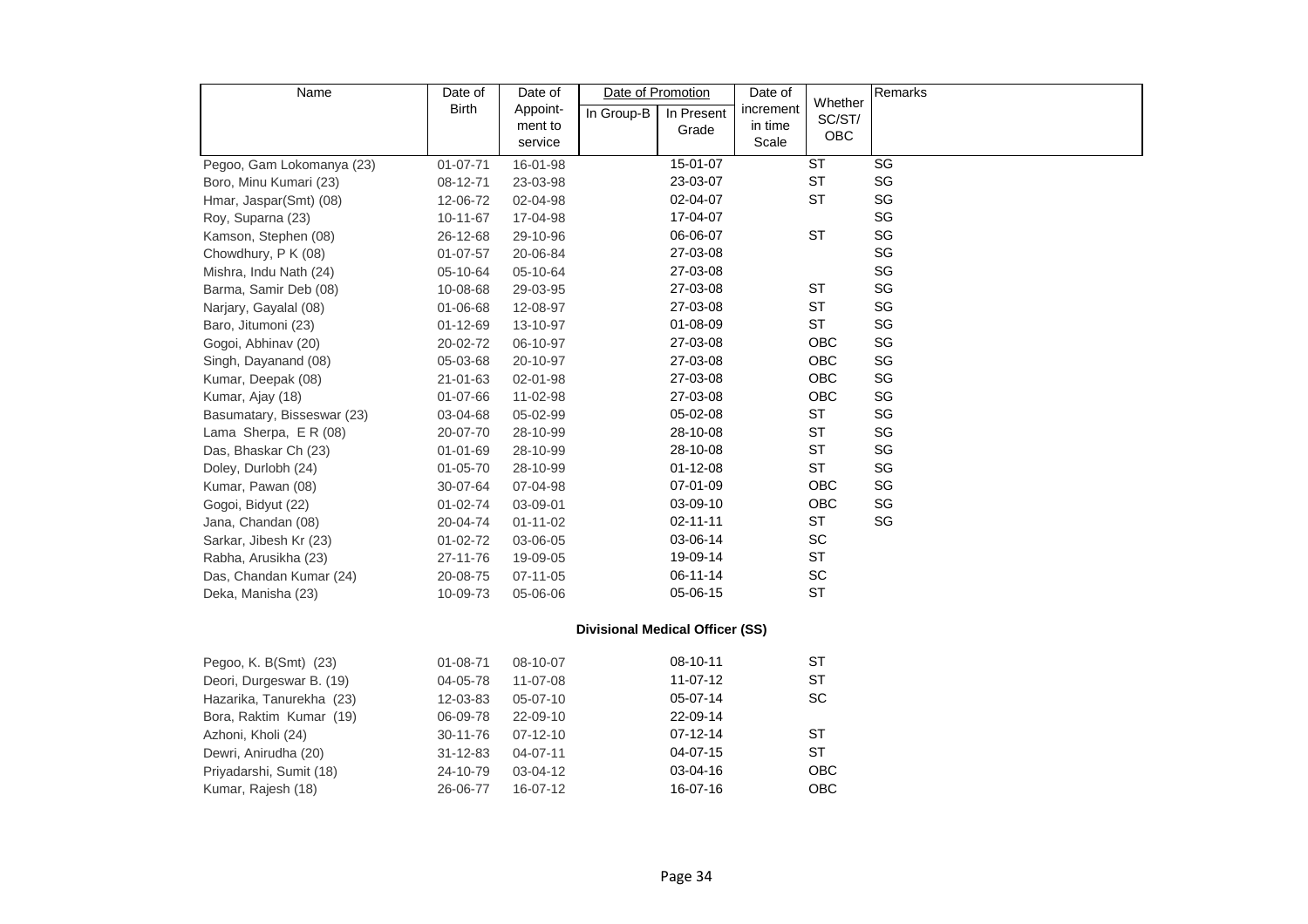| Name                                                | Date of                         | Date of        | Date of Promotion                                   |                | Date of   |                              | Remarks |  |  |  |
|-----------------------------------------------------|---------------------------------|----------------|-----------------------------------------------------|----------------|-----------|------------------------------|---------|--|--|--|
|                                                     | Birth                           | Appoint-       | In Group-B                                          | In Present     | increment | Whether<br>SC/ST/            |         |  |  |  |
|                                                     |                                 | ment to        |                                                     | Grade          | in time   | <b>OBC</b>                   |         |  |  |  |
|                                                     |                                 | service        |                                                     |                | Scale     |                              |         |  |  |  |
|                                                     |                                 |                | <b>Assistant Divisional Medical Officer (JS)</b>    |                |           |                              |         |  |  |  |
| Kumar, Ajeet (08)                                   | 05-01-85                        | 02-05-13       |                                                     | $02 - 05 - 13$ |           | OBC                          |         |  |  |  |
| Banik, Bijay (23)                                   | 01-03-78                        | 06-01-14       |                                                     | 06-01-14       |           | SC                           |         |  |  |  |
| Sarkar, Pijush (18)                                 | 10-06-78                        | 17-09-14       |                                                     | 17-09-14       |           | SC                           |         |  |  |  |
| Teronpi, Runjun (23)                                | 08-10-82                        | 17-09-14       |                                                     | 17-09-14       |           | ST                           |         |  |  |  |
| Prasad, Ramkesh (23)                                | 05-06-81                        | 09-07-15       |                                                     | 09-07-15       |           | OBC                          |         |  |  |  |
| <b>Assistant Divisional Medical Officer (Prob.)</b> |                                 |                |                                                     |                |           |                              |         |  |  |  |
| SC                                                  |                                 |                |                                                     |                |           |                              |         |  |  |  |
| Majumdar, Tikenjit                                  | 01-01-83                        | $21 - 12 - 15$ |                                                     |                |           |                              |         |  |  |  |
| Basak, Moumita (20) (23)                            | 16-03-82                        | 30-03-16       |                                                     |                |           |                              |         |  |  |  |
| Das, Subhajit (23)                                  | 17-09-86                        | 13-06-16       |                                                     |                |           | SC                           |         |  |  |  |
| Tuolor, Immanuel Lallomzo (19)                      | 28-08-82                        | 13-06-16       |                                                     |                |           | <b>ST</b>                    |         |  |  |  |
| Mandal, Himadri Shekhar (08)                        | 15-12-89                        | 13-06-06       |                                                     |                |           | SC                           |         |  |  |  |
| Jami, Phyobemo (18)                                 | 26-01-76                        | 15-11-16       |                                                     |                |           | <b>ST</b>                    |         |  |  |  |
| Sarma, Amal (20)                                    | 26-04-84                        | 18-10-16       |                                                     |                |           |                              |         |  |  |  |
| Paul, Tapas Rudra (08)                              | 14-11-88                        | 18-10-16       |                                                     |                |           | OBC                          |         |  |  |  |
| Raha, Abhisekh (08)                                 | 19-10-87                        | 17-10-16       |                                                     |                |           |                              |         |  |  |  |
| Kumar, Doddi Avinash (08)                           | 19-08-91                        | 17-10-16       |                                                     |                |           | OBC                          |         |  |  |  |
| Kumar, Bhagat Vivek (08)                            | 03-02-90                        | 17-10-16       |                                                     |                |           | OBC                          |         |  |  |  |
| K, Sharath Chandra (08)                             | 11-01-91                        | 17-10-16       |                                                     |                |           | $\operatorname{\textsf{SC}}$ |         |  |  |  |
| Marlapati, Abhinav (08)                             | 17-10-16                        | 17-10-16       |                                                     |                |           | SC                           |         |  |  |  |
| Nayak, Ramavath Ram Siva (08)                       | 16-05-89                        | 17-10-16       |                                                     |                |           | <b>ST</b>                    |         |  |  |  |
| Doley, Ruby (18)                                    | 02-02-86                        | 17-10-16       |                                                     |                |           | <b>ST</b>                    |         |  |  |  |
| Kalita. Prasenjit (21)                              | 31-12-82                        | 09-01-17       |                                                     |                |           |                              |         |  |  |  |
| Sonowal, SK (21)                                    | 07-04-85                        | 09-01-17       |                                                     |                |           | <b>ST</b>                    |         |  |  |  |
| Das Tamoghna (23)                                   | 11-01-87                        | 27-06-17       |                                                     |                |           | SC                           |         |  |  |  |
| Basak Kallol (08)                                   | 24-12-85                        | 27-06-17       |                                                     |                |           | OBC                          |         |  |  |  |
|                                                     | Addl.Chief Dental Surgeon (SAG) |                |                                                     |                |           |                              |         |  |  |  |
| Homagain, Sumitra(Smt)                              | 18-09-65                        | 01-08-95       |                                                     | $01 - 08 - 15$ |           |                              |         |  |  |  |
|                                                     |                                 |                | <b>Assistant Health Education Officer (Group-B)</b> |                |           |                              |         |  |  |  |
| Sarkar, Phani Bhussan                               | 27-05-63                        | 13-04-88       | 24-03-14                                            |                |           |                              |         |  |  |  |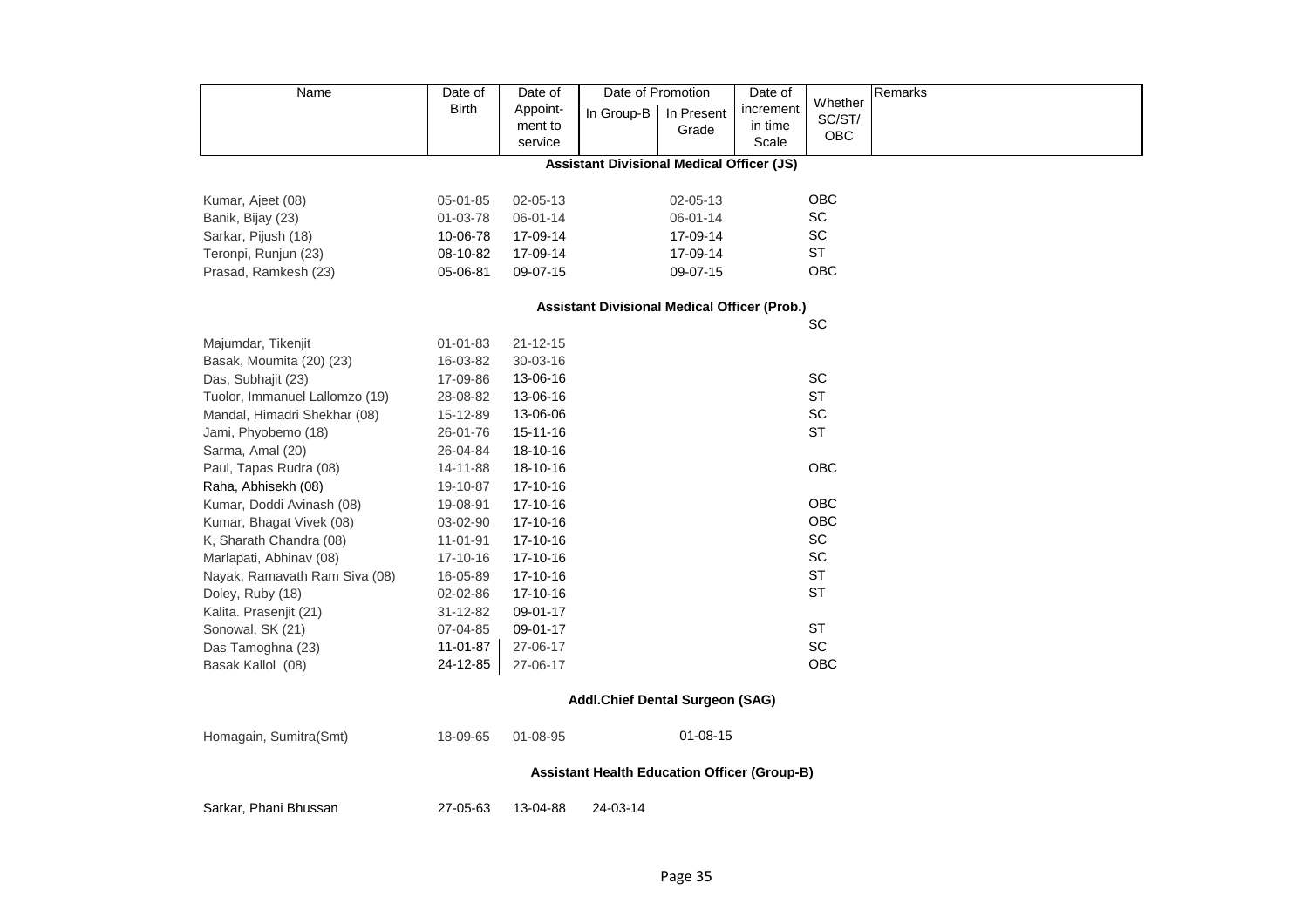| Name                                       | Date of<br><b>Birth</b> | Date of<br>Appoint-<br>ment to<br>service | Date of Promotion<br>In Group-B                            | In Present<br>Grade        | Date of<br>increment<br>in time<br>Scale | Whether<br>SC/ST/<br>OBC | Remarks |  |  |  |  |
|--------------------------------------------|-------------------------|-------------------------------------------|------------------------------------------------------------|----------------------------|------------------------------------------|--------------------------|---------|--|--|--|--|
| <b>Assistant Nursing Officer (Group-B)</b> |                         |                                           |                                                            |                            |                                          |                          |         |  |  |  |  |
| Mohanta, Nirmala (Smt)                     | 01-03-57                | 13-08-80                                  | 24-06-05                                                   |                            |                                          |                          |         |  |  |  |  |
| Choudhury, Sabita (Smt)                    | 18-08-58                | 02-05-83                                  | 24-08-11                                                   |                            |                                          |                          |         |  |  |  |  |
| Chatterjee, Sikha (Smt)                    | 13-05-62                | 18-07-88                                  | 19-08-11                                                   |                            |                                          |                          |         |  |  |  |  |
| Sengupta, Anima (Smt)                      | 01-03-59                | 29-03-82                                  | 24-03-17                                                   |                            |                                          |                          |         |  |  |  |  |
| Johnson, Jessy (Smt)                       | 29-05-60                | 05-05-84                                  | 19-08-17                                                   |                            |                                          |                          |         |  |  |  |  |
| Majumder, Alpana (Smt)                     | 24-12-57                | 07-01-87                                  |                                                            |                            |                                          |                          |         |  |  |  |  |
| Medhi, Pranati Aidew (Smt)                 | $01 - 11 - 62$          | 24-06-86                                  | 10-08-17                                                   |                            |                                          |                          |         |  |  |  |  |
| Majumder, Sihikha (Smt)                    | 28-01-66                | 27-08-91                                  |                                                            |                            | SC                                       |                          |         |  |  |  |  |
| <b>Assistant Health Officer (Group-B)</b>  |                         |                                           |                                                            |                            |                                          |                          |         |  |  |  |  |
| Soy, Sadho                                 | 18-12-59                | 15-12-82                                  | 21-04-03                                                   |                            | <b>ST</b>                                |                          |         |  |  |  |  |
| Das, Pradip                                | 30-03-65                | 06-05-88                                  | 13-10-11                                                   |                            | <b>SC</b>                                |                          |         |  |  |  |  |
| Roy, Santi Ranjan                          | 30-12-59                | 14-01-80                                  | 29-09-11                                                   |                            |                                          |                          |         |  |  |  |  |
| Chakraborty, Malay                         | 18-12-58                | 11-10-83                                  | 07-10-11                                                   |                            |                                          |                          |         |  |  |  |  |
| Saha, Niranjan Kumar                       | 08-01-58                | 12-01-80                                  | 18-08-17                                                   |                            |                                          |                          |         |  |  |  |  |
|                                            |                         |                                           | <b>Assistant Pharmacy Officer (Group-B)</b>                |                            |                                          |                          |         |  |  |  |  |
| Das Ranjit                                 | 21-08-61                | 02-03-85                                  | $01 - 06 - 15$                                             |                            | <b>ST</b>                                |                          |         |  |  |  |  |
|                                            |                         |                                           | <b>Assistant Dietetics Officer (Group-B)</b>               |                            |                                          |                          |         |  |  |  |  |
| Saikia, Sarmila (Ms)                       |                         |                                           | 16-08-17                                                   |                            | SC                                       |                          |         |  |  |  |  |
| <b>ACCOUNTS DEPARTMENT</b>                 |                         |                                           |                                                            |                            |                                          |                          |         |  |  |  |  |
|                                            |                         |                                           | Principal Financial Adviser & Chief Accounts Officer (HAG) |                            |                                          |                          |         |  |  |  |  |
| Deka, Robin<br>Ahmed, Tanveer              | 01-03-59<br>15-02-60    | 30-08-83                                  |                                                            | $01 - 01 - 15$<br>27-07-17 | 30-08-83                                 |                          |         |  |  |  |  |

**Financial Adviser & Chief Accounts Officer (SAG)**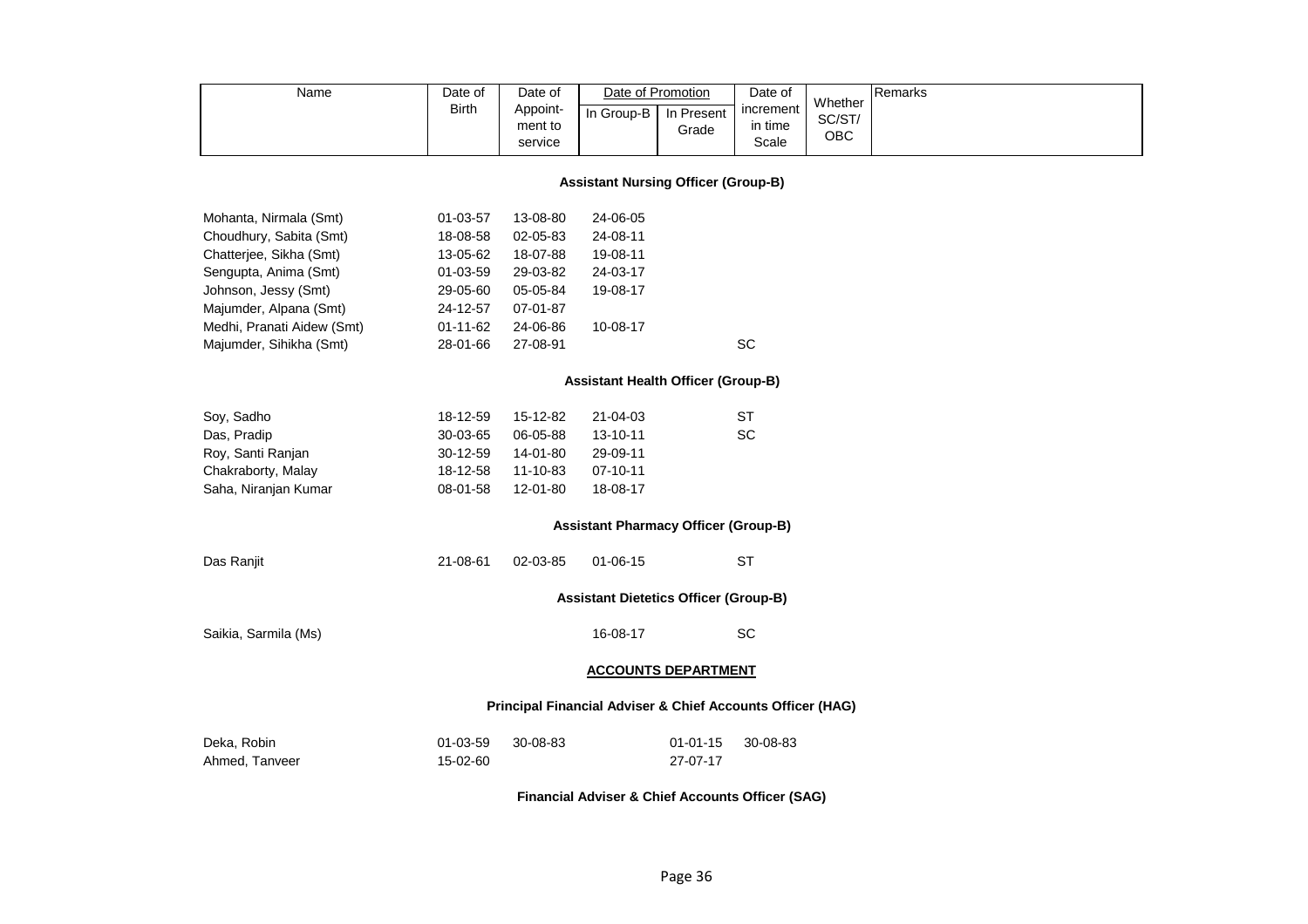| Name                      | Date of                                                                                   | Date of        |                                           | Date of Promotion | Date of        |                   | Remarks                       |
|---------------------------|-------------------------------------------------------------------------------------------|----------------|-------------------------------------------|-------------------|----------------|-------------------|-------------------------------|
|                           | <b>Birth</b>                                                                              | Appoint-       | In Group-B                                | In Present        | increment      | Whether<br>SC/ST/ |                               |
|                           |                                                                                           | ment to        |                                           | Grade             | in time        | OBC               |                               |
|                           |                                                                                           | service        |                                           |                   | Scale          |                   |                               |
| Beicho, K.T.              | 15-04-64                                                                                  | 12-10-92       |                                           | $07 - 11 - 12$    | 12-10-92       | <b>ST</b>         | S.G., Lien with S Rly         |
| Lalmalsawma, David        | 12-01-69                                                                                  | 04-09-95       |                                           | 09-12-15          | 04-09-95       | <b>ST</b>         |                               |
| Mittal, Muktesh           | 06-04-70                                                                                  | 01-09-97       |                                           |                   | 01-09-97       |                   |                               |
| Prasad, Sivaram P.        | 01-07-61                                                                                  | 15-02-88       |                                           | 31-03-08          | 15-02-88       |                   | Wkg in Const, Lien on S.E.RLy |
| Gaithaorei                | 11-02-62                                                                                  | 06-09-93       |                                           | 08-07-13          | 06-09-93       | <b>ST</b>         | Wkg in Const.                 |
|                           | Deputy Financial Adviser & Chief Accounts Officer/Senior Divisional Finance Manager (JAG) |                |                                           |                   |                |                   |                               |
| Shruti Agnihotriy.        | 14-03-73                                                                                  | 07-09-98       |                                           | $01 - 01 - 11$    | 07.09.98       |                   | Lien with S.E.Rly             |
| Makwana, Bhavanaben.M.    | 28-03-73                                                                                  | 24-12-01       |                                           | $01 - 01 - 14$    | 24-12-01       |                   | Wkg in Const.                 |
| Verma V.V.K.R             | 01-03-59                                                                                  | 14-02-83       |                                           | 24-02-14          |                |                   |                               |
| <b>Kumar Sunil</b>        | 01-03-77                                                                                  | 30-08-10       |                                           | 20-12-13          | 30-08-10       |                   |                               |
| Roy, D.P.                 | 08-03-60                                                                                  | 23-08-82       | 26-08-97                                  | $01 - 03 - 16$    | $01 - 09 - 08$ |                   |                               |
| Kapoor P.                 | 06-01-60                                                                                  | 08-03-82       | 26-08-97                                  | 03-11-16          | $01 - 11 - 08$ |                   | Wkg in Const.                 |
| Saha Subrata              | 06-10-62                                                                                  | 15-06-87       |                                           | 30-03-16          |                |                   |                               |
| Gupta Subhasish           | $01 - 11 - 62$                                                                            | 06-03-87       |                                           | 03-11-16          |                |                   |                               |
| Phadnis M.R               | 06-09-62                                                                                  | 13-12-85       |                                           | 12-12-16          |                |                   |                               |
| Ashees Shil               | 16-02-79                                                                                  | 01-09-08       |                                           | $21 - 12 - 16$    | 15-12-08       |                   |                               |
| Sharma Amit               | $01 - 07 - 83$                                                                            | $21 - 02 - 12$ |                                           | $21 - 02 - 16$    | $21 - 02 - 12$ |                   |                               |
|                           |                                                                                           |                | Divisional Finance Manager(SS)(Group 'A') |                   |                |                   |                               |
| Meena Prateek Singh       | 08-09-87                                                                                  | 10-12-12       |                                           | $10 - 12 - 16$    | 10-12-12       |                   |                               |
| <b>Bartwal Ajay</b>       | 21-02-86                                                                                  | 10-12-12       |                                           | $10-12-16$        | 10-12-12       |                   |                               |
| Singh Simranjeet          | 05-10-89                                                                                  | $11 - 12 - 13$ |                                           | 22-03-17          | $11 - 12 - 13$ |                   |                               |
| Pawar Ranjeet             | 21-01-85                                                                                  | 18-02-14       |                                           | $01 - 01 - 16$    | 18-02-14       |                   |                               |
|                           | Assistant Financial Adviser/Asstt. Divisional Finance Manager(JS/Astt. Financ Adviser     |                |                                           |                   |                |                   |                               |
| <b>Balwant Pol Hemant</b> | 10-10-74                                                                                  | 18-02-15       |                                           |                   | 18-02-15       | <b>ST</b>         |                               |
| Singh Amit Pratap         | 30-11-82                                                                                  | 15-12-14       |                                           |                   | 15-12-14       |                   |                               |
| Meena Kesari              | 01-08-88                                                                                  | 28-12-15       |                                           |                   | 28-12-15       | <b>ST</b>         |                               |
| Anand Akshay              | 26-08-88                                                                                  | 28-12-15       |                                           |                   | 28-12-15       | <b>SC</b>         |                               |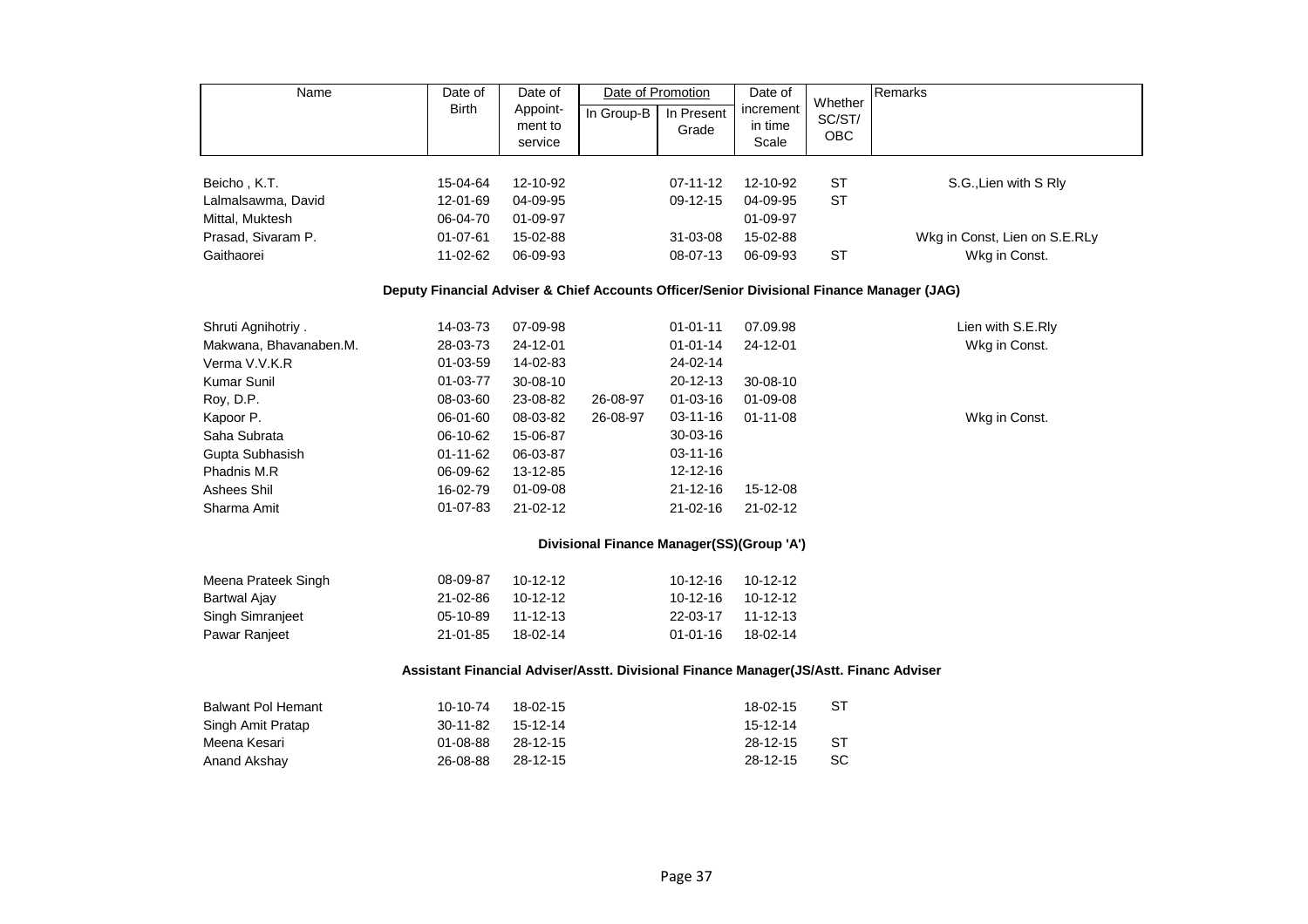| Name | Date of      | Date of  | Date of Promotion |            | Date of            |                   | Remarks |
|------|--------------|----------|-------------------|------------|--------------------|-------------------|---------|
|      | <b>Birth</b> | Appoint- | In Group-B        | In Present | <b>1</b> increment | Whether<br>SC/ST/ |         |
|      |              | ment to  |                   | Grade      | ⊧time              | ОВС               |         |
|      |              | service  |                   |            | Scale              |                   |         |

#### **Assistant Financial Adviser/Asstt. Divisional Finance Manager(Group-B)/Astt. Financ Adviser**

|                        |                | 18-07-81             |                |           |                                    |
|------------------------|----------------|----------------------|----------------|-----------|------------------------------------|
| Sarma, K.K.            | 01-09-58       | 17-05-85             | 22-08-02       |           |                                    |
| Talukdar, Mukul        | 01-09-59       | 09-03-82             | 10-12-03       | SC        | Looking after in SS,               |
| Bhowmick, P.K.         | 01-03-60       | 27-04-84             | 16-03-05       | SC        | Wkg in CONST, Looking after in SS, |
| Boro, Sarma Ram        | 01-03-67       | 23-08-89             | 08-03-05       | <b>ST</b> | Wkg in CONST, Looking after in SS, |
| Srivastava, V.K.       | 05-05-60       | 29-03-85             | 28-04-06       |           | Wkg in CONST, Looking after in SS, |
| Rajgrihar, N.K.        | 23-01-58       | 30-03-85             | 24-04-06       |           | Deputation with Rly Bd             |
| Poddar, S.N.           | $01 - 02 - 58$ | 04-06-80             | 29-03-06       |           |                                    |
| Sen, Prasanta          | 04-04-63       | 29-11-85             | 10-03-06       |           | Looking after in SS,               |
| Chakraborty, Biswanath | 29-11-58       | 30-07-77             | 20-03-06       |           | Depu. With RE/NJP                  |
| Mazumder S. Smt.       | 05-06-65       | 01-03-88             | 06-03-07       |           | Looking after in SS,               |
| Sarma T                | $01 - 02 - 70$ | 16-03-98             | 06-03-07       |           | Looking after in SS,               |
| Roy, I                 | $01 - 01 - 59$ | 25-09-89             | 06-03-07       | SC        | Do, Wkg.in Construction            |
| Bhowmick, A.K.         | 21-07-58       | 01-08-84             | 22-11-07       |           | Looking after in SS,               |
| Dutta, A. K.           | 01.03-69       | 11-01-94             | $01 - 05 - 08$ |           | Looking after in SS,               |
| Chakraborty, U.S.      | 02-02-66       | 01-03-88             | 02-05-08       |           | Looking after in SS,               |
| Choudhury P.           | 01-05-66       | 06-11-90             | 12-05-08       |           | Working in Vig. Deptt              |
| Bose R. K.             | 22-10-58       | 13-09-84             | 05-01-09       |           | Looking after in SS,               |
| Nath, Tapash Kr.       | 04-02-60       | 17-01-83             | 13-12-08       |           | Wking in Const.                    |
| Srivastava Sanjay Kr.  | 23-02-62       | 27-03-85             | 15-12-08       |           | Looking after in SS,               |
| Mitra Amit Kr.         | 16-01-62       | 01-03-88             | 10-12-08       |           | Looking after in SS,               |
| Roy, Bhaskar.          | 08-01-65       | 02-03-88             | 18-12-08       |           | Looking after in SS,               |
| Sarma, Sanjay kr       | 24-05-72       | 19-10-95             | 11-05-09       |           | Wkg.in Construction                |
| Biswas, Dipak.         | 01-10-64       | 04-06-87<br>15-11-95 | 01-05-09       |           | Looking after in SS,               |
| Biswas, Pradip.        | $01 - 01 - 59$ | 08-03-82             | 26-02-10       |           | <b>Wkg.in Construction</b>         |
| Chakraborty, Sovan     | 19-08-62       | 06-01-86             | $01 - 04 - 10$ |           | Wkg.in Construction                |
| Deb, Satyajit          | $01 - 12 - 60$ | 01-03-88             | 26-02-10       |           | on deputation with RAILTEL         |
| Pegu, Banikanta        | 23-11-61       | 28-03-88             | 16-03-10       | <b>ST</b> | Wkg.in Construction                |
| Jagannath, Kumar       | 11-05-59       | 12-12-85             | 26-02-10       |           | Wkg.in Construction                |
| Das, Madhab Ch.        | $01 - 01 - 66$ | 07-11-90             | 26-02-10       | SC        | Looking after in SS,               |
|                        |                |                      |                |           |                                    |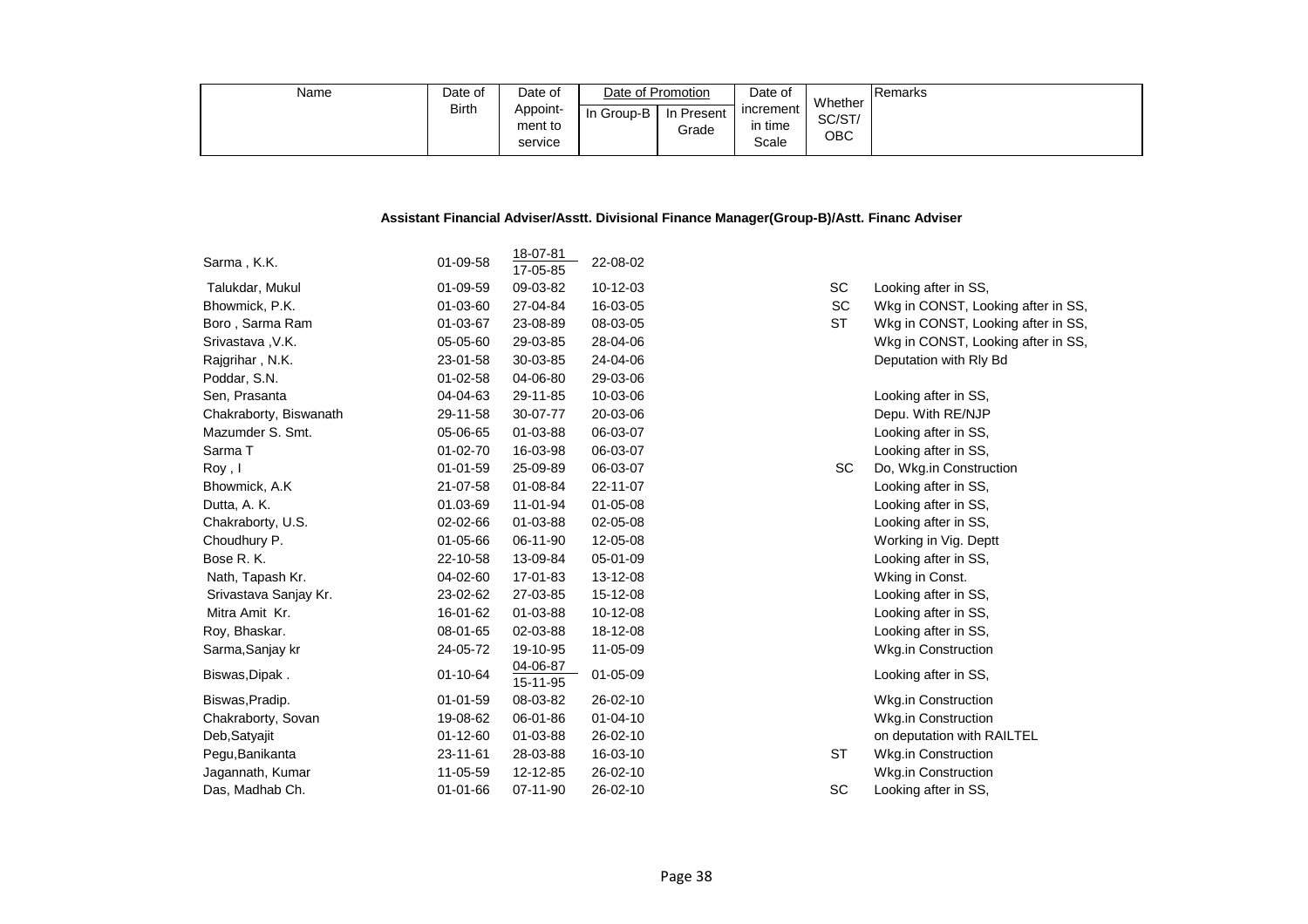| Name                           | Date of        | Date of  | Date of Promotion |            | Date of   |                   | Remarks                    |
|--------------------------------|----------------|----------|-------------------|------------|-----------|-------------------|----------------------------|
|                                | Birth          | Appoint- | In Group-B        | In Present | increment | Whether<br>SC/ST/ |                            |
|                                |                | ment to  |                   | Grade      | in time   | OBC               |                            |
|                                |                | service  |                   |            | Scale     |                   |                            |
| Barman, Parag                  | 01-04-63       | 12-11-90 | 05-03-10          |            |           |                   | Wkg.in Construction        |
| Nath, Hareswar                 | 31-03-62       | 21-03-88 | 26-02-10          |            |           |                   | Looking after in SS,       |
| Singh P.K                      | 10-10-67       | 04-06-92 | 29-07-10          |            |           |                   | Looking after in SS,       |
| Choudhury P.K.                 | $01 - 01 - 61$ | 05-04-85 | 29-07-10          |            |           |                   | Looking after in SS,       |
| Ghosh S.                       | 30-11-76       | 19-01-98 | 29-07-10          |            |           |                   | Looking after in SS,       |
| Mandal N.L.                    | 03-03-74       | 24-04-97 | 02-08-10          |            |           | SC                | Looking after in SS,       |
| Prasad K M                     | 26-01-70       | 04-06-92 | 30-07-10          |            |           |                   | Looking after in SS,       |
| Deka Basanta Kumar             | $01 - 01 - 60$ | 22-04-85 | $31 - 10 - 12$    |            |           |                   | Wking. In Const.           |
| Upadhayaya Sarjan              | 03-10-64       | 10-06-86 | 06-11-12          |            |           |                   | Looking after in SS,       |
| Khakhlary S.C                  | $01 - 12 - 61$ | 08-07-88 | 31-10-12          |            |           | <b>ST</b>         | Looking after in SS,       |
| Biswas Swapna (Smt)            | 03-02-63       | 23-10-90 | 31-10-12          |            |           |                   | Looking after in SS,       |
| Sinha Sanjay Kumar             | 15-01-69       | 12-11-90 | 30-10-12          |            |           |                   | Looking after in SS,       |
| Bhattacharjee Madhumita (Smt.) | 24-02-63       | 21-03-88 | 05-11-12          |            |           |                   | Wking. In Const.           |
| Chakraborty Rajib kumar        | 26-01-65       | 23-10-90 | $31 - 10 - 12$    |            |           |                   | Wking. In Const.           |
| <b>Chakraborty Sudip</b>       | 29-08-64       | 02-03-88 | 30-10-12          |            |           |                   | Looking after in SS,       |
| Bhattacharjee Uma (Smt)        | $01 - 01 - 60$ | 25-02-82 | $31 - 10 - 12$    |            |           |                   |                            |
| Rabha Mantu Prasad             | 05-01-65       | 21-08-89 | 05-11-12          |            |           | ST                | Wkg.in Construction        |
| Hazong Nil Madhab              | 06-12-64       | 06-12-90 | 04-12-12          |            |           | <b>ST</b>         |                            |
| Biswas Ajit Kumar              | 01-03-60       | 01-06-89 | 07-11-12          |            |           | SC                |                            |
| Das Raben                      | 01-07-68       | 06-12-99 | $01 - 11 - 13$    |            |           | <b>ST</b>         |                            |
| Verma Pankaj Kumar             | 31-12-74       | 27-01-05 | 05-11-13          |            |           |                   |                            |
| Dubey Shankar                  | 05-01-73       | 08-11-93 | 08-11-13          |            |           |                   |                            |
| <b>Borah Dilip</b>             | 18-01-69       | 20-01-05 | 04-11-13          |            |           | <b>ST</b>         | <b>Wkg.in Construction</b> |
| Sarkar Ujjal                   | 01-01-72       | 17-06-98 | $01 - 11 - 13$    |            |           | SC                |                            |
| Brahma Ashok Kumar             | 01-06-65       | 13-11-90 | $01 - 11 - 13$    |            |           | <b>ST</b>         |                            |
| Sen Poritosh                   | 08-12-58       | 08-03-82 | 25-03-15          |            |           |                   |                            |
| Adhikari Biswanath             | 21-07-60       | 30-05-85 | 23-03-15          |            |           |                   |                            |
| Kar Bhaswati (Smt.)            | 15-01-63       | 13-02-87 | 20-03-15          |            |           |                   |                            |
| Phukan Manju Medhi (Smt.)      | 01-03-66       | 23-10-90 | $01 - 05 - 15$    |            |           | SC                |                            |
| Dhol Himadri Kumar             | 20-01-65       | 01-03-88 | 30-04-15          |            |           |                   |                            |
| Hira Jonti                     | 30-10-78       | 04-02-04 | 20-01-16          |            |           | SC                | Wkg.in Construction        |
| Sengupta Biswajit              | 30-04-59       | 20-06-79 | 30-01-17          |            |           |                   |                            |
| <b>Boro Dharmeswar</b>         | 01-02-66       | 16-11-90 | 18-01-17          |            |           | <b>ST</b>         |                            |
| Rava Tapeswar                  | 09-02-66       | 20-06-91 | 18-01-17          |            |           | <b>ST</b>         | Wkg.in Construction        |
| Devi Rumi (Smt.)               | 23-01-62       | 25-10-90 | 16-01-17          |            |           |                   |                            |
| Nandi Keya (Smt)               | 24-02-65       | 11-02-87 | 24-03-17          |            |           |                   |                            |